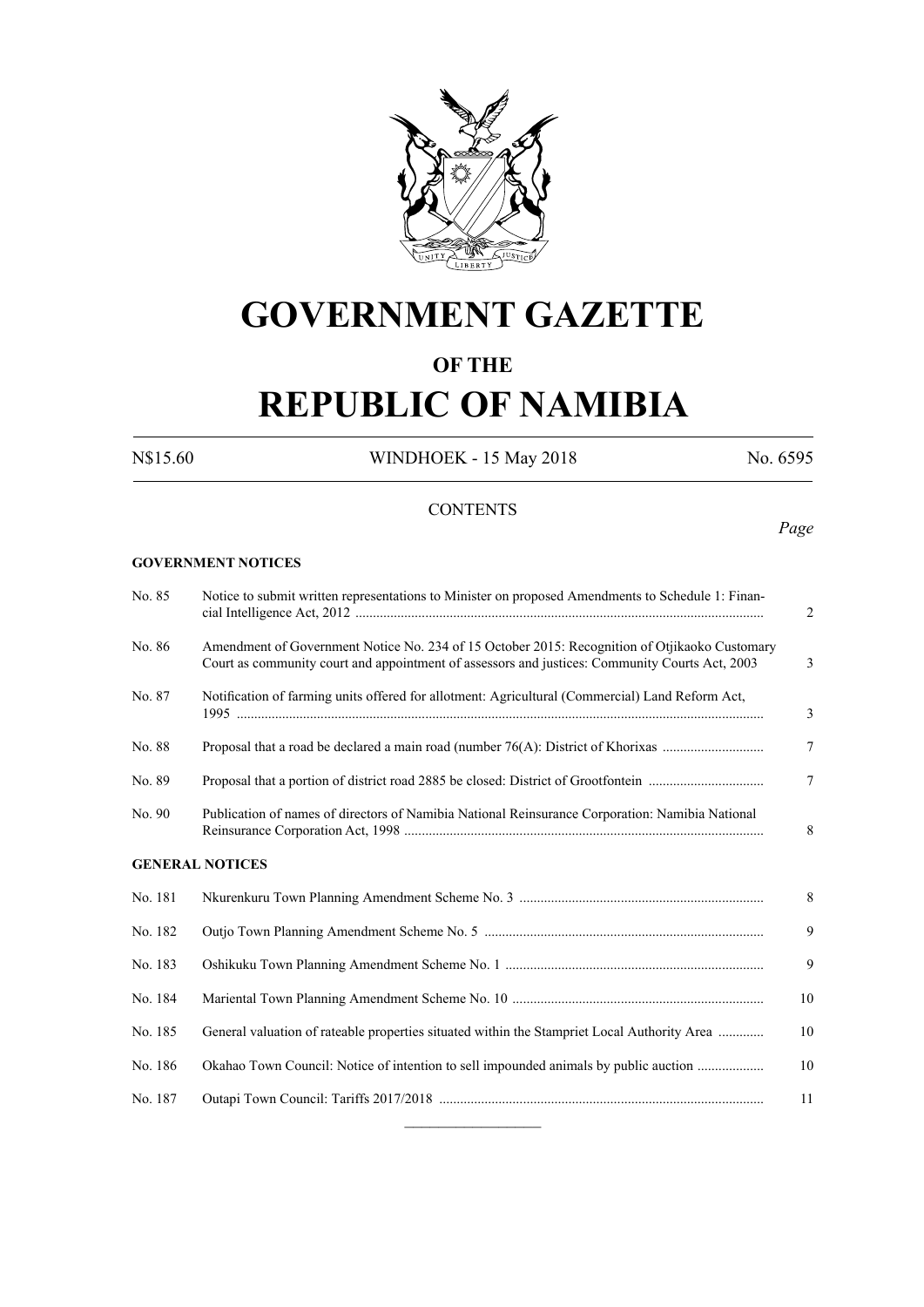# **Government Notices**

#### **MINISTRY OF FINANCE**

No. 85 2018

### NOTICE TO SUBMIT WRITTEN REPRESENTATIONS TO MINISTER ON PROPOSED AMENDMENTS TO SCHEDULE 1: FINANCIAL INTELLIGENCE ACT, 2012

In terms of section 2(3)(b) of the Financial Intelligence Act, 2012 (Act No. 13 of 2012), after consultation with the Anti-Money Laundering and Combating the Financing of Terrorism and Proliferation Council and the Financial Intelligence Centre, I give notice that -

- (a) I propose to amend Schedule 1 of that Act by the addition after paragraph 16 of the following paragraphs:
	- "17. Any
		- (a) agent appointed in terms of section 108(1) of the Customs and Excise Act, 1998 (Act No. 20 of 1998);
		- (b) agent appointed and who in writing has accepted the appointment, by
			- (i) an importer or exporter;
			- (ii) a container operator, pilot, manufacturer, licensee or remover of goods in bond; or
			- (iii) another principal,

to carry out an act under the Customs and Excise Act, 1998 (Act No. 20 of 1998) on behalf of that importer, exporter, container operator, pilot, manufacturer, licensee, remover of goods in bond or another principal; or

- (c) person who represents himself or herself to an officer as defined in the Customs and Excise Act, 1998 (Act No. 20 of 1998), and is accepted by the officer as the agent of -
	- (i) an importer or exporter;
	- (ii) a container operator, pilot, manufacturer, licensee or remover of goods in bond; or
	- (iii) another principal.
- 18. A non-profit organisation
	- (a) incorporated, as a non-profit association, under section 21 of the Companies Act, 2004 (Act No. 28 of 2004);
	- (b) whether or not established under any law, that primarily engages in raising or disbursing funds for purposes of -
		- (i) charity, religion, culture, education, social activities or fraternity; or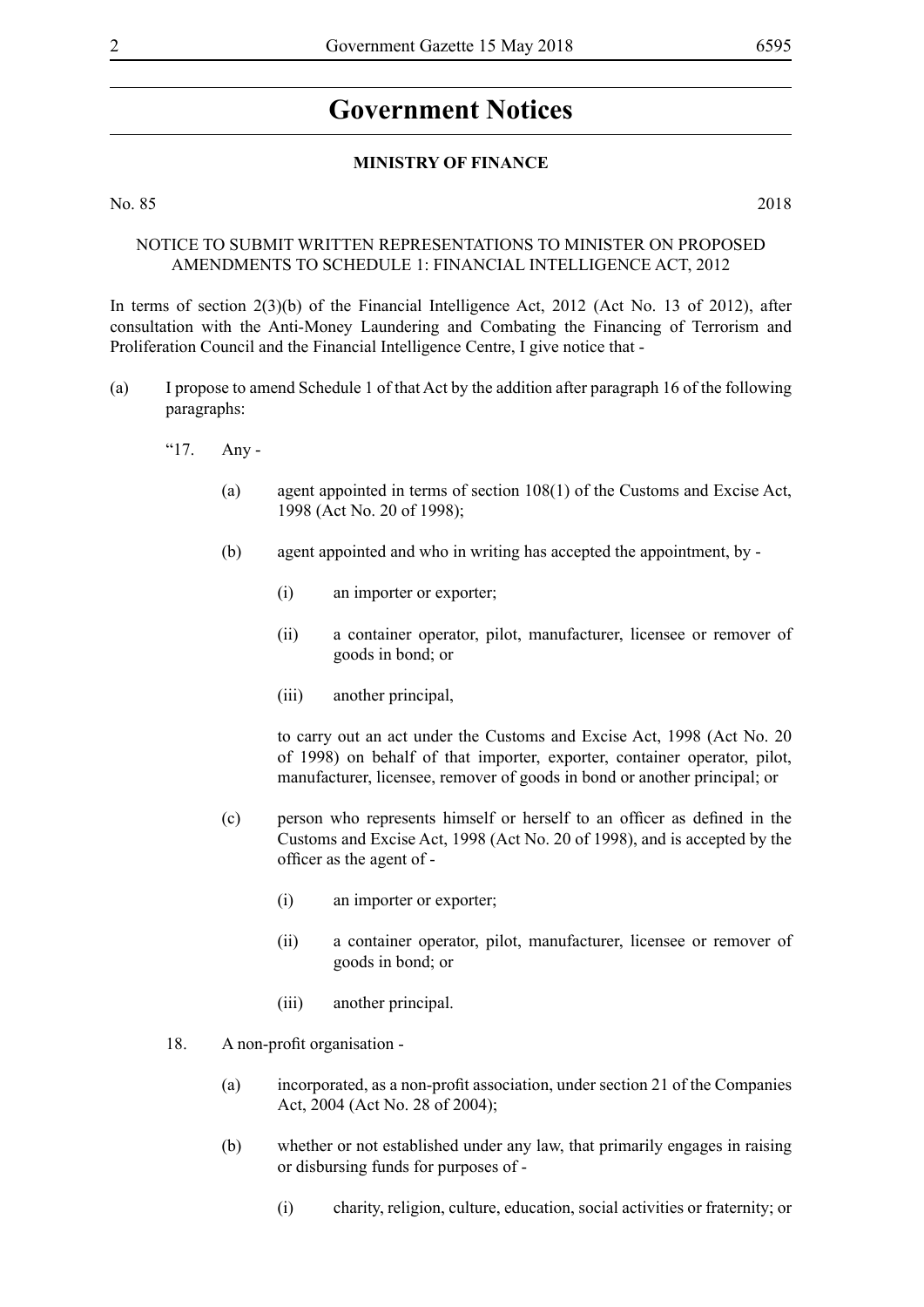- (ii) any other type of welfare activity."; and
- (b) any category of institutions affected by the amendment referred to in paragraph (a) must, within 60 days of publication of this notice in the *Gazette*, submit written representations to the Minister of Finance at the Ministry of Finance, 6th Floor, John Meinert Street, Windhoek.

# **C. Schlettwein MINISTER OF FINANCE** Windhoek, 26 April 2018

#### **MINISTRY OF JUSTICE**

 $\overline{\phantom{a}}$  , where  $\overline{\phantom{a}}$ 

No. 86 2018

## AMENDMENT OF GOVERNMENT NOTICE NO. 234 OF 15 OCTOBER 2015: RECOGNITION OF OTJIKAOKO CUSTOMARY COURT AS COMMUNITY COURT AND APPOINTMENT OF ASSESSORS AND JUSTICES: COMMUNITY COURTS ACT, 2003

In terms of section 8(1) of the Community Courts Act, 2003 (Act No.10 of 2003), I amend Government Notice No. 234 of 15 October 2015, as set out in the Schedule.

#### **S.E.T. SHANGHALA Minister of Justice**

#### **SCHEDULE**

The schedule to Government Notice No. 234 of 15 October 2015 is amended by-

(a) the deletion of the name Veritjiva Katundu from Part III of the Schedule; and

(b) the addition of the name Katjiri Tjiumbua to Part III of the Schedule.

#### **MINISTRY OF LAND REFORM**

 $\overline{\phantom{a}}$  , where  $\overline{\phantom{a}}$ 

No. 87 2018

NOTIFICATION OF FARMING UNITS OFFERED FOR ALLOTMENT: AGRICULTURAL (COMMERCIAL) LAND REFORM ACT, 1995

In terms of Section 39 of the Agricultural (Commercial) Land Reform Act, 1995 (Act No. 6 of 1995),  $I -$ 

- (a) make known, in terms of subsection (3) of that section, that copies of the approved allotment plans in respect of the farming units referred to in the Schedule are available for public inspection at the places and during the periods mentioned in the Schedule; and
- (b) invite, in terms of subsection (4) of that section, applications for the allotment of the farming units offered for allotment, which applications must be made in the nner stated in the Schedule.

# **U. Nujoma**

**MINISTER OF LAND** Windhoek, 17 April 2018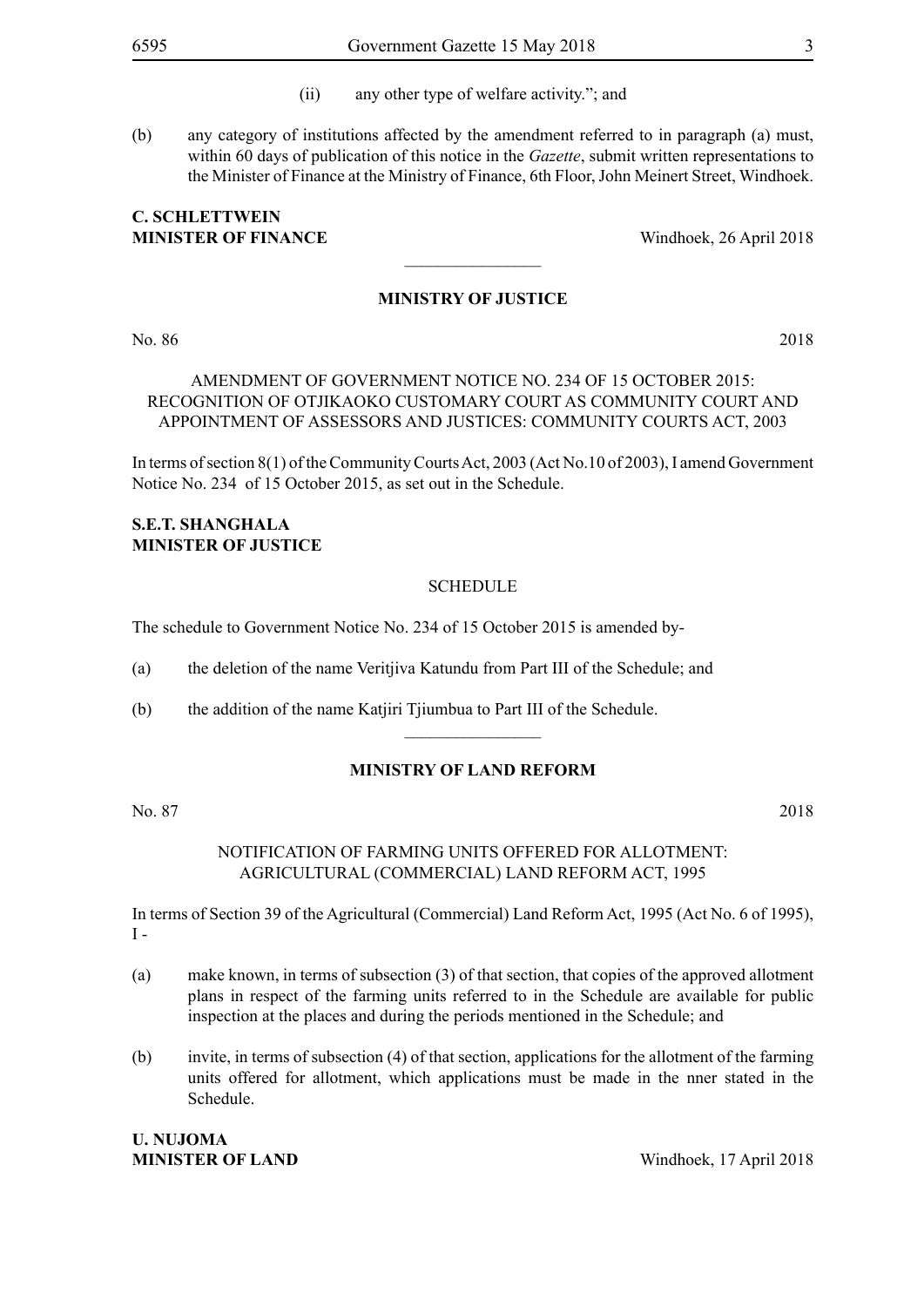# **SCHEDULE**

# **1. Number, location and description of farming units offered for allotment**

| <b>Region</b> | <b>District</b> | Reg.<br>Div. | <b>Farm Name</b><br>& Number                                                              | <b>Number</b><br>of<br>Farming<br>Unit<br><b>Offered</b><br>for<br><b>Allotment</b> | <b>Size</b><br>of Farming Unit (Ha)                                                                                                                                                                       | <b>Land Use</b><br>of<br>Farming<br>Unit |
|---------------|-----------------|--------------|-------------------------------------------------------------------------------------------|-------------------------------------------------------------------------------------|-----------------------------------------------------------------------------------------------------------------------------------------------------------------------------------------------------------|------------------------------------------|
| Kunene        | Outjo           | $A$ "        | Portion 4<br>of the Farm<br>Woodholme<br>No. 202                                          | $\overline{2}$                                                                      | <b>Unit A</b><br>Measuring 2335.4199 ha<br>(2 x Boreholes)<br><b>Unit B</b><br>Measuring 1856.3576 ha<br>(1 x Borehole) functional                                                                        | Large and<br>Small<br>stock<br>farming   |
| Omaheke       | Gobabis         | $\lq\lq L$ " | Farm 2011<br>(Otjozon-<br>daambe) (a<br>Portion of<br>Portion 1)<br>of the Farm<br>No.375 | $\mathbf{1}$                                                                        | <b>Single Unit</b><br>Measuring 2058.9035 ha<br>(1 x Functional<br>Borehole)                                                                                                                              | Large and<br>Small<br>stock<br>farming   |
| Otjozondjupa  | Okahandja       | $\lq\lq$ .   | Farm George<br>(A portion<br>of the<br>consolidated<br>farm<br>Ovikokorero<br>No. 152)    | 3                                                                                   | Unit A<br>Measuring 1946.0000 ha<br>(2 x Boreholes) functional<br><b>Unit B</b><br>Measuring 1434.0000 ha<br>(2 x Boreholes) functional<br>Unit C<br>Measuring 1704.4089 ha<br>(2 x Boreholes) functional | Large and<br>Small<br>stock<br>farming   |

# **2. Public inspection of allotment plan**

The approved allotment plans, in respect of the farming unit offered for allotment, are available for public inspection during the office hours at the offices mentioned in paragraph 3(c) for a period of 30 days from the date of publication of this notice in the *Gazette.*

#### **3. Application for allotment of farming unit**

An application for allotment of a farming unit must -

- (a) be made on the forms determined by the Minister, which form may be obtained from the offices mentioned in subparagraph (c);
- (b) Where the unit to be allotted is to be used for project development, be accompanied  $by -$ 
	- (i) detailed project proposal
	- (ii) proof of registration or provisional registration, where the applicant is a company, a close corporation, a co-operative or any other entity required by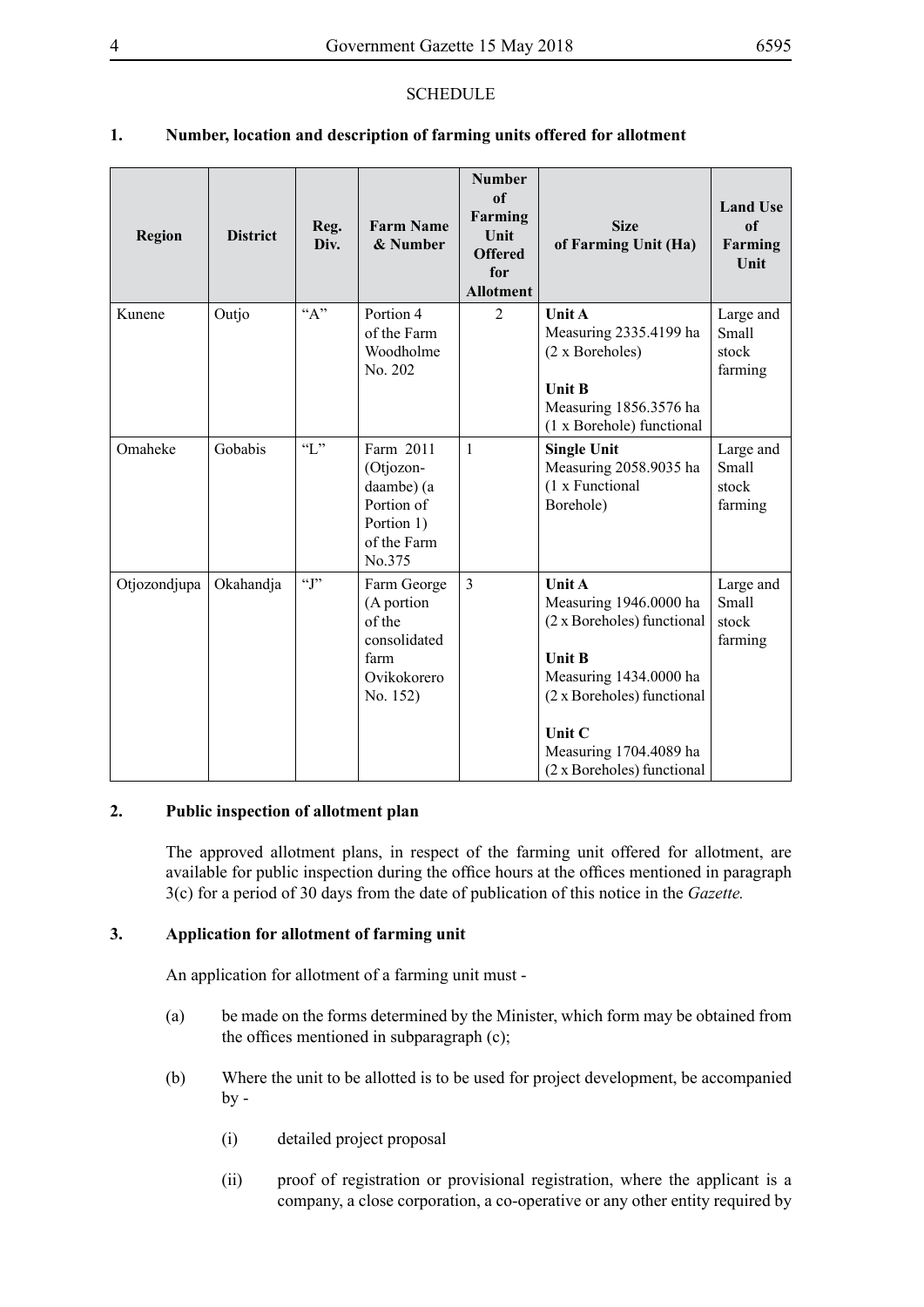law to be registered; and (c) within 30 days from the date of publication of this notice in gazette, be delivered or sent to any of the following offices:

| <b>Physical Addresses:</b>                                                                                                |
|---------------------------------------------------------------------------------------------------------------------------|
| The Regional Governor<br>Erongo Regional Council<br>Government Building<br>Tobias Hainyeko Street<br>Swakopmund           |
| The Regional Governor<br>Hardap Regional Council<br><b>Government Building</b><br><b>Ernst Stumfe Street</b><br>Mariental |
| The Regional Governor<br>//Kharas Regional Council<br><b>Education Building</b><br><b>Wheeler Street</b><br>Keetmanshoop  |
| The Regional Governor<br>Khomas Regional Council<br><b>Pull Mann Street</b><br>Windhoek                                   |
| The Regional Governor<br>Kavango East Regional Council<br><b>Government Building</b><br>Usivi Road<br>Rundu               |
| The Regional Governor<br>Kavango West Regional Council<br>Nkurenkuru<br>Kavango West                                      |
| The Regional Governor<br>Kunene Regional Council<br><b>Government Building</b><br>Opuwo Main Road<br>Opuwo                |
| The Regional Governor<br>Ohangwena Regional Council<br><b>Government Building</b><br>Eenhana Main Road<br>Eenhana         |

Omaheke Regional Council Omaheke Region Government Building Private Bag 2277 Church Street Gobabis Gobabis

#### **Postal address:**

The Regional Governor Erongo Region Private Bag 1230 Swakopmund

The Regional Governor Hardap Region Private Bag 2017 **Mariental** 

The Regional Governor  $//$ Kharas Region P.O. Box 38 Keetmanshoop

The Regional Governor Khomas Region P. 0. Box 3379 Windhoek

The Regional Governor Kavango East Region Private Bag 2082 Rundu

The Regional Governor Kavango West Region P.O. Box 6274 Nkurenkuru

The Regional Governor Kunene Region Private Bag 502 Opuwo

The Regional Governor Ohangwena Region Private Bag 2032 Ondangwa

The Regional Governor<br>
The Regional Governor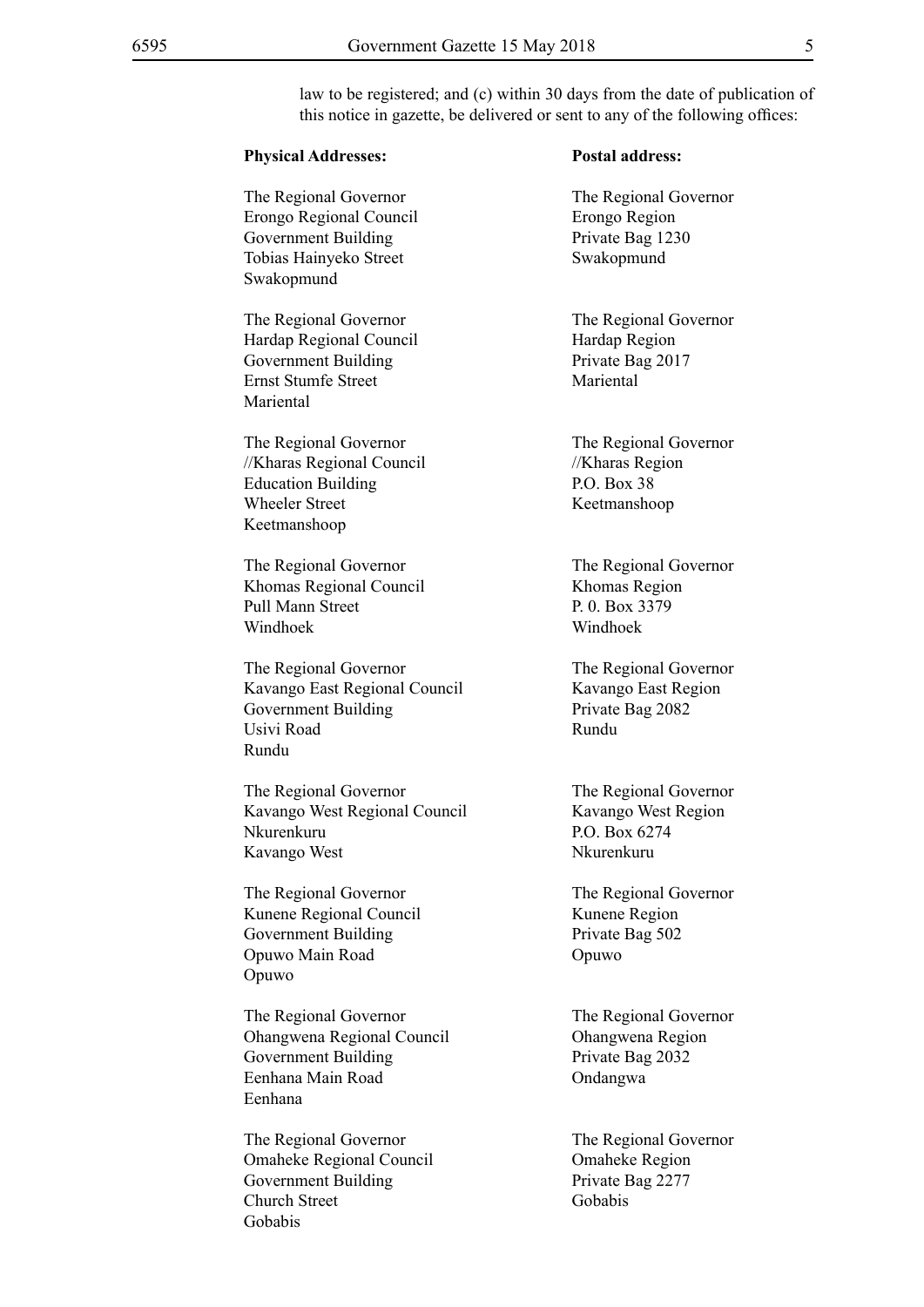| The Regional Governor<br>Omusati Regional Council<br>Government Building<br>Namaungu Street<br>Outapi                                               | The Regional Governor<br>Omusati Region<br>Private 523<br>Outapi              |
|-----------------------------------------------------------------------------------------------------------------------------------------------------|-------------------------------------------------------------------------------|
| The Regional Governor<br>Oshana Regional Council<br><b>Government Building</b><br>Leo Shoopala Street<br>Oshakati                                   | The Regional Governor<br>Oshana Region<br>Private Bag 5543<br>Oshakati        |
| The Regional Governor<br>Oshikoto Regional Council<br>Omuthiya Main Road<br>Omuthiya                                                                | The Regional Governor<br>Oshikoto Region<br>P.O. Box 19247<br>Omuthiya        |
| The Regional Governor<br>Otjozondjupa Regional Council<br>Erf No. 219<br>Hage Geingob Street, Main Road<br>(Next to Avis Car Rental)<br>Otjiwarongo | The Regional Governor<br>Otjozondjupa Region<br>P. 0. Box 2091<br>Otjiwarongo |
| The Regional Governor<br>Zambezi Regional Council                                                                                                   | The Regional Governor<br>Zambezi Region                                       |

Government Building<br>
Boma, Ngoma Road<br>
Ratima Mulilo Boma, Ngoma Road Katima Mulilo

#### **4. Minimum qualifications required to qualify of applicants**

An applicant, other than a company or close corporation contemplated in section 41(7) of the Agricultural (Commercial) Land Reform Act, 1995 (Act No. 6 of 1995) must be a Namibian citizen who -

- (a) 18 years of age or older;
- (b) has a background or interest in agriculture or related activities;
- (c) has been socially, economically or educationally disadvantaged by past discriminatory laws or practices; and
- (d) has relinquished any right in respect of agricultural land.

#### **5. Rent payable in respect of farming units**

A farming unit is to be leased for a period of 99 years and the approximate rent payable in respect of a farming unit leased for livestock farming, is as determined by the Minister of Land Reform, on the recommendation of the Land Reform Advisory Commission, based on the value of the farming unit.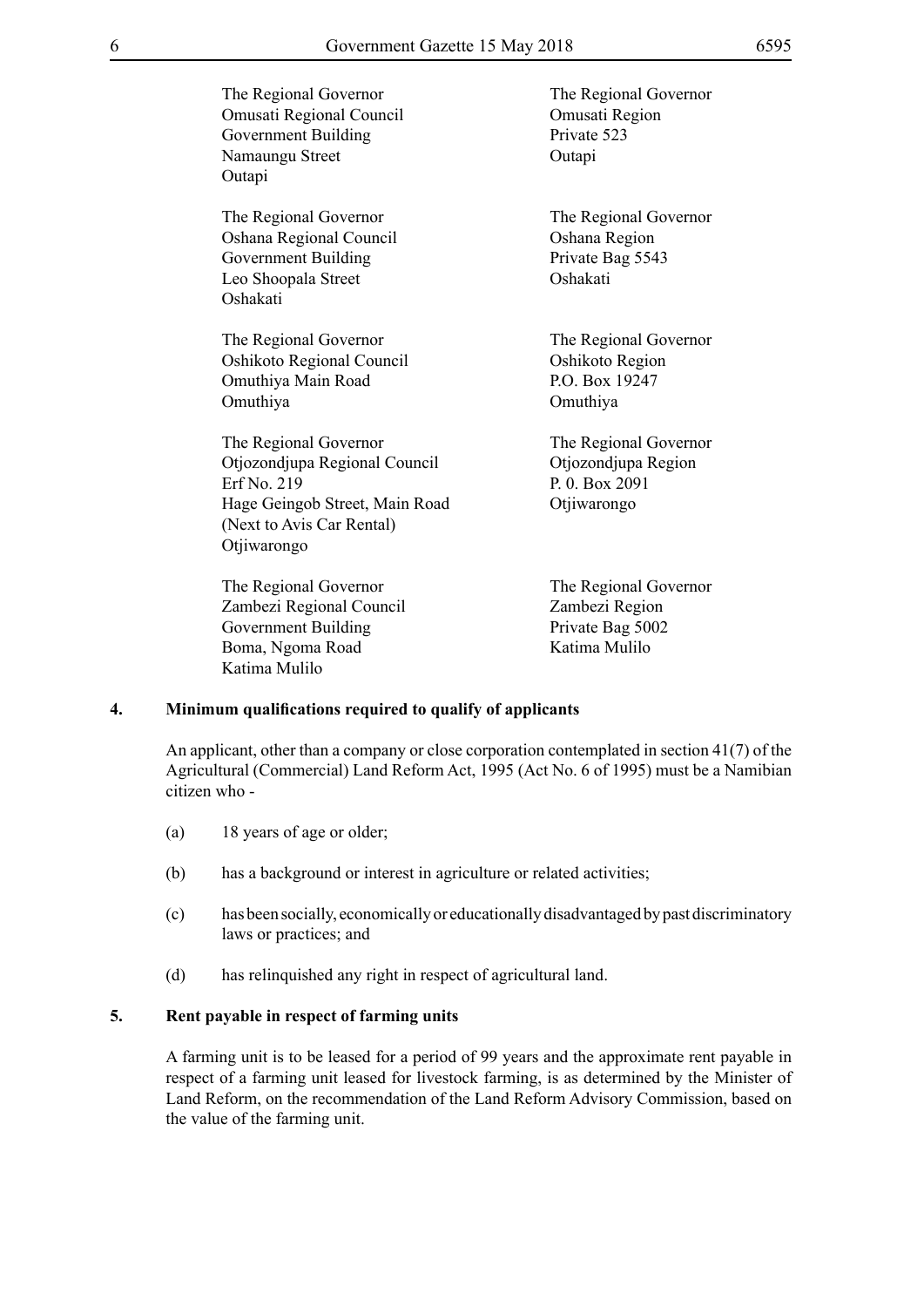#### **6. Lease Agreement**

A successful applicant must enter into a lease agreement with the Minister of Land Reform.

#### **MINISTRY OF WORKS AND TRANSPORT**

 $\frac{1}{2}$ 

No. 88 2018

### PROPOSAL THAT A ROAD BE DECLARED A MAIN ROAD (NUMBER 76(A): DISTRICT OF KHORIXAS

In terms of section 20(1)(a) of the Roads Ordinance, 1972 (Ordinance No. 17 of 1972), it is hereby made known that the Permanent Secretary: Works and Transport proposes that, in the district of Khorixas, the road described in the Schedule and shown on sketch-map P2375 by the symbols A-B be declared a main road (number 76(a)).

A copy of this notice and the said sketch-map on which the road to which the proposal refers and other proclaimed, minor and private roads in the area are shown, shall for the full period of 30 days, mentioned below, lie open to inspection at the offices of the Roads Authority, Windhoek, and the Chief Engineering Technician of the Roads Authority, Outjo, during normal office hours.

Every person having any objection to the above-mentioned proposal is hereby commanded to lodge his or her objection in writing, with the grounds upon which it is based clearly and specifically therein stated, with the Liaison Officer: Roads Boards, Private Bag 12030, Ausspannplatz, within a period of 30 days from the date of publication of this notice.

#### **SCHEDULE**

From a point (A on sketch-map P2375) at the junction with main road 76 on the farm Welbedacht 394 generally north-north-westwards across the said farm and the farms Belmont 392 and Inhoek 482 to a point (B on sketch-map P2375) at the junction with main road 126 on the last-mentioned farm.

 $\frac{1}{2}$ 

#### **MINISTRY OF WORKS AND TRANSPORT**

No. 89 2018

#### PROPOSAL THAT A PORTION OF DISTRICT ROAD 2885 BE CLOSED: DISTRICT OF GROOTFONTEIN

In terms of section 20(1)(c) of the Roads Ordinance, 1972 (Ordinance No. 17 of 1972), it is hereby made known that the Roads Authority on behalf of the Permanent Secretary: Works and Transport proposes that, in the district of Grootfontein, a portion of district road 2885 be closed as described in the Schedule and shown on sketch-map P2374 by the symbols A-B-C.

A copy of this notice and the said sketch-map on which the road to which the proposal refers and other proclaimed, minor and private roads in the area are shown, shall for the full period of 30 days, mentioned below, lie open to inspection at the offices of the Roads Authority, Windhoek, and the Chief Engineering Technician, Grootfontein, during normal office hours.

Every person having any objection to the above-mentioned proposal is hereby commanded to lodge his or her objection in writing, with the grounds upon which it is based clearly and specifically therein stated, with the Liaison Officer: Roads Board, Private Bag 12030, Ausspannplatz, within a period of 30 days from the date of publication of this notice.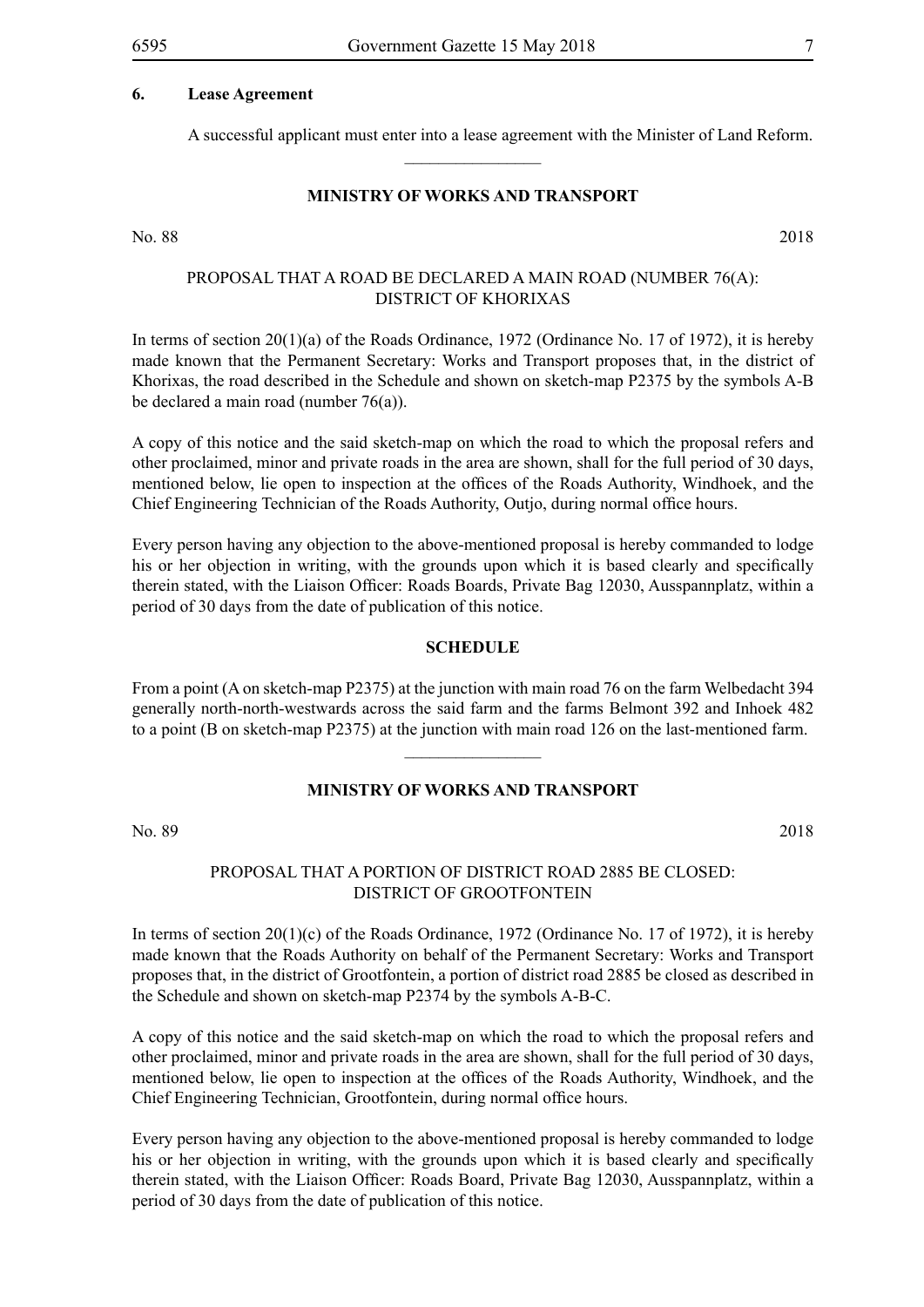#### **SCHEDULE**

From a point (A on sketch-map P2374) at the junction with district road 2905 on the farm Grootfontein Townlands 814 generally west-south-westwards and more and more south-southwestwards across the said farm to a point (B on sketch-map P2374) on the said farm; thence generally south-southwestwards across the said farm to a point (C on sketch-map P2374) on the northern boundary of the surveyed erven of the Township of Grootfontein.

#### **MINISTRY OF FINANCE**

 $\frac{1}{2}$ 

No. 90 2018

## PUBLICATION OF NAMES OF DIRECTORS OF NAMIBIA NATIONAL REINSURANCE CORPORATION: NAMIBIA NATIONAL REINSURANCE CORPORATION ACT, 1998

In terms of section 4(5) of the Namibia National Reinsurance Corporation Act, 1998 (Act No. 22 of 1998), I publish the names, the date of commencement and the term of office of the directors of Namibia National Reinsurance Corporation as set out in the Table:

| Name of director                     | <b>Position</b>   | Date of commencement and<br>term of office |
|--------------------------------------|-------------------|--------------------------------------------|
| Ms. Libertha Dewina Kapere           | Chairperson       | 1 April 2018 to 31 March 2021              |
| Adv. Slysken Sekiso Makando          | Vice-chairperson  | 1 April 2018 to 31 March 2021              |
| Mr. Theodor James Anthony Saunderson | Director          | 1 April 2018 to 31 March 2021              |
| Mr. Tomas Koneka Iindji              | Director          | 1 April 2018 to 31 March 2021              |
| Ms. Ndapandula Josephine Tshitayi    | Director          | 1 April 2018 to 31 March 2021              |
| Ms. Anthea Beukes                    | Director          | 1 April 2018 to 31 March 2021              |
| Mr. Fanuel Himeekaurika Tjivau       | Director          | 1 April 2018 to 31 March 2021              |
| Mr. Thobias Hilifa Mbako             | Director          | 1 April 2018 to 31 March 2021              |
| Ms. Patty Karuaihe-Martin            | Ex officio member |                                            |

# **C. Schlettwein MINISTER OF FINANCE** Windhoek, 14 May 2018

# **General Notices**

 $\overline{\phantom{a}}$  , where  $\overline{\phantom{a}}$ 

No. 181 2018

#### NKURENKURU TOWN PLANNING AMENDMENT SCHEME NO. 3

Notice is hereby given in terms of Section 23 of the Town Planning Ordinance 1954, (Ordinance No. 18 of 1954), as amended, that the Nkurenkuru Town Planning Amendment Scheme No. 3, has been submitted to the Minister of Urban and Rural Development for approval.

Copies of the Nkurenkuru Town Planning Amendment Scheme No. 3 and the maps, plans, documents and other relevant matters are lying for inspection during office hours at the Town Council of Nkurenkuru and also at the Namibia Planning Advisory Board (NAMPAB), Ministry of Urban and Rural Development, 2nd Floor, Room 234, GRN Office Park, Windhoek.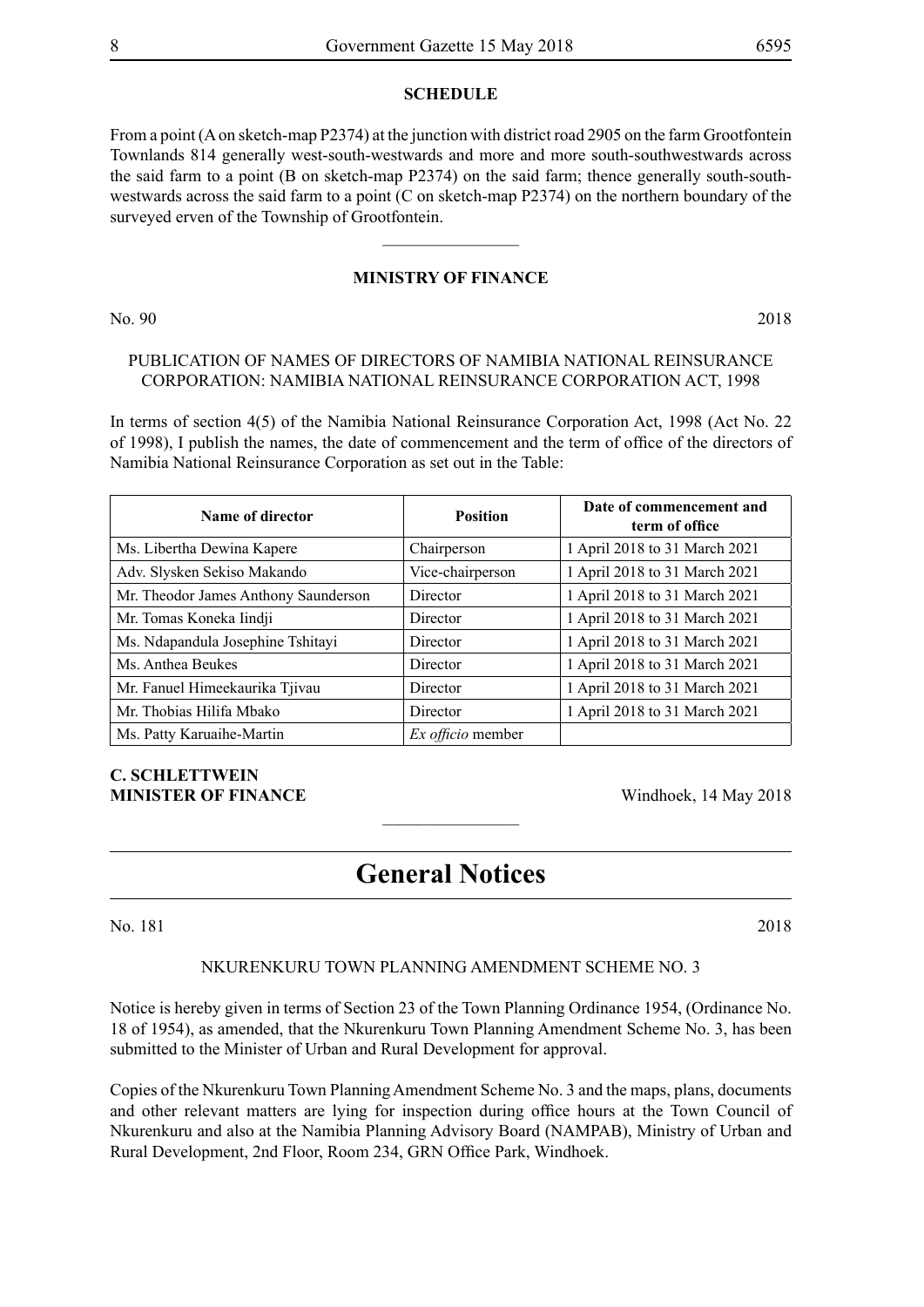Any person who wishes to object to the approval of the Town Planning Scheme, should lodge objections in writing to the Secretary, Namibia Planning Advisory Board (NAMPAB), Private Bag 13289, Windhoek on / before 26 June 2018.

# **D. D. BEUKES CHAIRMAN NAMIBIA PLANNING ADVISORY BOARD**

No. 182 2018

#### OUTJO TOWN PLANNING AMENDMENT SCHEME NO. 5

 $\overline{\phantom{a}}$  , where  $\overline{\phantom{a}}$ 

Notice is hereby given in terms of Section 23 of the Town Planning Ordinance 1954, (Ordinance No. 18 of 1954), as amended, that the Outjo Town Planning Amendment Scheme No. 5, has been submitted to the Minister of Urban and Rural Development for approval.

Copies of the Outjo Town Planning Amendment Scheme No. 5 and the maps, plans, documents and other relevant matters are lying for inspection during office hours at the Municipality of Outjo and also at the Namibia Planning Advisory Board (NAMPAB), Ministry of Urban and Rural Development, 2nd Floor, Room 234, GRN Office Park, Windhoek.

Any person who wishes to object to the approval of the Town Planning Scheme, should lodge objections in writing to the Secretary, Namibia Planning Advisory Board (NAMPAB), Private Bag 13289, Windhoek on / before 26 June 2018.

#### **D. D. BEUKES CHAIRMAN NAMIBIA PLANNING ADVISORY BOARD**

No. 183 2018

#### OSHIKUKU TOWN PLANNING AMENDMENT SCHEME NO 1

 $\frac{1}{2}$ 

Notice is hereby given in terms of Section 23 of the Town Planning Ordinance 1954, (Ordinance No. 18 of 1954), as amended, that the Oshikuku Town Planning Amendment Scheme No. 1, has been submitted to the Minister of Urban and Rural Development for approval.

Copies of the Oshikuku Town Planning Amendment Scheme No. 1 and the maps, plans, documents and other relevant matters are lying for inspection during office hours at the Town Council of Oshikuku and also at the Namibia Planning Advisory Board (NAMPAB), Ministry of Urban and Rural Development, 2nd Floor, Room 234, GRN Office Park, Windhoek.

Any person who wishes to object to the approval of the Town Planning Scheme, should lodge objections in writing to the Secretary, Namibia Planning Advisory Board (NAMPAB), Private Bag 13289, Windhoek on / before 26 June 2018.

 $\frac{1}{2}$ 

**D. D. BEUKES CHAIRMAN NAMIBIA PLANNING ADVISORY BOARD**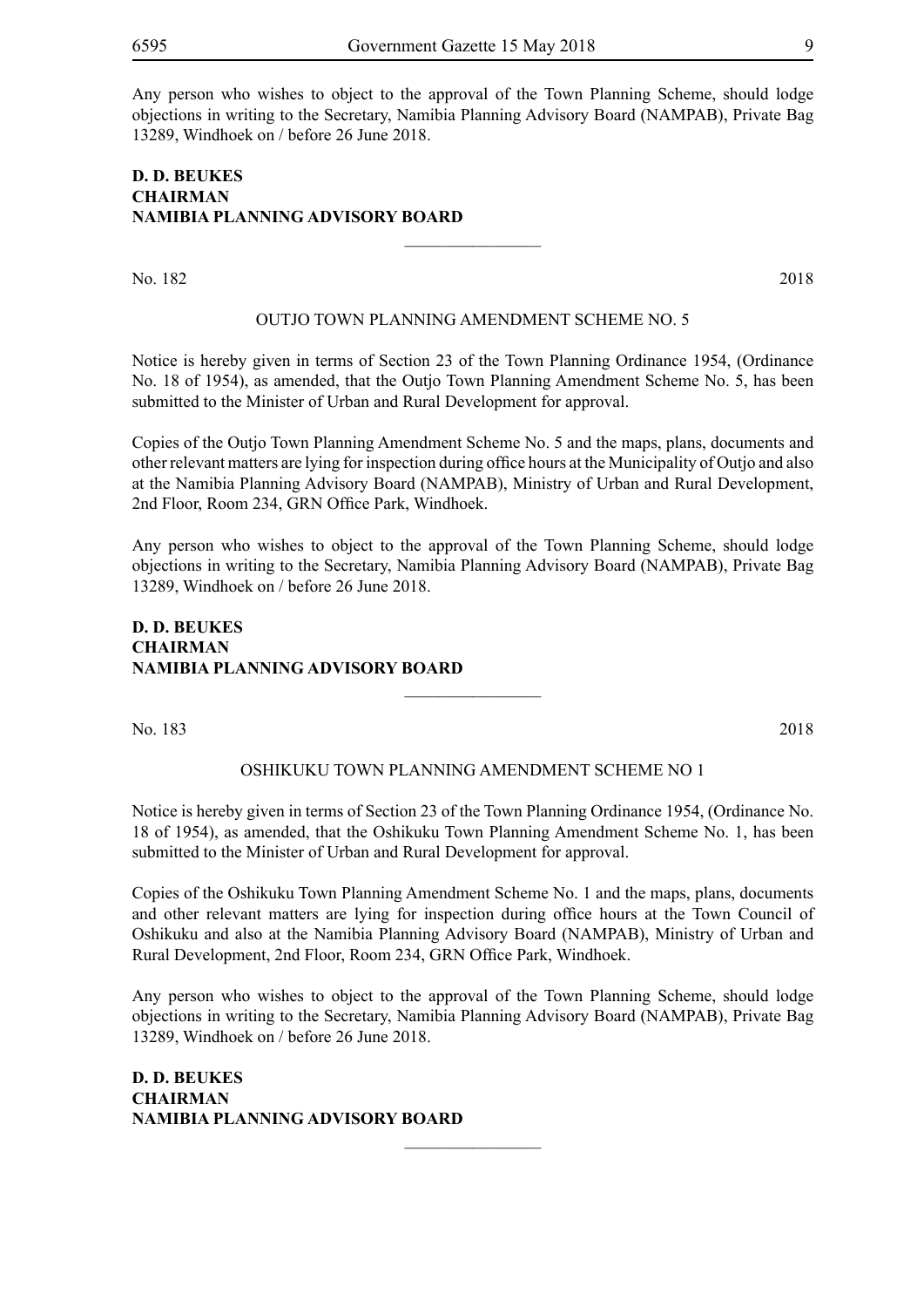No. 184 2018

#### MARIENTAL TOWN PLANNING AMENDMENT SCHEME NO. 10

Notice is hereby given in terms of Section 23 of the Town Planning Ordinance 1954, (Ordinance No. 18 of 1954), as amended, that the Mariental Town Planning Amendment Scheme No. 10, has been submitted to the Minister of Urban and Rural Development for approval.

Copies of the Mariental Town Planning Amendment Scheme No. 10 and the maps, plans, documents and other relevant matters are lying for inspection during office hours at the Municipality of Mariental and also at the Namibia Planning Advisory Board (NAMPAB), Ministry of Urban and Rural Development, 2nd Floor, Room 234, GRN Office Park, Windhoek.

Any person who wishes to object to the approval of the Town Planning Scheme, should lodge objections in writing to the Secretary, Namibia Planning Advisory Board (NAMPAB), Private Bag 13289, Windhoek on / before 26 June 2018.

# **D. D. BEUKES CHAIRMAN NAMIBIA PLANNING ADVISORY BOARD**

#### **STAMPRIET VILLAGE COUNCIL**

 $\frac{1}{2}$ 

No. 185 2018

#### GENERAL VALUATION OF RATEABLE PROPERTIES SITUATED WITHIN THE STAMPRIET LOCAL AUTHORITY AREA

Notice is hereby given in terms of the provision of section 66(1) of the Local Authorities Act, 1992 (Act No. 23 of 1992), as amended that a general valuation will be carried out on all rateable and non-rateable properties situated within the Stampriet Local Authority Area, as from 1 June 2018. The general valuation will be done in accordance with the provisions and stipulations contained in sections 87 to 72 of the said Local Authorities Act, 1992 (Act No. 23 of 1992) as amended.

**J. SAUL CHAIRPERSON**

#### **OKAHAO TOWN COUNCIL**

 $\frac{1}{2}$ 

No. 186 2018

#### NOTICE OF INTENTION TO SELL IMPOUNDED ANIMALS BY PUBLIC AUCTION

In terms of the Animal Pound Regulation for Okahao Town Council published in the Government Gazette No. 4661. The Okahao Town Council is hereby informing the public as per regulation 26 that the impounded animal which were not redeemed by the owners will be sold by public auction on the communicated date, at Okahao Town Council's Pounding Facility. The animal were impounded by the Pound Master of Okahao Town Council in accordance with the pound regulation. The notice to the owner of the nimal was also given by Council as per regulation 16(3).

The descriptions and details of the animals impounded are as follows: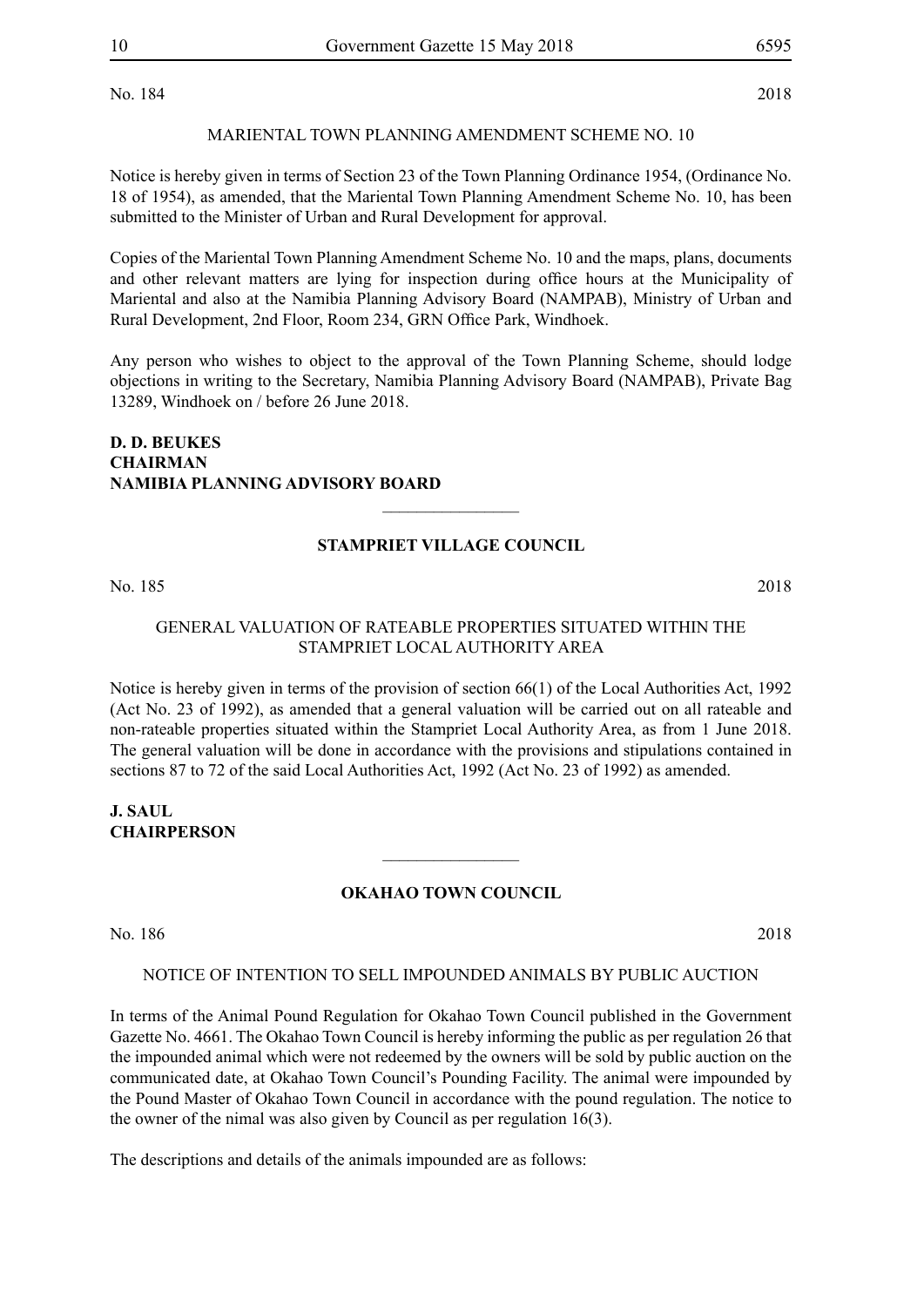| <b>Type of animal</b> | <b>Description of the animal</b>                  | Date impounded        | <b>Estimated value</b>         |
|-----------------------|---------------------------------------------------|-----------------------|--------------------------------|
| Donkeys               | 29 donkeys i.e. 8 males, 19 02/02/2018-09/03/2018 |                       | $\vert$ N\$500.00 per donkey   |
|                       | females and 2 fouls                               |                       |                                |
| <b>Bovines</b>        | 4 males                                           | 02/02/2018-26/02/2018 | $\vert$ N\$ 3500.00 per Bovine |

# **T. NAMWANDI CHIEF EXECUTIVE OFFICER**

#### **OUTAPI TOWN COUNCIL**

 $\frac{1}{2}$ 

No. 187 2018

#### TARIFFS 2018/2019

The Outapi Town Council has under sections 30(1)(u) and 73(1) of the Local Authories Act, 1992 (Act No. 23 of 1992) and Local Authorities Amendent Act, 2000 (Act No. 24 of 2000) amended the charges, fees, rates and other moneys payable in respect of services rendered by the Council as set out in the schedule, with effect from 1 July 2018.

|                                        | <b>Current Rate</b><br>2017/2018<br>N\$ | $\frac{0}{0}$<br><b>Increase</b> | <b>Amount</b><br>Increase/<br><b>Decrease</b><br>N\$ | Proposed<br><b>Tariffs</b><br>2018/2019<br>N\$ |
|----------------------------------------|-----------------------------------------|----------------------------------|------------------------------------------------------|------------------------------------------------|
| 1. WATER                               |                                         |                                  |                                                      |                                                |
| <b>1.1 BASIC CHARGES</b>               |                                         |                                  |                                                      |                                                |
| (a) Domestic (Residential)             | 55.57                                   | 5.0                              | 2.78                                                 | 58.34                                          |
| (b) Luxury Suburb                      | 60.16                                   | 5.0                              | 3.01                                                 | 63.17                                          |
| (c) General Residential (Flats)        | 158.54                                  | 7.0                              | 11.10                                                | 169.63                                         |
| (d) Chain Stores                       | 291.14                                  | 7.0                              | 20.38                                                | 311.52                                         |
| (e) Shopping complex                   | 406.33                                  | 7.0                              | 28.44                                                | 434.77                                         |
| (f) Business : Large                   | 174.80                                  | 7.0                              | 12.24                                                | 187.04                                         |
| : Medium<br>(g)                        | 152.23                                  | 7.0                              | 10.66                                                | 162.88                                         |
| (h)<br>: Small                         | 151.07                                  | 7.0                              | 10.57                                                | 161.64                                         |
| (i) Government                         | 362.45                                  | 10.0                             | 36.24                                                | 398.69                                         |
| (j) Parastatals                        | 329.43                                  | 10.0                             | 32.94                                                | 362.38                                         |
| (k) Churches & Charity Institutions    | 148.75                                  | 7.0                              | 10.41                                                | 159.17                                         |
| (l) Lodges                             | 158.15                                  | 7.0                              | 11.07                                                | 169.22                                         |
| (m) Hotel,                             | 174.80                                  | 7.0                              | 12.24                                                | 187.04                                         |
| (n) Bed and Breakfast and Guest Houses | 152.15                                  | 7.0                              | 10.65                                                | 162.80                                         |
| (n) Pivate Hospital and Clinics        | 314.21                                  | 7.0                              | 21.99                                                | 336.21                                         |
| (o) Private Hostel                     | 148.84                                  | 7.0                              | 10.42                                                | 159.26                                         |
| (p) Private Schools                    | 151.04                                  | 7.0                              | 10.57                                                | 161.62                                         |
| (q) Car Wash                           | 152.48                                  | 10.0                             | 15.25                                                | 167.73                                         |
| (r) Entertainment parks                | 253.58                                  | 7.0                              | 17.75                                                | 271.33                                         |
| (s) Day Care and Kindergraten          | 152.15                                  | 7.0                              | 10.65                                                | 162.80                                         |
| (t) Vacant Erven: Residential          | 68.53                                   | 7.3                              | 5.00                                                 | 73.54                                          |
| : Business                             | 124.71                                  | 8.0                              | 10.00                                                | 134.71                                         |
| (u) Home based business                | 55.57                                   | 7.2                              | 4.00                                                 | 59.57                                          |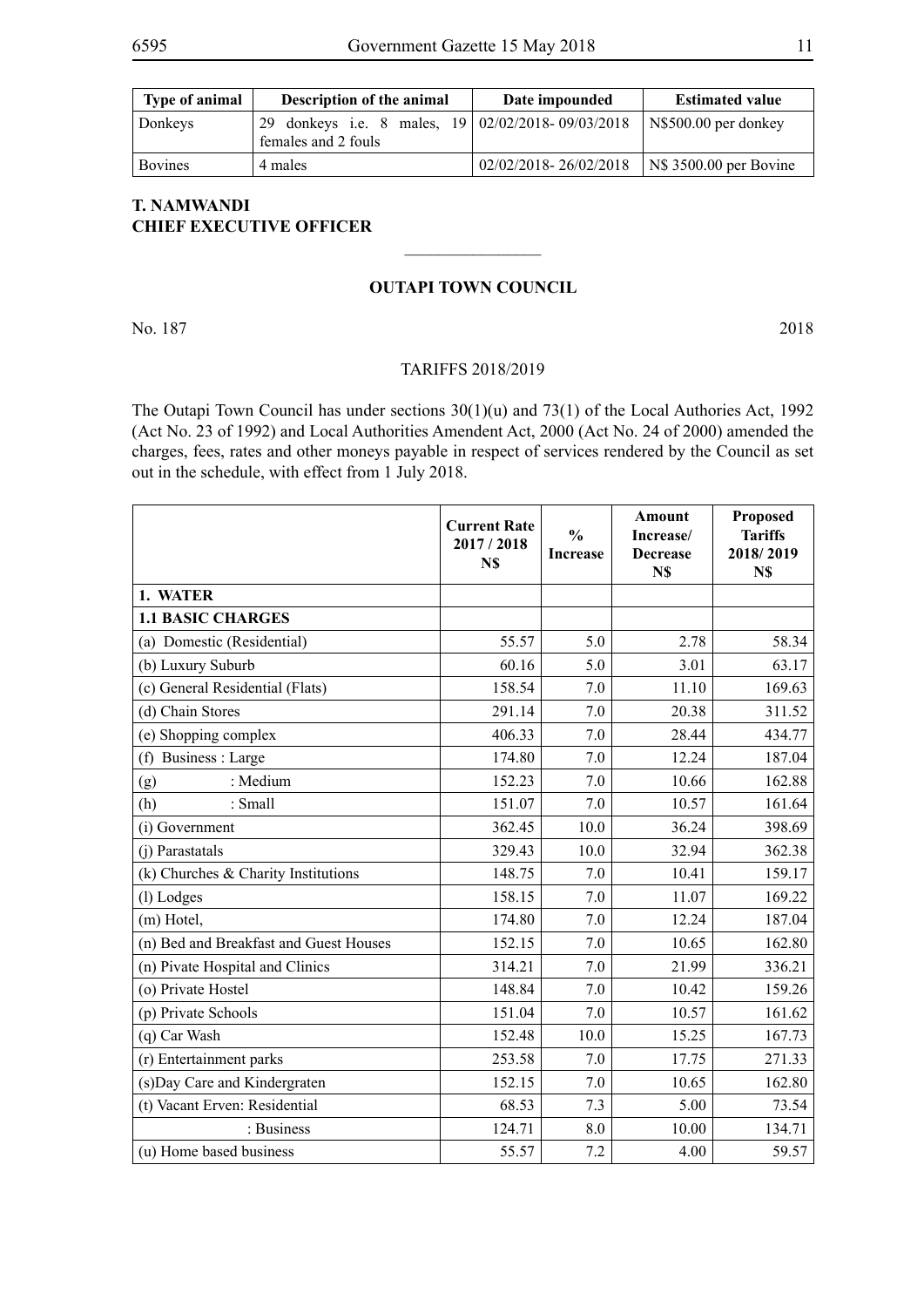| 1.2 UNIT COST                          |         |      |        |         |
|----------------------------------------|---------|------|--------|---------|
| per cub meter                          |         |      |        |         |
| (a) Domestic (Residential)             | 16.33   | 15.0 | 2.45   | 18.77   |
| (b) Luxury Suburb                      | 17.25   | 15.0 | 2.59   | 19.84   |
| (c) Pre-Paid customers                 | 16.83   | 15.0 | 2.52   | 19.35   |
| (d) General Residential (Flats)        | 16.95   | 15.0 | 2.54   | 19.50   |
| (e) Lodges                             | 16.95   | 15.0 | 2.54   | 19.50   |
| (f) Hotel                              | 17.35   | 15.0 | 2.60   | 19.95   |
| (g) Bed and Breakfast and Guest Houses | 16.95   | 15.0 | 2.54   | 19.49   |
| (h) Pivate Hospital and Clinics        | 20.60   | 15.0 | 3.09   | 23.69   |
| (i) Private Hostel                     | 16.33   | 15.0 | 2.45   | 18.78   |
| (j) Private Schools                    | 16.33   | 15.0 | 2.45   | 18.78   |
| (k) Car Wash                           | 17.08   | 15.0 | 2.56   | 19.64   |
| (m) Day Care and Kindergraten          | 16.33   | 15.0 | 2.45   | 18.78   |
| (n) Business<br>: Shopping Complex     | 18.98   | 15.0 | 2.85   | 21.82   |
| : Chain Store<br>(0)                   | 20.34   | 15.0 | 3.05   | 23.39   |
| : Large<br>(p)                         | 17.35   | 15.0 | 2.60   | 19.95   |
| : Medium<br>(q)                        | 17.07   | 15.0 | 2.56   | 19.63   |
| (r)<br>: Small                         | 16.33   | 15.0 | 2.45   | 18.78   |
| (s) Government                         | 20.34   | 15.0 | 3.05   | 23.39   |
| (t) Parastatals                        | 20.60   | 15.0 | 3.09   | 23.69   |
| (u) Churches & Charity Institutions    | 16.33   | 15.0 | 2.45   | 18.78   |
| (v) Prepaid Water: Cuve                | 37.98   | 15.0 | 5.70   | 43.68   |
| (w) Urban Agriculture : Clean Water    | 13.26   | 15.0 | 1.99   | 15.25   |
| : Treated Water                        | 6.38    | 0.0  | 3.88   | 2.50    |
| (x) Home based business                | 17.50   | 15.0 | 2.63   | 20.13   |
| <b>2. SERVICE FEES</b>                 |         |      |        |         |
| <b>2.1 CONNECTION FEES</b>             |         |      |        |         |
| (a) Domestic (Residential)             | 500.00  | 0.0  | 0.00   | 500.00  |
| (b) Luxury Surburb                     | 500.00  | 0.0  | 0.00   | 500.00  |
| (c) General Residential (Flats)        | 593.75  | 0.0  | 0.00   | 593.75  |
| (d) Businesses:                        |         |      |        |         |
| Small                                  | 625.00  | 0.0  | 0.00   | 625.00  |
| Medium                                 | 750.00  | 0.0  | 0.00   | 750.00  |
| Large                                  | 875.00  | 0.0  | 0.00   | 875.00  |
| (e) Government                         | 750.00  | 0.0  | 0.00   | 750.00  |
| Parastatals<br>(f)                     | 1062.50 | 0.0  | 0.00   | 1062.50 |
| $(g)$ Churches & Charity Institutions  | 500.00  | 0.0  | 0.00   | 500.00  |
| Developers<br>(h)                      | 1062.50 | 0.0  | 0.00   | 1062.50 |
| (i) Construction Companies :           |         |      |        |         |
| $0 - 25$ mm                            | 1067.13 | 0.0  | 0.00   | 1067.13 |
| 25 - 50 mm                             | 1467.75 | 0.0  | 0.00   | 1467.75 |
| 50 - 110 mm                            | 1963.50 | 0.0  | 0.00   | 1963.50 |
| (j) Residential (Informal Settlement)  | 375.00  | 0.0  | 0.00   | 375.00  |
| (k) Home based business                | 593.75  | 0.0  | 0.00   | 593.75  |
| <b>2.2 DEPOSIT FEES</b>                |         |      |        |         |
| (a) Domestic (Residential)             | 800.00  | 12.5 | 100.00 | 900.00  |
| (b) Luxury Suburb                      | 800.00  | 12.5 | 100.00 | 900.00  |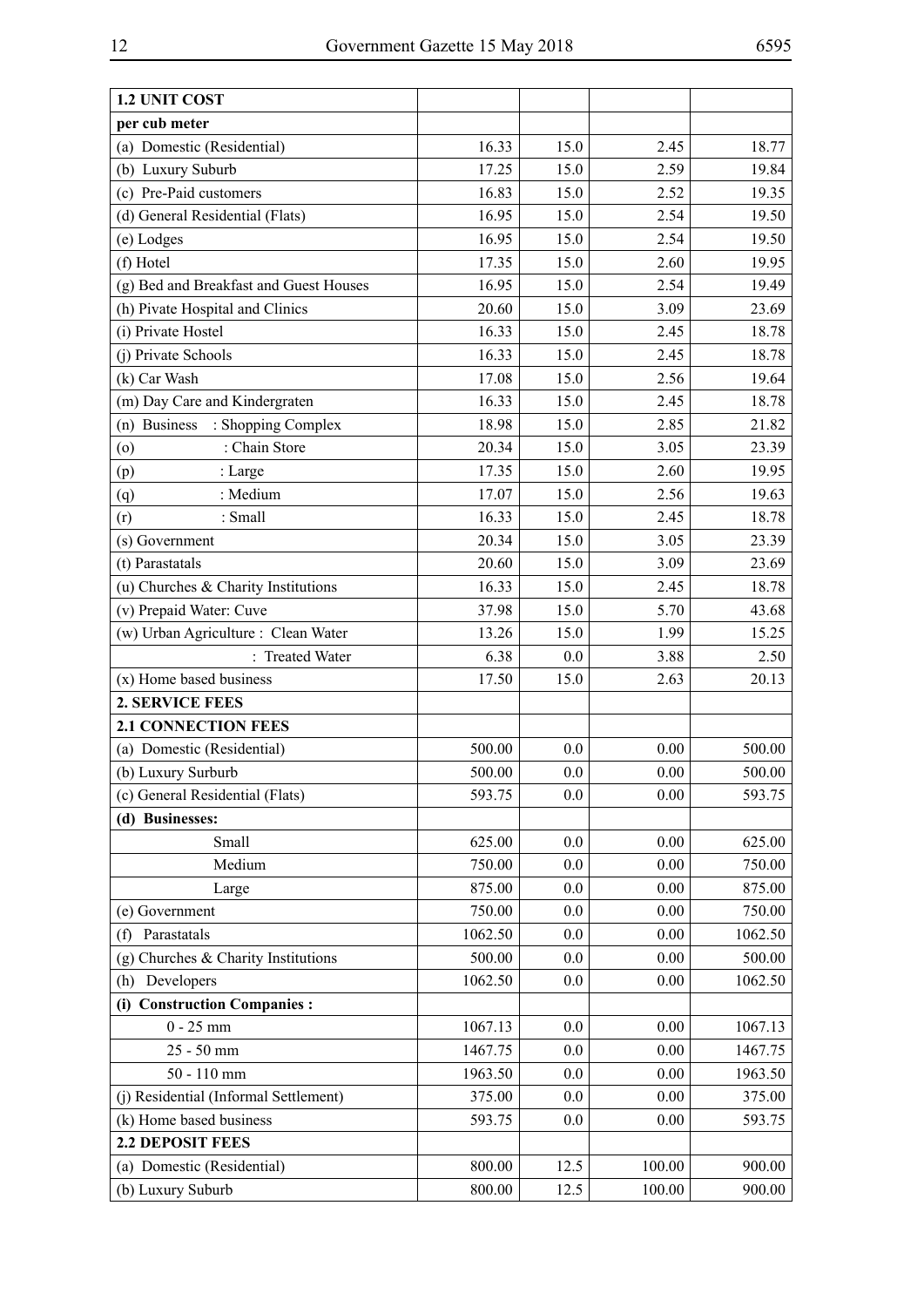| (c) General Residential (Flats)                                               | 1,500.00                                                          | 12.5 | 187.50 | 1,687.50                                                             |
|-------------------------------------------------------------------------------|-------------------------------------------------------------------|------|--------|----------------------------------------------------------------------|
| (d) Chain Store                                                               | 3,000.00                                                          | 12.5 | 375.00 | 3,375.00                                                             |
| (e) Shopping Complex                                                          | 5,000.00                                                          | 12.5 | 625.00 | 5,625.00                                                             |
| (f) Business<br>: Large                                                       | 1,500.00                                                          | 12.5 | 187.50 | 1,687.50                                                             |
| : Medium<br>(g)                                                               | 950.00                                                            | 12.5 | 118.75 | 1,068.75                                                             |
| : Small<br>(h)                                                                | 800.00                                                            | 12.5 | 100.00 | 900.00                                                               |
| (i) Bulky users (Industrials)                                                 | 1,600.00                                                          | 12.5 | 200.00 | 1,800.00                                                             |
| (j) Construction Companies                                                    | 1,680.00                                                          | 12.5 | 210.00 | 1,890.00                                                             |
| (k) Parastatals                                                               | 3,150.00                                                          | 12.5 | 393.75 | 3,543.75                                                             |
| (l) Churches & Charity Institution                                            | 800.00                                                            | 12.5 | 100.00 | 900.00                                                               |
| (1) Home based business                                                       | 900.00                                                            | 12.5 | 112.50 | 1,012.50                                                             |
| <b>2.3 RECONNECTIONS/</b><br><b>DISCONNECTION FEES</b>                        |                                                                   |      |        |                                                                      |
| (a) Non-payment : Residential                                                 | 396.90                                                            | 2.0  | 7.94   | 404.84                                                               |
| : Business                                                                    | 485.10                                                            | 2.0  | 9.70   | 494.80                                                               |
| : Parastatals                                                                 | 672.53                                                            | 2.0  | 13.45  | 685.98                                                               |
| : Government                                                                  | 606.38                                                            | 2.0  | 12.13  | 618.50                                                               |
| : Churches & charity Institutials                                             | 396.90                                                            | 2.0  | 7.94   | 404.84                                                               |
| : Home based business                                                         | 450.00                                                            | 2.0  | 9.00   | 459.00                                                               |
| (b) On-request                                                                | 110.25                                                            | 2.0  | 2.21   | 112.46                                                               |
| 2.4 REPAIR OR SUBSTITUTION OF<br><b>WATER METER</b>                           |                                                                   |      |        |                                                                      |
| (a) Repair and substitution of water meter up<br>to $20 \text{ mm}^2$         | 483.00                                                            | 0.0  | 0.00   | 483.00                                                               |
| (b) Repair and substitution of water meter<br>larger than 20 mm <sup>2</sup>  | actual cost +<br>15% admin<br>cost prices are<br>vat bearing      |      |        | actual cost +<br>15% admin<br>cost prices are<br>vat bearing         |
| <b>2.5 SALE OF PRE-PAID WATER CARDS</b>                                       |                                                                   |      |        |                                                                      |
| (a) Per token: New Token / Tag                                                | 85.00                                                             | 6.0  | 5.10   | 90.10                                                                |
| (b) Replace a lost token / tag:                                               | 85.00                                                             | 6.0  | 5.10   | 90.10                                                                |
| <b>2.6 CALL-OUT FEES</b>                                                      |                                                                   |      |        |                                                                      |
| Repair of water reticulation (payable if the<br>faults is the customers side) | 140.00                                                            | 0.0  | 0.00   | 140.00                                                               |
| <b>2.7 ILLEGAL WATER CONNECTIONS</b>                                          |                                                                   |      |        |                                                                      |
| Bypass, sabotage or tempering                                                 |                                                                   |      |        |                                                                      |
| with the water meter                                                          |                                                                   |      |        |                                                                      |
| (a) First offence                                                             |                                                                   |      |        |                                                                      |
| : Residential                                                                 | N\$ 2000.00<br>$+$ mini-<br>mum water                             | 0.0  | 0.00   | N\$ 2000.00<br>$+$ mini-<br>mum water                                |
|                                                                               | losses of N\$<br>500.00                                           |      |        | losses of N\$<br>500.00                                              |
| : Business                                                                    | N\$ 2000.00<br>$+$ mini-<br>mum water<br>losses of N\$<br>1000.00 | 0.0  | 0.00   | N\$ 2000.00<br>$+$ mini $-$<br>mum water<br>losses of N\$<br>1000.00 |
| (b) Second offence                                                            | $N$2000.00 +$<br>water losses<br>and Legal<br>action              |      |        |                                                                      |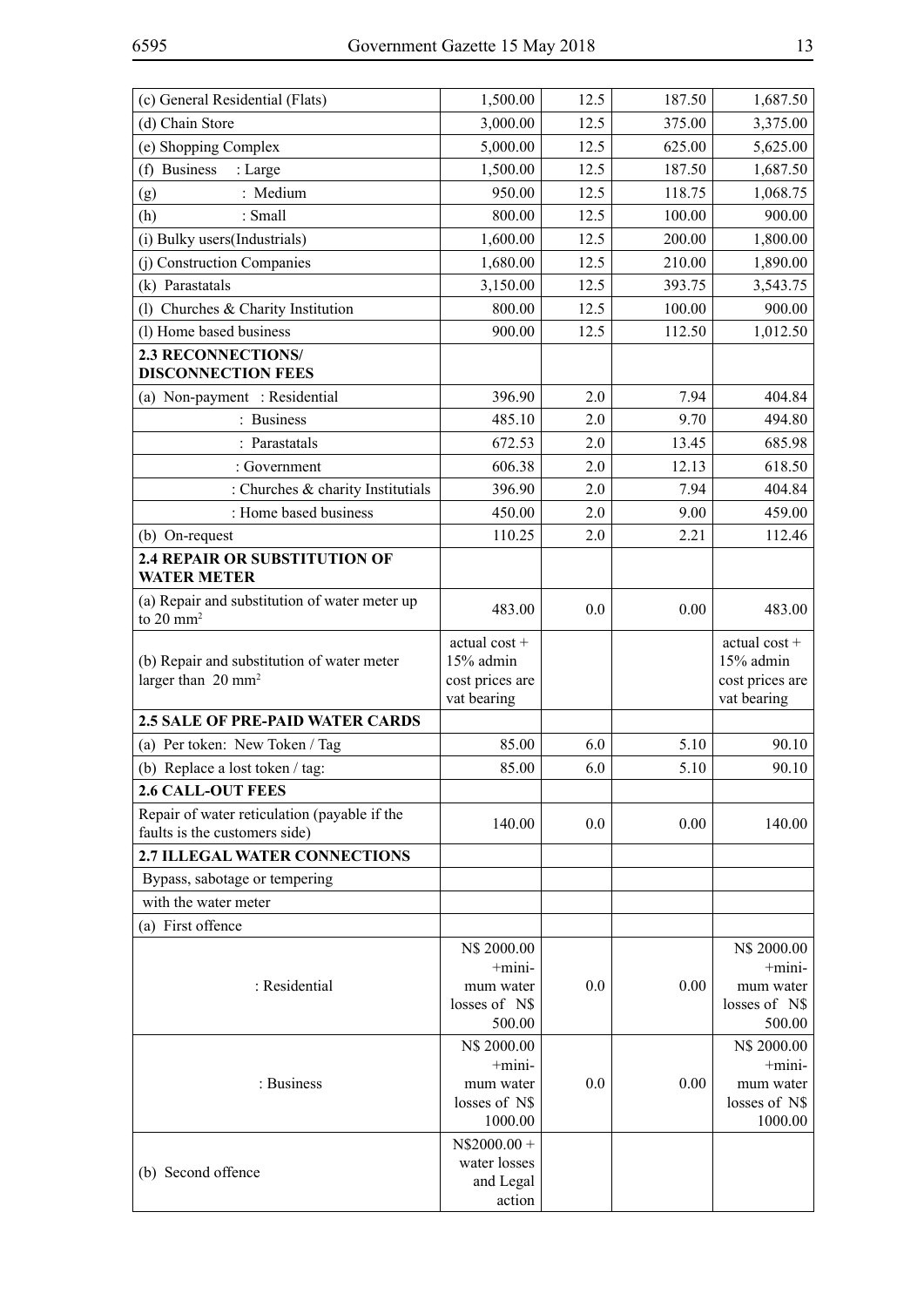|--|

| 3.1 General Refuse<br>(a) Residential<br>50.08<br>10.0<br>5.01<br>55.09<br>(b) Residential with outbuilding<br>100.16<br>10.0<br>10.02<br>110.18<br>© Residential with day care<br>100.16<br>10.0<br>10.02<br>110.18<br>(d) General Residential (Flats) 1 bin/two flats<br>63.68<br>15.0<br>73.24<br>9.55<br>(c) Business:<br>* Hairdresser<br>121.79<br>10.0<br>12.18<br>133.96<br>10.5<br>362.82<br>38.10<br>400.92<br>$\ast$<br>Shebeen<br>$\ast$<br>362.82<br>10.0<br>36.28<br>399.10<br>Restaurant<br>10.0<br>50.87<br>$\ast$<br>Supermarket<br>508.71<br>559.58<br>Minimarket<br>$\ast$<br>369.16<br>10.0<br>36.92<br>406.08<br>10.0<br>126.18<br>1388.02<br>* Hardware<br>1,261.84<br>* Complex category 2<br>10.0<br>311.54<br>3,115.35<br>3426.89<br>* Complex category 1<br>10.0<br>368.29<br>3,682.88<br>4051.16<br>* Complex category 4<br>10.0<br>289.80<br>3187.80<br>2,898.00<br>* Complex Category 3<br>3,079.13<br>10.0<br>307.91<br>3387.04<br>441.47<br>10.0<br>44.15<br>(d) Light Industries<br>485.62<br>10.0<br>586.33<br>6449.60<br>(e) Hospital<br>5863.28<br>Secondary Schools, Special School<br>10.0<br>267.26<br>2672.64<br>2939.90<br>(f)<br>(g) Private Hostels<br>10.0<br>115.44<br>1154.43<br>1269.87<br>(h) Primary Schools<br>1003.46<br>10.0<br>100.35<br>1103.81<br>10.0<br>43.89<br>(i) Lodges<br>438.94<br>482.83<br>$(i)$ Hotel,<br>438.94<br>10.0<br>43.89<br>482.83<br>(k) Bed and Breakfast and Guest Houses<br>369.14<br>10.0<br>36.91<br>406.05<br>10.0<br>(l) Pivate Hospital and Clinics<br>1263.86<br>126.39<br>1390.25<br>(m) Private Schools<br>10.0<br>36.91<br>369.14<br>406.05<br>(n) Car Wash<br>362.79<br>10.0<br>36.28<br>399.07<br>(o) Entertainment parks<br>10.0<br>508.68<br>50.87<br>559.55<br>(p) Day Care and Kindergarten<br>51.37<br>10.0<br>56.50<br>5.14<br>1263.89<br>10.0<br>126.39<br>1390.28<br>(q) Government Institutions<br>1263.89<br>126.39<br>(r) Parastatals<br>10.0<br>1390.28<br>(s) Pre-schools<br>51.38<br>10.0<br>5.14<br>56.52<br>(t) Churches<br>51.38<br>10.0<br>5.14<br>56.52<br>(u) Construction rubbles<br>762.43<br>10.0<br>76.24<br>838.67<br>(v) Luxury Suburb<br>55.82<br>10.0<br>5.58<br>61.40<br>(w) : Replacement of refusal Bins (90 litres)<br>750.00<br>10.0<br>75.00<br>825.00<br>: Replacement of dustbin-wheel bin<br>1210.00<br>1100.00<br>10.0<br>110.00<br>$(x)$ Leasing of refusal Bins : per bin, per day<br>52.01<br>10.0<br>5.20<br>57.21<br>(y) Heavy Industries<br>337.45<br>10.0<br>33.74<br>371.19<br>(z) Car Wrekcages<br>186.56<br>10.0<br>18.66<br>205.22<br>(az) Home based business<br>63.68<br>10.0<br>6.37<br>70.05<br>3.2 Garden Refuse<br>(a) Residential<br>18.19<br>0.91<br>19.10<br>5.0<br>(b) General residential<br>5.0<br>39.48<br>37.60<br>1.88<br>(c) Businness & Others<br>1.88<br>39.48<br>37.60<br>5.0<br>(c) Complex category 1<br>65.49<br>5.0<br>3.27<br>68.77 | <b>3. REFUSE REMOVAL</b> |       |     |      |       |
|-------------------------------------------------------------------------------------------------------------------------------------------------------------------------------------------------------------------------------------------------------------------------------------------------------------------------------------------------------------------------------------------------------------------------------------------------------------------------------------------------------------------------------------------------------------------------------------------------------------------------------------------------------------------------------------------------------------------------------------------------------------------------------------------------------------------------------------------------------------------------------------------------------------------------------------------------------------------------------------------------------------------------------------------------------------------------------------------------------------------------------------------------------------------------------------------------------------------------------------------------------------------------------------------------------------------------------------------------------------------------------------------------------------------------------------------------------------------------------------------------------------------------------------------------------------------------------------------------------------------------------------------------------------------------------------------------------------------------------------------------------------------------------------------------------------------------------------------------------------------------------------------------------------------------------------------------------------------------------------------------------------------------------------------------------------------------------------------------------------------------------------------------------------------------------------------------------------------------------------------------------------------------------------------------------------------------------------------------------------------------------------------------------------------------------------------------------------------------------------------------------------------------------------------------------------------------------------------------------------------------------------------------------------------------------------------------------------------------------------------------------------------------------------------------------------------------------------------------------------------------------------------------------|--------------------------|-------|-----|------|-------|
|                                                                                                                                                                                                                                                                                                                                                                                                                                                                                                                                                                                                                                                                                                                                                                                                                                                                                                                                                                                                                                                                                                                                                                                                                                                                                                                                                                                                                                                                                                                                                                                                                                                                                                                                                                                                                                                                                                                                                                                                                                                                                                                                                                                                                                                                                                                                                                                                                                                                                                                                                                                                                                                                                                                                                                                                                                                                                                       |                          |       |     |      |       |
|                                                                                                                                                                                                                                                                                                                                                                                                                                                                                                                                                                                                                                                                                                                                                                                                                                                                                                                                                                                                                                                                                                                                                                                                                                                                                                                                                                                                                                                                                                                                                                                                                                                                                                                                                                                                                                                                                                                                                                                                                                                                                                                                                                                                                                                                                                                                                                                                                                                                                                                                                                                                                                                                                                                                                                                                                                                                                                       |                          |       |     |      |       |
|                                                                                                                                                                                                                                                                                                                                                                                                                                                                                                                                                                                                                                                                                                                                                                                                                                                                                                                                                                                                                                                                                                                                                                                                                                                                                                                                                                                                                                                                                                                                                                                                                                                                                                                                                                                                                                                                                                                                                                                                                                                                                                                                                                                                                                                                                                                                                                                                                                                                                                                                                                                                                                                                                                                                                                                                                                                                                                       |                          |       |     |      |       |
|                                                                                                                                                                                                                                                                                                                                                                                                                                                                                                                                                                                                                                                                                                                                                                                                                                                                                                                                                                                                                                                                                                                                                                                                                                                                                                                                                                                                                                                                                                                                                                                                                                                                                                                                                                                                                                                                                                                                                                                                                                                                                                                                                                                                                                                                                                                                                                                                                                                                                                                                                                                                                                                                                                                                                                                                                                                                                                       |                          |       |     |      |       |
|                                                                                                                                                                                                                                                                                                                                                                                                                                                                                                                                                                                                                                                                                                                                                                                                                                                                                                                                                                                                                                                                                                                                                                                                                                                                                                                                                                                                                                                                                                                                                                                                                                                                                                                                                                                                                                                                                                                                                                                                                                                                                                                                                                                                                                                                                                                                                                                                                                                                                                                                                                                                                                                                                                                                                                                                                                                                                                       |                          |       |     |      |       |
|                                                                                                                                                                                                                                                                                                                                                                                                                                                                                                                                                                                                                                                                                                                                                                                                                                                                                                                                                                                                                                                                                                                                                                                                                                                                                                                                                                                                                                                                                                                                                                                                                                                                                                                                                                                                                                                                                                                                                                                                                                                                                                                                                                                                                                                                                                                                                                                                                                                                                                                                                                                                                                                                                                                                                                                                                                                                                                       |                          |       |     |      |       |
|                                                                                                                                                                                                                                                                                                                                                                                                                                                                                                                                                                                                                                                                                                                                                                                                                                                                                                                                                                                                                                                                                                                                                                                                                                                                                                                                                                                                                                                                                                                                                                                                                                                                                                                                                                                                                                                                                                                                                                                                                                                                                                                                                                                                                                                                                                                                                                                                                                                                                                                                                                                                                                                                                                                                                                                                                                                                                                       |                          |       |     |      |       |
|                                                                                                                                                                                                                                                                                                                                                                                                                                                                                                                                                                                                                                                                                                                                                                                                                                                                                                                                                                                                                                                                                                                                                                                                                                                                                                                                                                                                                                                                                                                                                                                                                                                                                                                                                                                                                                                                                                                                                                                                                                                                                                                                                                                                                                                                                                                                                                                                                                                                                                                                                                                                                                                                                                                                                                                                                                                                                                       |                          |       |     |      |       |
|                                                                                                                                                                                                                                                                                                                                                                                                                                                                                                                                                                                                                                                                                                                                                                                                                                                                                                                                                                                                                                                                                                                                                                                                                                                                                                                                                                                                                                                                                                                                                                                                                                                                                                                                                                                                                                                                                                                                                                                                                                                                                                                                                                                                                                                                                                                                                                                                                                                                                                                                                                                                                                                                                                                                                                                                                                                                                                       |                          |       |     |      |       |
|                                                                                                                                                                                                                                                                                                                                                                                                                                                                                                                                                                                                                                                                                                                                                                                                                                                                                                                                                                                                                                                                                                                                                                                                                                                                                                                                                                                                                                                                                                                                                                                                                                                                                                                                                                                                                                                                                                                                                                                                                                                                                                                                                                                                                                                                                                                                                                                                                                                                                                                                                                                                                                                                                                                                                                                                                                                                                                       |                          |       |     |      |       |
|                                                                                                                                                                                                                                                                                                                                                                                                                                                                                                                                                                                                                                                                                                                                                                                                                                                                                                                                                                                                                                                                                                                                                                                                                                                                                                                                                                                                                                                                                                                                                                                                                                                                                                                                                                                                                                                                                                                                                                                                                                                                                                                                                                                                                                                                                                                                                                                                                                                                                                                                                                                                                                                                                                                                                                                                                                                                                                       |                          |       |     |      |       |
|                                                                                                                                                                                                                                                                                                                                                                                                                                                                                                                                                                                                                                                                                                                                                                                                                                                                                                                                                                                                                                                                                                                                                                                                                                                                                                                                                                                                                                                                                                                                                                                                                                                                                                                                                                                                                                                                                                                                                                                                                                                                                                                                                                                                                                                                                                                                                                                                                                                                                                                                                                                                                                                                                                                                                                                                                                                                                                       |                          |       |     |      |       |
|                                                                                                                                                                                                                                                                                                                                                                                                                                                                                                                                                                                                                                                                                                                                                                                                                                                                                                                                                                                                                                                                                                                                                                                                                                                                                                                                                                                                                                                                                                                                                                                                                                                                                                                                                                                                                                                                                                                                                                                                                                                                                                                                                                                                                                                                                                                                                                                                                                                                                                                                                                                                                                                                                                                                                                                                                                                                                                       |                          |       |     |      |       |
|                                                                                                                                                                                                                                                                                                                                                                                                                                                                                                                                                                                                                                                                                                                                                                                                                                                                                                                                                                                                                                                                                                                                                                                                                                                                                                                                                                                                                                                                                                                                                                                                                                                                                                                                                                                                                                                                                                                                                                                                                                                                                                                                                                                                                                                                                                                                                                                                                                                                                                                                                                                                                                                                                                                                                                                                                                                                                                       |                          |       |     |      |       |
|                                                                                                                                                                                                                                                                                                                                                                                                                                                                                                                                                                                                                                                                                                                                                                                                                                                                                                                                                                                                                                                                                                                                                                                                                                                                                                                                                                                                                                                                                                                                                                                                                                                                                                                                                                                                                                                                                                                                                                                                                                                                                                                                                                                                                                                                                                                                                                                                                                                                                                                                                                                                                                                                                                                                                                                                                                                                                                       |                          |       |     |      |       |
|                                                                                                                                                                                                                                                                                                                                                                                                                                                                                                                                                                                                                                                                                                                                                                                                                                                                                                                                                                                                                                                                                                                                                                                                                                                                                                                                                                                                                                                                                                                                                                                                                                                                                                                                                                                                                                                                                                                                                                                                                                                                                                                                                                                                                                                                                                                                                                                                                                                                                                                                                                                                                                                                                                                                                                                                                                                                                                       |                          |       |     |      |       |
|                                                                                                                                                                                                                                                                                                                                                                                                                                                                                                                                                                                                                                                                                                                                                                                                                                                                                                                                                                                                                                                                                                                                                                                                                                                                                                                                                                                                                                                                                                                                                                                                                                                                                                                                                                                                                                                                                                                                                                                                                                                                                                                                                                                                                                                                                                                                                                                                                                                                                                                                                                                                                                                                                                                                                                                                                                                                                                       |                          |       |     |      |       |
|                                                                                                                                                                                                                                                                                                                                                                                                                                                                                                                                                                                                                                                                                                                                                                                                                                                                                                                                                                                                                                                                                                                                                                                                                                                                                                                                                                                                                                                                                                                                                                                                                                                                                                                                                                                                                                                                                                                                                                                                                                                                                                                                                                                                                                                                                                                                                                                                                                                                                                                                                                                                                                                                                                                                                                                                                                                                                                       |                          |       |     |      |       |
|                                                                                                                                                                                                                                                                                                                                                                                                                                                                                                                                                                                                                                                                                                                                                                                                                                                                                                                                                                                                                                                                                                                                                                                                                                                                                                                                                                                                                                                                                                                                                                                                                                                                                                                                                                                                                                                                                                                                                                                                                                                                                                                                                                                                                                                                                                                                                                                                                                                                                                                                                                                                                                                                                                                                                                                                                                                                                                       |                          |       |     |      |       |
|                                                                                                                                                                                                                                                                                                                                                                                                                                                                                                                                                                                                                                                                                                                                                                                                                                                                                                                                                                                                                                                                                                                                                                                                                                                                                                                                                                                                                                                                                                                                                                                                                                                                                                                                                                                                                                                                                                                                                                                                                                                                                                                                                                                                                                                                                                                                                                                                                                                                                                                                                                                                                                                                                                                                                                                                                                                                                                       |                          |       |     |      |       |
|                                                                                                                                                                                                                                                                                                                                                                                                                                                                                                                                                                                                                                                                                                                                                                                                                                                                                                                                                                                                                                                                                                                                                                                                                                                                                                                                                                                                                                                                                                                                                                                                                                                                                                                                                                                                                                                                                                                                                                                                                                                                                                                                                                                                                                                                                                                                                                                                                                                                                                                                                                                                                                                                                                                                                                                                                                                                                                       |                          |       |     |      |       |
|                                                                                                                                                                                                                                                                                                                                                                                                                                                                                                                                                                                                                                                                                                                                                                                                                                                                                                                                                                                                                                                                                                                                                                                                                                                                                                                                                                                                                                                                                                                                                                                                                                                                                                                                                                                                                                                                                                                                                                                                                                                                                                                                                                                                                                                                                                                                                                                                                                                                                                                                                                                                                                                                                                                                                                                                                                                                                                       |                          |       |     |      |       |
|                                                                                                                                                                                                                                                                                                                                                                                                                                                                                                                                                                                                                                                                                                                                                                                                                                                                                                                                                                                                                                                                                                                                                                                                                                                                                                                                                                                                                                                                                                                                                                                                                                                                                                                                                                                                                                                                                                                                                                                                                                                                                                                                                                                                                                                                                                                                                                                                                                                                                                                                                                                                                                                                                                                                                                                                                                                                                                       |                          |       |     |      |       |
|                                                                                                                                                                                                                                                                                                                                                                                                                                                                                                                                                                                                                                                                                                                                                                                                                                                                                                                                                                                                                                                                                                                                                                                                                                                                                                                                                                                                                                                                                                                                                                                                                                                                                                                                                                                                                                                                                                                                                                                                                                                                                                                                                                                                                                                                                                                                                                                                                                                                                                                                                                                                                                                                                                                                                                                                                                                                                                       |                          |       |     |      |       |
|                                                                                                                                                                                                                                                                                                                                                                                                                                                                                                                                                                                                                                                                                                                                                                                                                                                                                                                                                                                                                                                                                                                                                                                                                                                                                                                                                                                                                                                                                                                                                                                                                                                                                                                                                                                                                                                                                                                                                                                                                                                                                                                                                                                                                                                                                                                                                                                                                                                                                                                                                                                                                                                                                                                                                                                                                                                                                                       |                          |       |     |      |       |
|                                                                                                                                                                                                                                                                                                                                                                                                                                                                                                                                                                                                                                                                                                                                                                                                                                                                                                                                                                                                                                                                                                                                                                                                                                                                                                                                                                                                                                                                                                                                                                                                                                                                                                                                                                                                                                                                                                                                                                                                                                                                                                                                                                                                                                                                                                                                                                                                                                                                                                                                                                                                                                                                                                                                                                                                                                                                                                       |                          |       |     |      |       |
|                                                                                                                                                                                                                                                                                                                                                                                                                                                                                                                                                                                                                                                                                                                                                                                                                                                                                                                                                                                                                                                                                                                                                                                                                                                                                                                                                                                                                                                                                                                                                                                                                                                                                                                                                                                                                                                                                                                                                                                                                                                                                                                                                                                                                                                                                                                                                                                                                                                                                                                                                                                                                                                                                                                                                                                                                                                                                                       |                          |       |     |      |       |
|                                                                                                                                                                                                                                                                                                                                                                                                                                                                                                                                                                                                                                                                                                                                                                                                                                                                                                                                                                                                                                                                                                                                                                                                                                                                                                                                                                                                                                                                                                                                                                                                                                                                                                                                                                                                                                                                                                                                                                                                                                                                                                                                                                                                                                                                                                                                                                                                                                                                                                                                                                                                                                                                                                                                                                                                                                                                                                       |                          |       |     |      |       |
|                                                                                                                                                                                                                                                                                                                                                                                                                                                                                                                                                                                                                                                                                                                                                                                                                                                                                                                                                                                                                                                                                                                                                                                                                                                                                                                                                                                                                                                                                                                                                                                                                                                                                                                                                                                                                                                                                                                                                                                                                                                                                                                                                                                                                                                                                                                                                                                                                                                                                                                                                                                                                                                                                                                                                                                                                                                                                                       |                          |       |     |      |       |
|                                                                                                                                                                                                                                                                                                                                                                                                                                                                                                                                                                                                                                                                                                                                                                                                                                                                                                                                                                                                                                                                                                                                                                                                                                                                                                                                                                                                                                                                                                                                                                                                                                                                                                                                                                                                                                                                                                                                                                                                                                                                                                                                                                                                                                                                                                                                                                                                                                                                                                                                                                                                                                                                                                                                                                                                                                                                                                       |                          |       |     |      |       |
|                                                                                                                                                                                                                                                                                                                                                                                                                                                                                                                                                                                                                                                                                                                                                                                                                                                                                                                                                                                                                                                                                                                                                                                                                                                                                                                                                                                                                                                                                                                                                                                                                                                                                                                                                                                                                                                                                                                                                                                                                                                                                                                                                                                                                                                                                                                                                                                                                                                                                                                                                                                                                                                                                                                                                                                                                                                                                                       |                          |       |     |      |       |
|                                                                                                                                                                                                                                                                                                                                                                                                                                                                                                                                                                                                                                                                                                                                                                                                                                                                                                                                                                                                                                                                                                                                                                                                                                                                                                                                                                                                                                                                                                                                                                                                                                                                                                                                                                                                                                                                                                                                                                                                                                                                                                                                                                                                                                                                                                                                                                                                                                                                                                                                                                                                                                                                                                                                                                                                                                                                                                       |                          |       |     |      |       |
|                                                                                                                                                                                                                                                                                                                                                                                                                                                                                                                                                                                                                                                                                                                                                                                                                                                                                                                                                                                                                                                                                                                                                                                                                                                                                                                                                                                                                                                                                                                                                                                                                                                                                                                                                                                                                                                                                                                                                                                                                                                                                                                                                                                                                                                                                                                                                                                                                                                                                                                                                                                                                                                                                                                                                                                                                                                                                                       |                          |       |     |      |       |
|                                                                                                                                                                                                                                                                                                                                                                                                                                                                                                                                                                                                                                                                                                                                                                                                                                                                                                                                                                                                                                                                                                                                                                                                                                                                                                                                                                                                                                                                                                                                                                                                                                                                                                                                                                                                                                                                                                                                                                                                                                                                                                                                                                                                                                                                                                                                                                                                                                                                                                                                                                                                                                                                                                                                                                                                                                                                                                       |                          |       |     |      |       |
|                                                                                                                                                                                                                                                                                                                                                                                                                                                                                                                                                                                                                                                                                                                                                                                                                                                                                                                                                                                                                                                                                                                                                                                                                                                                                                                                                                                                                                                                                                                                                                                                                                                                                                                                                                                                                                                                                                                                                                                                                                                                                                                                                                                                                                                                                                                                                                                                                                                                                                                                                                                                                                                                                                                                                                                                                                                                                                       |                          |       |     |      |       |
|                                                                                                                                                                                                                                                                                                                                                                                                                                                                                                                                                                                                                                                                                                                                                                                                                                                                                                                                                                                                                                                                                                                                                                                                                                                                                                                                                                                                                                                                                                                                                                                                                                                                                                                                                                                                                                                                                                                                                                                                                                                                                                                                                                                                                                                                                                                                                                                                                                                                                                                                                                                                                                                                                                                                                                                                                                                                                                       |                          |       |     |      |       |
|                                                                                                                                                                                                                                                                                                                                                                                                                                                                                                                                                                                                                                                                                                                                                                                                                                                                                                                                                                                                                                                                                                                                                                                                                                                                                                                                                                                                                                                                                                                                                                                                                                                                                                                                                                                                                                                                                                                                                                                                                                                                                                                                                                                                                                                                                                                                                                                                                                                                                                                                                                                                                                                                                                                                                                                                                                                                                                       |                          |       |     |      |       |
|                                                                                                                                                                                                                                                                                                                                                                                                                                                                                                                                                                                                                                                                                                                                                                                                                                                                                                                                                                                                                                                                                                                                                                                                                                                                                                                                                                                                                                                                                                                                                                                                                                                                                                                                                                                                                                                                                                                                                                                                                                                                                                                                                                                                                                                                                                                                                                                                                                                                                                                                                                                                                                                                                                                                                                                                                                                                                                       |                          |       |     |      |       |
|                                                                                                                                                                                                                                                                                                                                                                                                                                                                                                                                                                                                                                                                                                                                                                                                                                                                                                                                                                                                                                                                                                                                                                                                                                                                                                                                                                                                                                                                                                                                                                                                                                                                                                                                                                                                                                                                                                                                                                                                                                                                                                                                                                                                                                                                                                                                                                                                                                                                                                                                                                                                                                                                                                                                                                                                                                                                                                       |                          |       |     |      |       |
|                                                                                                                                                                                                                                                                                                                                                                                                                                                                                                                                                                                                                                                                                                                                                                                                                                                                                                                                                                                                                                                                                                                                                                                                                                                                                                                                                                                                                                                                                                                                                                                                                                                                                                                                                                                                                                                                                                                                                                                                                                                                                                                                                                                                                                                                                                                                                                                                                                                                                                                                                                                                                                                                                                                                                                                                                                                                                                       |                          |       |     |      |       |
|                                                                                                                                                                                                                                                                                                                                                                                                                                                                                                                                                                                                                                                                                                                                                                                                                                                                                                                                                                                                                                                                                                                                                                                                                                                                                                                                                                                                                                                                                                                                                                                                                                                                                                                                                                                                                                                                                                                                                                                                                                                                                                                                                                                                                                                                                                                                                                                                                                                                                                                                                                                                                                                                                                                                                                                                                                                                                                       |                          |       |     |      |       |
|                                                                                                                                                                                                                                                                                                                                                                                                                                                                                                                                                                                                                                                                                                                                                                                                                                                                                                                                                                                                                                                                                                                                                                                                                                                                                                                                                                                                                                                                                                                                                                                                                                                                                                                                                                                                                                                                                                                                                                                                                                                                                                                                                                                                                                                                                                                                                                                                                                                                                                                                                                                                                                                                                                                                                                                                                                                                                                       |                          |       |     |      |       |
|                                                                                                                                                                                                                                                                                                                                                                                                                                                                                                                                                                                                                                                                                                                                                                                                                                                                                                                                                                                                                                                                                                                                                                                                                                                                                                                                                                                                                                                                                                                                                                                                                                                                                                                                                                                                                                                                                                                                                                                                                                                                                                                                                                                                                                                                                                                                                                                                                                                                                                                                                                                                                                                                                                                                                                                                                                                                                                       |                          |       |     |      |       |
|                                                                                                                                                                                                                                                                                                                                                                                                                                                                                                                                                                                                                                                                                                                                                                                                                                                                                                                                                                                                                                                                                                                                                                                                                                                                                                                                                                                                                                                                                                                                                                                                                                                                                                                                                                                                                                                                                                                                                                                                                                                                                                                                                                                                                                                                                                                                                                                                                                                                                                                                                                                                                                                                                                                                                                                                                                                                                                       |                          |       |     |      |       |
|                                                                                                                                                                                                                                                                                                                                                                                                                                                                                                                                                                                                                                                                                                                                                                                                                                                                                                                                                                                                                                                                                                                                                                                                                                                                                                                                                                                                                                                                                                                                                                                                                                                                                                                                                                                                                                                                                                                                                                                                                                                                                                                                                                                                                                                                                                                                                                                                                                                                                                                                                                                                                                                                                                                                                                                                                                                                                                       |                          |       |     |      |       |
|                                                                                                                                                                                                                                                                                                                                                                                                                                                                                                                                                                                                                                                                                                                                                                                                                                                                                                                                                                                                                                                                                                                                                                                                                                                                                                                                                                                                                                                                                                                                                                                                                                                                                                                                                                                                                                                                                                                                                                                                                                                                                                                                                                                                                                                                                                                                                                                                                                                                                                                                                                                                                                                                                                                                                                                                                                                                                                       |                          |       |     |      |       |
|                                                                                                                                                                                                                                                                                                                                                                                                                                                                                                                                                                                                                                                                                                                                                                                                                                                                                                                                                                                                                                                                                                                                                                                                                                                                                                                                                                                                                                                                                                                                                                                                                                                                                                                                                                                                                                                                                                                                                                                                                                                                                                                                                                                                                                                                                                                                                                                                                                                                                                                                                                                                                                                                                                                                                                                                                                                                                                       | (d) Complex category 2   | 65.49 | 5.0 | 3.27 | 68.77 |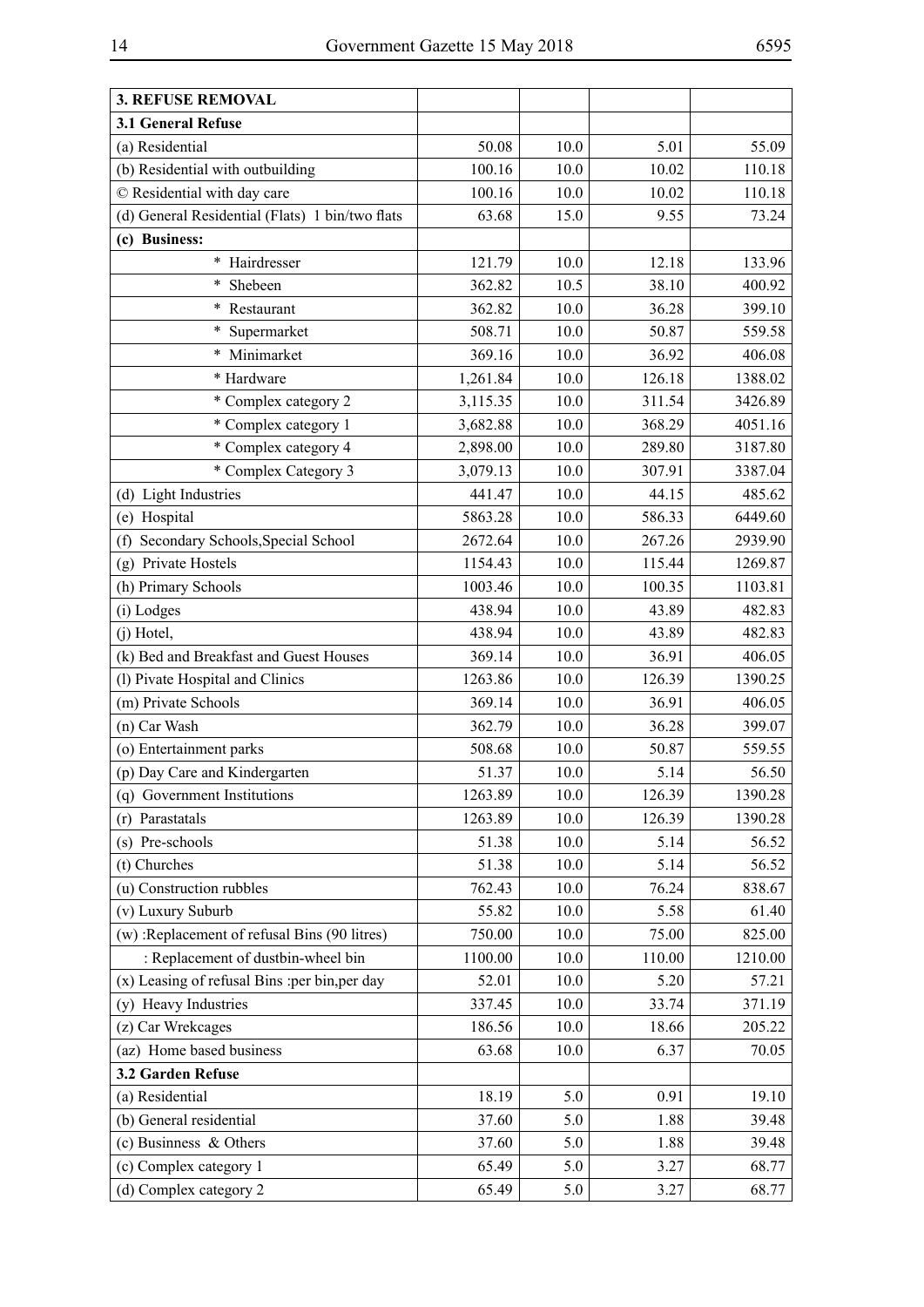| Complex category 3                     | 65.49  | 5.0  | 3.27 | 68.77  |
|----------------------------------------|--------|------|------|--------|
| (d) Complex category 4                 | 65.49  | 5.0  | 3.27 | 68.76  |
| Hardware                               | 37.60  | 5.0  | 1.88 | 39.48  |
| Light Industry                         | 37.60  | 5.0  | 1.88 | 39.48  |
| Mini Market                            | 37.60  | 5.0  | 1.88 | 39.48  |
| (e) Government                         | 67.98  | 5.0  | 3.40 | 71.38  |
| (f) Parastatals                        | 71.76  | 5.0  | 3.59 | 75.35  |
| (g) Churchers & Charity Institutions   | 17.67  | 5.0  | 0.88 | 18.56  |
| (h)Pre schools                         | 17.67  | 5.0  | 0.88 | 18.56  |
| (i) Primary Schools                    | 36.52  | 5.0  | 1.83 | 38.35  |
| (j) Private Schools                    | 37.70  | 5.0  | 1.88 | 39.58  |
| (k) Day Care and Kindergarten          | 17.67  | 5.0  | 0.88 | 18.56  |
| (1) Private Hostel                     | 37.70  | 5.0  | 1.88 | 39.58  |
| (m) Lodges                             | 36.52  | 5.0  | 1.83 | 38.35  |
| (n) Hotel,                             | 36.52  | 5.0  | 1.83 | 38.35  |
| (o) Bed and Breakfast and Guest Houses | 36.52  | 5.0  | 1.83 | 38.35  |
| (p) Private Hospital and Clinics       | 40.29  | 5.0  | 2.01 | 42.30  |
| (q) Entertainment parks                | 36.52  | 5.0  | 1.83 | 38.35  |
| (r) Vacant Erven: Residential          | 58.91  | 6.0  | 3.50 | 62.41  |
| : Business                             | 117.81 | 5.5  | 6.50 | 124.31 |
| 3.3 Cleaning of Streets & Open Spaces  |        |      |      |        |
| (a) Residential                        | 12.13  | 5.0  | 0.61 | 12.73  |
| (b) General Residential                | 16.37  | 5.0  | 0.82 | 17.19  |
| (c) Luxury suburb                      | 13.34  | 5.0  | 0.67 | 14.01  |
| (d) Businesses: * Chain Stores         | 141.37 | 5.0  | 7.07 | 148.44 |
| * Hairdresser                          | 15.90  | 5.0  | 0.80 | 16.70  |
| * Shebeen                              | 15.90  | 5.0  | 0.80 | 16.70  |
| * Restaurant                           | 15.90  | 5.0  | 0.80 | 16.70  |
| * Supermarkets                         | 53.60  | 5.0  | 2.68 | 56.28  |
| * Minimarket                           | 35.34  | 5.0  | 1.77 | 37.11  |
| * Hotel                                | 41.23  | 5.0  | 2.06 | 43.30  |
| * Lodges                               | 35.34  | 5.0  | 1.77 | 37.11  |
| * Bed and Break fast and Guest Houses  | 35.34  | 5.0  | 1.77 | 37.11  |
| (e) Bulk refuse (shopping comlpex)     | 141.37 | 5.0  | 7.07 | 148.44 |
| (f) Light industries                   | 35.34  | 5.0  | 1.77 | 37.11  |
| (g) Hospital                           | 74.15  | 5.0  | 3.71 | 77.86  |
| (h) Private Hospital                   | 74.15  | 5.0  | 3.71 | 77.86  |
| (i) Secondary Schools & Special School | 74.15  | 5.0  | 3.71 | 77.86  |
| (j) Primary School                     | 35.34  | 5.0  | 1.77 | 37.11  |
| (k) Pre-Schools                        | 17.67  | 5.0  | 0.88 | 18.56  |
| (1) Private Schools                    | 17.67  | 5.0  | 0.88 | 18.56  |
| (m) Day Care and Kidergarten           | 17.67  | 5.0  | 0.88 | 18.56  |
| (n) Private Hostels                    | 35.34  | 5.0  | 1.77 | 37.11  |
| (o) Government Institutions            | 74.15  | 5.0  | 3.71 | 77.86  |
| (p) Parastatals                        | 80.33  | 5.0  | 4.02 | 84.35  |
| $(q)$ Churches & Charity Institutions  | 17.67  | 5.0  | 0.88 | 18.56  |
| (r) Vacant plots: Residential          | 24.01  | 15.0 | 3.60 | 27.61  |
| : Business                             | 60.03  | 15.0 | 9.00 | 69.00  |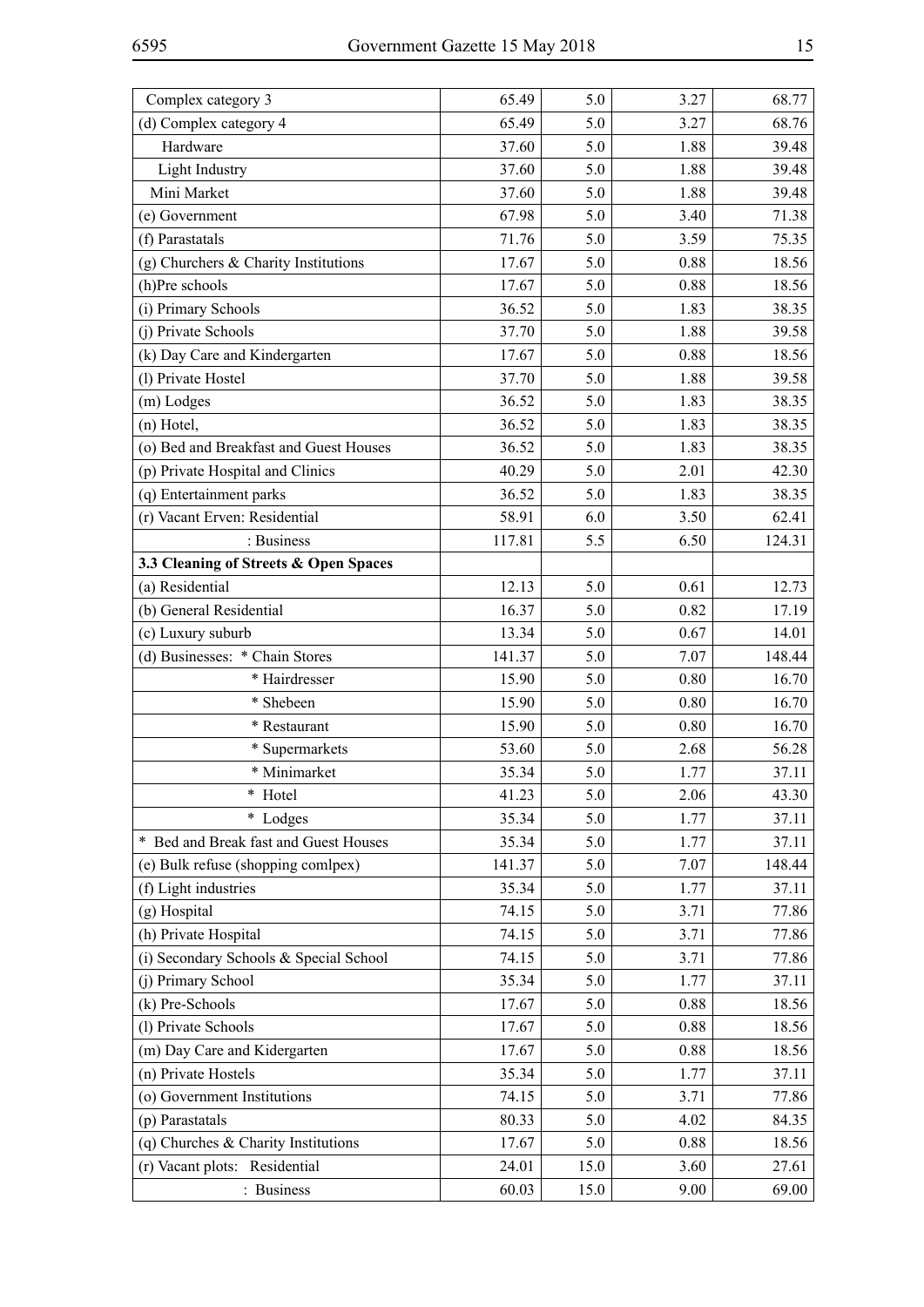$\overline{a}$ 

| 4. ILLEGAL DUMPING OF REFUSE                                            |              |     |       |              |
|-------------------------------------------------------------------------|--------------|-----|-------|--------------|
| (a) First offence (minimum)                                             | 200.00       | 0.0 | 0.00  | 200.00       |
| (b) Second offence (minimum)                                            | 400.00       | 0.0 | 0.00  | 400.00       |
| (c) Third offence (minimum)                                             | N\$600+Legal | 0.0 | 0.00  | N\$600+Legal |
| 5. SEWERAGE                                                             |              |     |       |              |
| <b>5.1 BASIC CHARGES</b>                                                |              |     |       |              |
| (a) Domestic (Residential)                                              | 49.20        | 5.0 | 2.46  | 51.66        |
| (b) Luxury Suburb                                                       | 65.98        | 5.0 | 3.30  | 69.28        |
| (c) General residential (Flats)                                         | 67.20        | 5.0 | 3.36  | 70.56        |
| (d) Chain store                                                         | 157.44       | 5.0 | 7.87  | 165.31       |
| (e) Shopping Complex                                                    | 417.90       | 5.0 | 20.90 | 438.80       |
| (f) Business : Large                                                    | 116.92       | 5.0 | 5.85  | 122.77       |
| : Medium                                                                | 111.13       | 5.0 | 5.56  | 116.69       |
| Small                                                                   | 99.56        | 5.0 | 4.98  | 104.53       |
| (g) Government : (Hospital, School)                                     | 459.54       | 5.0 | 22.98 | 482.52       |
| Offices                                                                 | 459.54       | 5.0 | 22.98 | 482.52       |
| (h) Private Schools                                                     | 61.99        | 5.0 | 3.10  | 65.09        |
| (i) Private Hostels                                                     | 122.77       | 5.0 | 6.14  | 128.90       |
| (j) Bed and Break fast and Guest House                                  | 122.77       | 5.0 | 6.14  | 128.90       |
| (k) Parastatals                                                         | 496.13       | 5.0 | 24.81 | 520.93       |
| (l) Lodges                                                              | 168.12       | 5.0 | 8.41  | 176.53       |
| m) Hotel                                                                | 168.12       | 5.0 | 8.41  | 176.53       |
| (n) Pivate Hospital and Clinics                                         | 442.37       | 5.0 | 22.12 | 464.49       |
| (o) Entertainment parks                                                 | 116.92       | 5.0 | 5.85  | 122.77       |
| (p) Churches $&$ Institutions                                           | 49.20        | 5.0 | 2.46  | 51.66        |
| (q) Vacant Erven: Residential                                           | 104.19       | 5.0 | 5.21  | 109.40       |
| : Business                                                              | 127.34       | 5.0 | 6.37  | 133.71       |
| (r) Vacuum system blockage fee                                          | 400.00       | 5.0 | 20.00 | 420.00       |
| <b>5.2 SEWER PER TOILET</b>                                             |              |     |       |              |
| (a) Domestic (Residential)                                              | 30.12        | 5.0 | 1.51  | 31.62        |
| (b) Luxury Suburb                                                       | 34.75        | 5.0 | 1.74  | 36.49        |
| (c) General Residential (Flats)                                         | 36.21        | 5.0 | 1.81  | 38.02        |
| (d) Chain Store                                                         | 59.07        | 5.0 | 2.95  | 62.03        |
| (e) Chopping Complex                                                    | 64.86        | 5.0 | 3.24  | 68.11        |
| (f) Business :Large                                                     | 47.49        | 5.0 | 2.37  | 49.86        |
| : Medium                                                                | 45.17        | 5.0 | 2.26  | 47.43        |
| : Small                                                                 | 35.91        | 5.0 | 1.80  | 37.70        |
| (g) Government                                                          | 54.32        | 5.0 | 2.72  | 57.03        |
| (h) Parastatals                                                         | 64.86        | 5.0 | 3.24  | 68.11        |
| (j) Churchers & Charity Institutions                                    | 30.12        | 5.0 | 1.51  | 31.62        |
| (k) Draining of septic tank                                             | 128.57       | 5.0 | 6.43  | 135.00       |
| (l) Illegal draining of septic tank                                     | 591.88       | 5.0 | 29.59 | 621.48       |
| (m) Hostels (GRN) 4 m3 per bed $@$ 5.3510                               | 25.95        | 5.0 | 1.30  | 27.24        |
| (n) Hospitals, Nursing homes (GRN): 6m <sup>3</sup> per<br>bed @ 5.3510 | 38.34        | 5.0 | 1.92  | 40.26        |
| (o) Schools, Colleges & Universities $1m3$ per<br>person $@3.3510$      | 5.04         | 5.0 | 0.25  | 5.29         |
| (p) Bed and Breakfast and Guest Houses                                  | 32.43        | 5.0 | 1.62  | 34.05        |
| (q) Private Hostel: 4 m3 per bed $\omega$ 5.3510                        | 5.04         | 5.0 | 0.25  | 5.29         |

H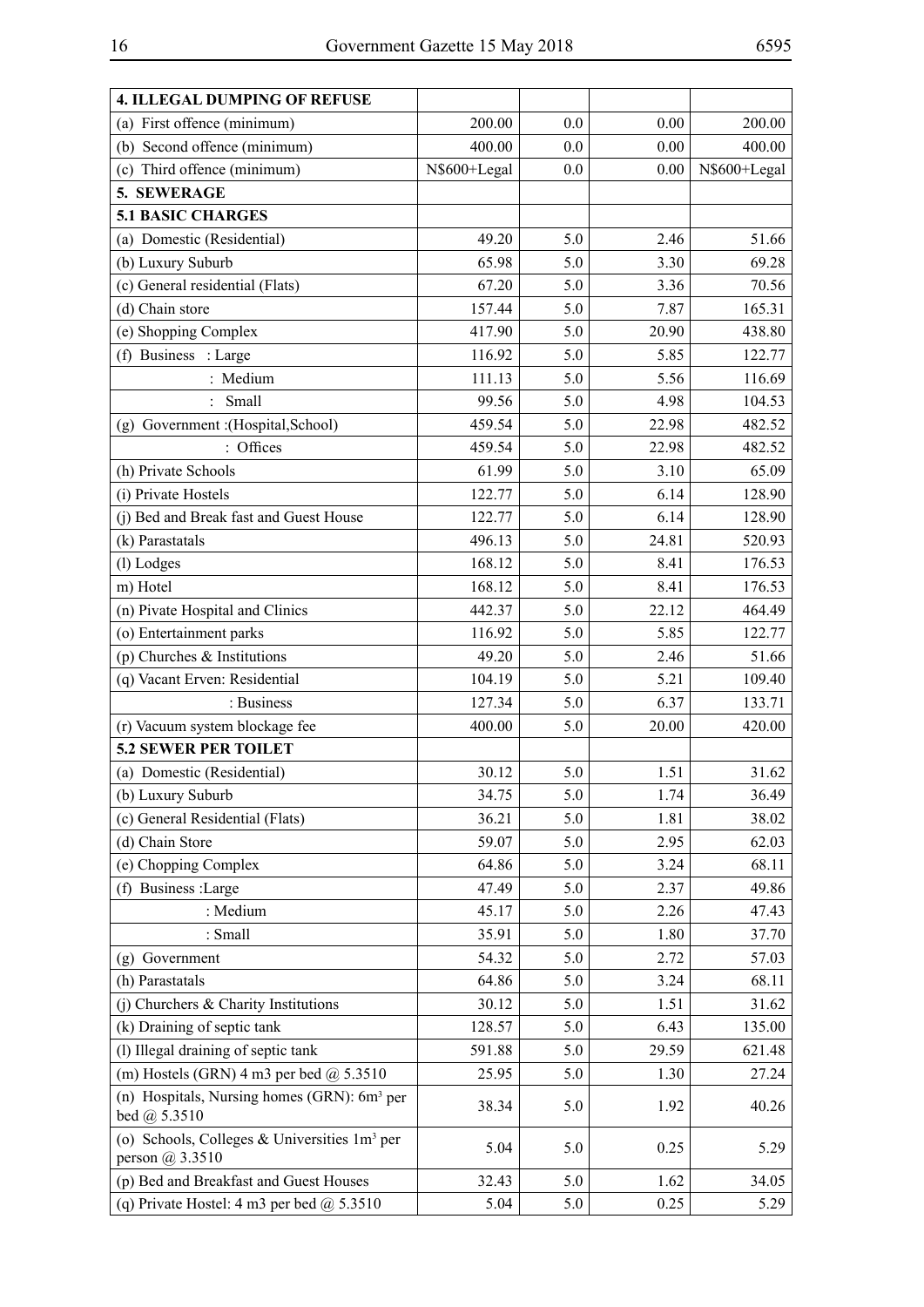| (r) Lodges                                                                      | 47.49                             | 5.0     | 2.37 | 49.86                    |
|---------------------------------------------------------------------------------|-----------------------------------|---------|------|--------------------------|
| (s) Hotel,                                                                      | 47.49                             | 5.0     | 2.37 | 49.86                    |
| (t) Private Hospital and Clinics: (Private) 6m <sup>3</sup><br>per bed @ 5.3510 | 38.34                             | 5.0     | 1.92 | 40.26                    |
| (u) Car Wash                                                                    | 35.91                             | 5.0     | 1.80 | 37.70                    |
| (v) Entertainment parks                                                         | 47.49                             | 5.0     | 2.37 | 49.86                    |
| (w) Wash house: per voucher                                                     | 2.00                              | 5.0     | 0.10 | 2.10                     |
| <b>6. SERVICE FEES</b>                                                          |                                   |         |      |                          |
| <b>6.1 CONNECTION FEES</b>                                                      |                                   |         |      |                          |
| (a) Domestic (Residential)                                                      | 441.00                            | 0.0     | 0.00 | 441.00                   |
| (b) Luxury Surbub                                                               | 441.00                            | 0.0     | 0.00 | 441.00                   |
| (c) General residential (Flats)                                                 | 441.00                            | 0.0     | 0.00 | 441.00                   |
| (d) Shopping Complex                                                            | 1102.50                           | 0.0     | 0.00 | 1102.50                  |
| (e) Business : Large and Industrials                                            | 540.75                            | 0.0     | 0.00 | 540.75                   |
| : Medium                                                                        | 446.25                            | 0.0     | 0.00 | 446.25                   |
| : Small                                                                         | 425.25                            | 0.0     | 0.00 | 425.25                   |
| (f) Government                                                                  | 1365.00                           | 0.0     | 0.00 | 1365.00                  |
| (g) Parastatals                                                                 | 1365.00                           | 0.0     | 0.00 | 1365.00                  |
| (h) Churches & Charity Institutions                                             | 435.75                            | 0.0     | 0.00 | 435.75                   |
| (i) Hotel & Lodges                                                              | 698.25                            | 0.0     | 0.00 | 698.25                   |
| (j) Developers                                                                  | 540.75                            | 0.0     | 0.00 | 540.75                   |
| (k) Construction Companies                                                      | 1065.75                           | 0.0     | 0.00 | 1065.75                  |
| 7. ILLEGAL CONNECTIONS                                                          |                                   |         |      |                          |
| (a) First offence                                                               | 2000.00                           | 0.0     |      | 2000.00                  |
| (b) Second offence                                                              |                                   |         |      |                          |
| 8. INTEREST ON LATE PAYMENT                                                     |                                   |         |      |                          |
| (a) Late payment on outstanding balance                                         | 25%                               | 0.0     | 0.00 | 25%                      |
| 9. PROPERTIES MANAGEMENT                                                        |                                   |         |      |                          |
| 9.1 SELLING OF ERVEN (PLOTS)                                                    |                                   |         |      |                          |
| 9.1.1 Residential Plots                                                         |                                   |         |      |                          |
| (a) Outapi proper, Ext.1, 2, & 7, 19                                            | 38.00 per m <sup>2</sup>          | $0.0\,$ | 0.00 | 38.00 per m <sup>2</sup> |
| (b) Luxury Suburb (Ext. 3)                                                      | 39.00 per $m^2$                   | 0.0     | 0.00 | 39.00 per $m^2$          |
| (c) Ext. 5, 6, 8, 10, 12, 13, 14, 15, 18 & 20                                   | 15.00 per $m^2$                   | 0.0     | 0.00 | 15.00 per $m^2$          |
| (d) General residential (Flats)                                                 | 45.00 per $m2$                    | 0.0     | 0.00 | 45.00 per $m2$           |
| (e) Institutional                                                               | 40.00 per $m^2$                   | 0.0     | 0.00 | 40.00 per $m^2$          |
| (f) Hospitality                                                                 | $0.00\,$                          | $0.0\,$ | 0.00 | 45.00 per $m2$           |
| 9.1.2 Business Plots                                                            |                                   |         |      |                          |
| (a) Ext 5, 6, 7, 8, 10, 12, 13, 14& 15, 18, 20 Non-                             | 17.00 per m2                      | $0.0\,$ | 0.00 | 17.00 per $m^2$          |
| strategic positions                                                             |                                   |         |      |                          |
| (b) Ext 5,6,7,8 & 10, 18, 20 Strategic positions                                | 20.00 per $m^2$<br>28.0 0per $m2$ | $0.0\,$ | 0.00 | 20.00 per $m^2$          |
| (c) Home Base Business                                                          |                                   | 0.0     | 0.00 | 28.0 0per $m^2$          |
| (d) Non-Strategic positions                                                     | 45.00 per $m^2$                   | 0.0     | 0.00 | 45.00 per $m^2$          |
| (e) Strategic positions                                                         | 50.00 per $m^2$                   | 0.0     | 0.00 | 50.00 per $m^2$          |
| (f) Service Station                                                             | 50.00 per <sup>2</sup>            | 0.0     | 0.00 | 50.00 per $m^2$          |
| (g) Light Industries                                                            | 28.00 per $m2$                    | $0.0\,$ | 0.00 | 28.00 per m <sup>2</sup> |
| (h) Heavy Industries                                                            | 15.00 per $m2$                    | 0.0     | 0.00 | 15.00 per $m^2$          |
| 9.2 APPROVAL OF BUILDING PLANS                                                  |                                   |         |      |                          |
| (a) On submission and resubmission of build-<br>ing plan:                       |                                   |         |      |                          |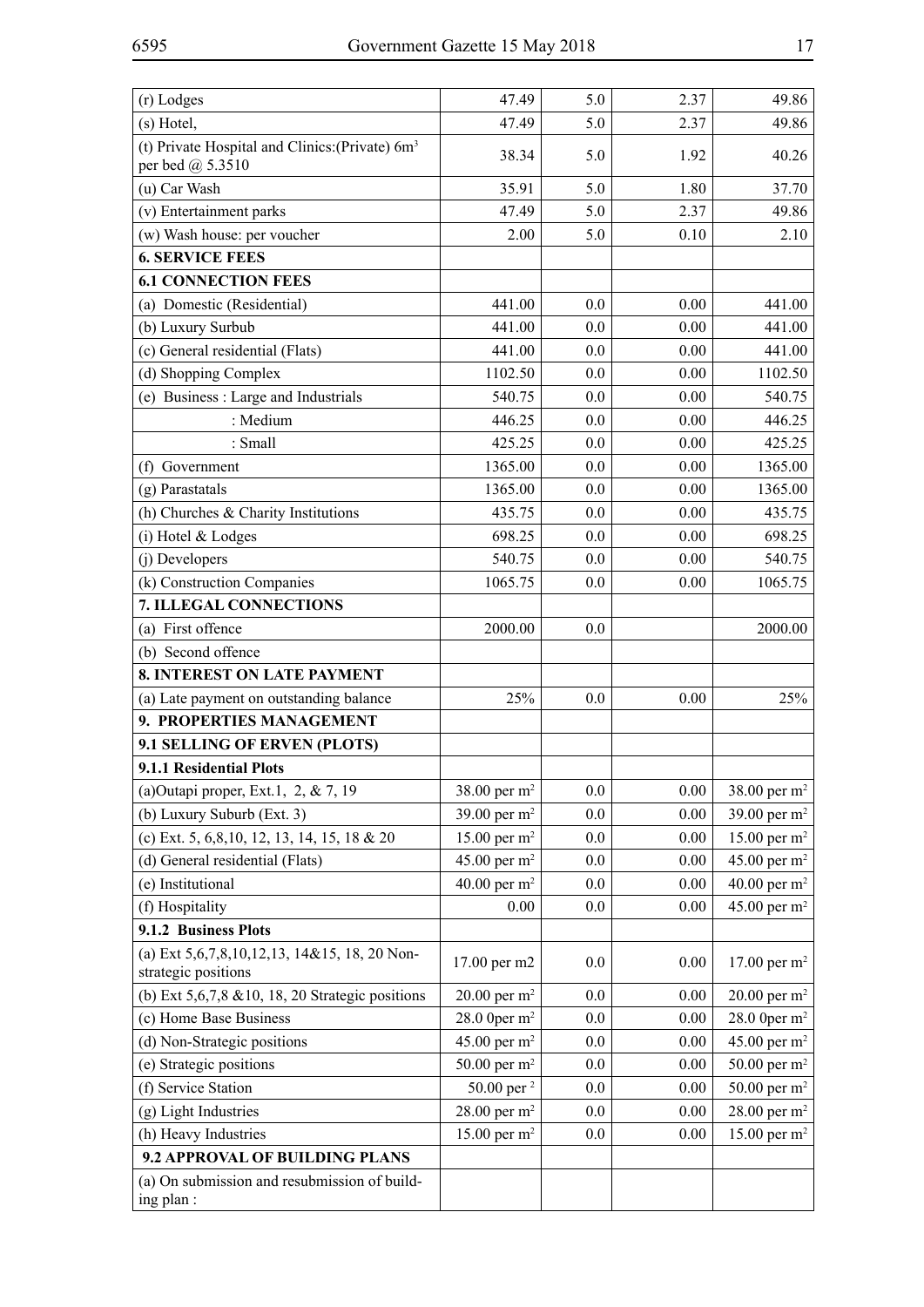| : Domestic (Residential)                            | 66.15                | 0.0     | 0.00  | 66.15                |
|-----------------------------------------------------|----------------------|---------|-------|----------------------|
| : Business $&$ others                               | 275.63               | 0.0     | 0.00  | 275.63               |
| : Shopping complex                                  | 330.75               | 0.0     | 0.00  | 330.75               |
| (b) Building plan per square meter<br>: Residential | 6.62                 | 0.0     | 0.00  | 6.62                 |
| : General residential (Flats)                       | 8.82                 | 0.0     | 0.00  | 8.82                 |
| : Homebased business                                | 8.82                 | 0.0     | 0.00  | 8.82                 |
| : Business & others                                 | 11.03                | 0.0     | 0.00  | 11.03                |
| : Shopping complex                                  | 16.54                | 0.0     | 0.00  | 16.54                |
| (c) Boundary walls per square meter:<br>Residential | 5.51                 | 0.0     | 0.00  | 5.51                 |
| : General residential                               | 6.62                 | 0.0     | 0.00  | 6.62                 |
| : Homebased business                                | 6.62                 | 0.0     | 0.00  | 6.62                 |
| : Business                                          | 7.72                 | 0.0     | 0.00  | 7.72                 |
| : Shopping complex                                  | 7.72                 | 0.0     | 0.00  | 7.72                 |
| (d) Re- approval of building plans                  | 150.00               | 0.0     | 0.00  | 150.00               |
| 9.3 ILLEGAL CONSTRUCTION                            |                      |         |       |                      |
| (a) Construction without approved building<br>plan  | 2000.00              | 0.0     | 0.00  | 2000.00              |
| (b) Building materials on the roads                 | 500.00               | 0.0     | 0.00  | 500.00               |
| <b>9.4 BUILDING PLAN COPIES</b>                     |                      |         |       |                      |
| (a) Small A4                                        | 22.05                | 0.0     | 0.00  | 22.05                |
| (b) Large A3                                        | 34.65                | 0.0     | 0.00  | 34.65                |
| (c) Large A1                                        | 40.00                | 0.0     | 0.00  | 40.00                |
| (d) Duplicate building plan                         | 50.00                | 0.0     | 0.00  | 50.00                |
| 9.5 ADMINISTRATION COSTS                            |                      |         |       |                      |
| Advertising costs: Residential                      | 727.65               | 5.0     | 36.38 | 764.03               |
| : Business & Others                                 | 848.93               | 5.0     | 42.45 | 891.37               |
| : Shopping complex                                  | 848.93               | 5.0     | 42.45 | 891.37               |
| 9.6 TOWN MAPS                                       |                      |         |       |                      |
| (a) Small                                           | 52.50                | $0.0\,$ | 0.00  | 52.50                |
| (b) Medium                                          | 157.50               | 0.0     | 0.00  | 157.50               |
| (c) Large                                           | 315.00               | 0.0     | 0.00  | 315.00               |
| $(d)$ X - Large                                     | 525.00               | 0.0     | 0.00  | 525.00               |
| (e) Re-indentification of beacons                   | N\$100 per<br>beacon | 0.0     | 0.00  | N\$100 per<br>beacon |
| (f) Site plan copy                                  | 5.00                 | 100.0   | 5.00  | 10.00                |
| 9.7 CERTIFICATES                                    |                      |         |       |                      |
| (a) Clearance Certificate                           | 330.00               | 5.0     | 16.50 | 346.50               |
| (b) Completion Certificate                          |                      |         |       |                      |
| : Residential                                       | 145.20               | 5.0     | 7.26  | 152.46               |
| : General Residential and Home based                | 198.00               | 5.0     | 9.90  | 207.90               |
| : Business and others                               | 242.00               | 5.0     | 12.10 | 254.10               |
| : Shopping Complex                                  | 440.00               | 5.0     | 22.00 | 462.00               |
| : Bed and Breakfast                                 | 330.00               | 5.0     | 16.50 | 346.50               |
| (c) Certificate of sectional title                  | 300.00               | 5.0     | 15.00 | 315.00               |
| (d) Municipal valuation certificate                 | 275.00               | 5.0     | 13.75 | 288.75               |
| 9.8 PHOTO COPIES                                    |                      |         |       |                      |
| $(a)$ A4                                            | 1.00                 | 100.0   | 1.00  | 2.00                 |
| $(b)$ A3                                            | 2.00                 | 150.0   | 3.00  | 5.00                 |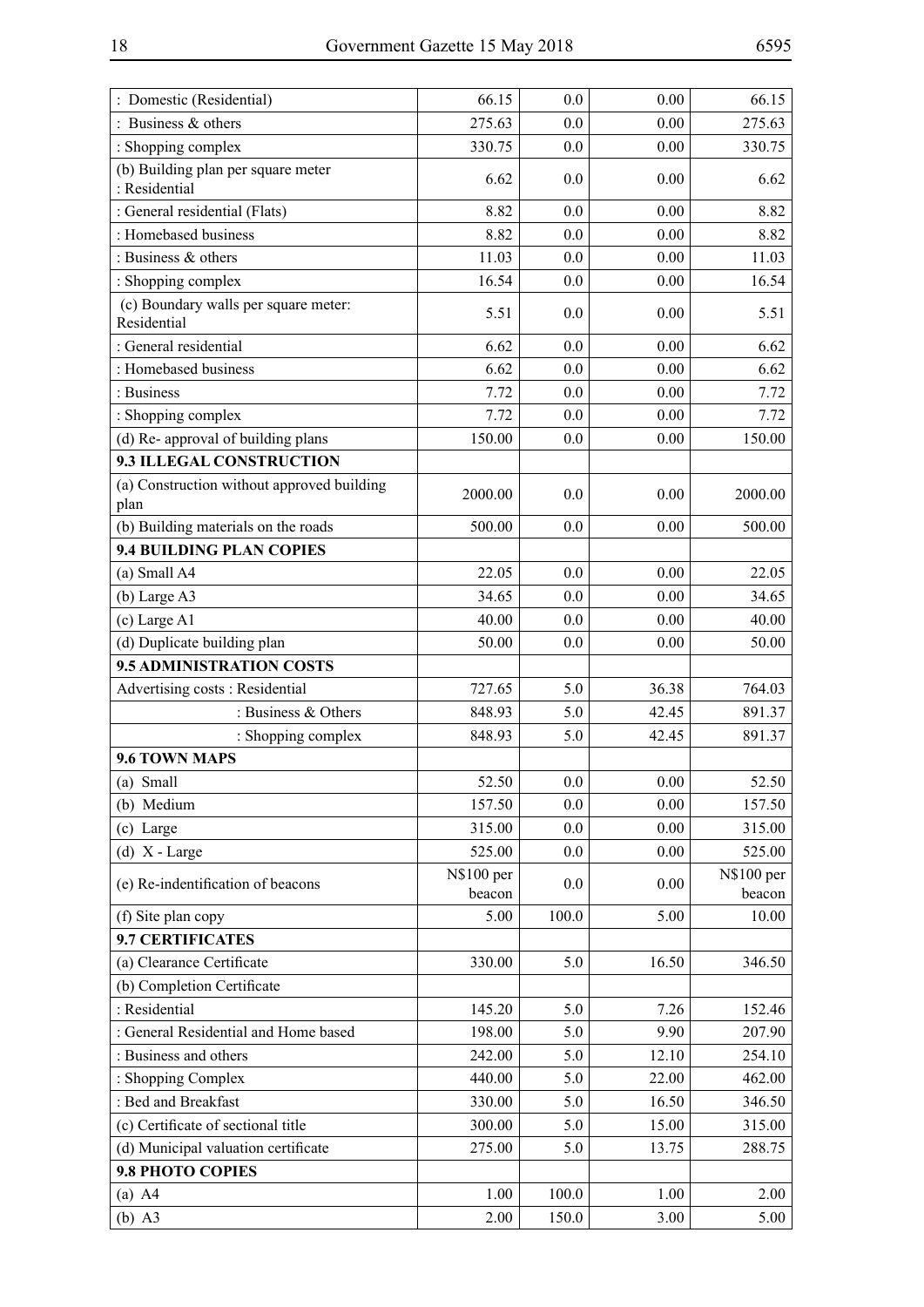| 9.9 ADVERTISEMENT FEES: BILL<br><b>BOARDS</b><br>N\$ 43.05 per<br>N\$ 47.36 per<br>4.31<br>(a) $0.5 - 80$ m <sup>2</sup><br>10.0<br>m <sup>2</sup><br>m <sup>2</sup><br>127.34<br>140.07<br>(b) Temporary sign per month / part thereof<br>10.0<br>12.73<br>(c) Storage fees of illegal advert board per day<br>26.5<br>6.02<br>1.60<br>7.60<br>(d) Removal of advert board<br>165.38<br>10.0<br>16.54<br>181.91<br>(e) Illegal Advertisement Fees<br>10.0<br>67.14<br>738.56<br>671.42<br>N\$ 58.43 per<br>N\$ 64.27 per<br>(f) above $80m^2$<br>10.0<br>5.84<br>m2 <sup>2</sup><br>m <sup>2</sup><br>9.10 PLANNING DEVEOPLMENT FEES<br>(a) Betterment fees: Residential to General<br>$20\%$ (value of<br>$20\%$ (value of<br>0.0<br>0.00<br>Residential<br>the property)<br>the property)<br>$25%$ (value of<br>25% (value of<br>0.0<br>0.00<br>(b) Betterment fees: Residential to Business<br>the property)<br>the property)<br>30% (value of<br>30% (value of<br>0.0<br>0.00<br>(c) Betterment fees : Other Rezonings<br>the property)<br>the property)<br>7.5% (value<br>7.5% (value<br>of the prop-<br>(d) Endownment fees<br>of the prop-<br>0.0<br>0.00<br>erty)<br>erty)<br><b>10. PUBLIC HEALTH</b><br><b>10.1 ABBATTOIR: INSPECTION FEES</b><br>(a) Cattle<br>27.30<br>0.00<br>27.30<br>0.0<br>(b) Calves<br>0.0<br>0.00<br>16.80<br>16.80<br>(c) Sheep<br>11.55<br>0.0<br>0.00<br>11.55<br>16.80<br>0.0<br>0.00<br>16.80<br>Goats<br>(d)<br>16.80<br>0.0<br>0.00<br>16.80<br>$(e)$ Pig<br>Porklings<br>6.30<br>0.0<br>6.30<br>0.00<br>(f)<br>(g) Slaughtering without permission<br>525.00<br>0.0<br>0.00<br>525.00<br>10.2 POUND FEES<br><b>10.2.1 DETENTION FEES</b><br>15.00<br>0.0<br>0.00<br>15.00<br>(a) Cattle (Per day per animal)<br>7.50<br>0.00<br>(b) Sheep (Per day per animal)<br>0.0<br>7.50<br>(c) Goats (Per day per animal)<br>0.00<br>7.50<br>0.0<br>7.50<br>(d) Pigs (Per day per animal)<br>0.00<br>15.37<br>0.0<br>15.37<br>(e) Donkey/Horses(per day animal)<br>15.00<br>0.0<br>0.00<br>15.00<br>N\$7.35 per<br>N\$7.35 per<br>(f) Cattle detention on request<br>animal per<br>0.0<br>animal per<br>day<br>day<br>10.2.2 GRAZING FEES<br>6.25<br>(a) Cattle (per day per animal)<br>6.25<br>0.0<br>0.00<br>(b) Sheep (per day per animal)<br>3.75<br>0.0<br>0.00<br>3.75<br>(c) Goats (per day per animal)<br>0.00<br>3.75<br>0.0<br>3.75<br>(d) Pigs (per day per animal)<br>7.69<br>0.00<br>7.69<br>0.0<br>(e) donkey/horses per day per animal)<br>10.00<br>10.00<br>0.0<br>0.00<br><b>10.2.3 DRIVING FEES</b><br>(a) Delivering of animals to the pound<br>6.25<br>0.0<br>0.00<br>6.25<br>irrespective of the distance (per animal)<br><b>10.3 MISCELLANEOUS</b><br>(a) Inspection Fees: Small<br>46.19<br>5.0<br>2.31<br>48.50 | (c) Duplicate: Water bill & Others | 3.00 | 234.0 | 7.02 | 10.00 |
|---------------------------------------------------------------------------------------------------------------------------------------------------------------------------------------------------------------------------------------------------------------------------------------------------------------------------------------------------------------------------------------------------------------------------------------------------------------------------------------------------------------------------------------------------------------------------------------------------------------------------------------------------------------------------------------------------------------------------------------------------------------------------------------------------------------------------------------------------------------------------------------------------------------------------------------------------------------------------------------------------------------------------------------------------------------------------------------------------------------------------------------------------------------------------------------------------------------------------------------------------------------------------------------------------------------------------------------------------------------------------------------------------------------------------------------------------------------------------------------------------------------------------------------------------------------------------------------------------------------------------------------------------------------------------------------------------------------------------------------------------------------------------------------------------------------------------------------------------------------------------------------------------------------------------------------------------------------------------------------------------------------------------------------------------------------------------------------------------------------------------------------------------------------------------------------------------------------------------------------------------------------------------------------------------------------------------------------------------------------------------------------------------------------------------------------------------------------------------------------------------------------------------------------------------------------------------------------------------------------------------------------------------------------------------------------------------------------------------------------------------------------------------|------------------------------------|------|-------|------|-------|
|                                                                                                                                                                                                                                                                                                                                                                                                                                                                                                                                                                                                                                                                                                                                                                                                                                                                                                                                                                                                                                                                                                                                                                                                                                                                                                                                                                                                                                                                                                                                                                                                                                                                                                                                                                                                                                                                                                                                                                                                                                                                                                                                                                                                                                                                                                                                                                                                                                                                                                                                                                                                                                                                                                                                                                           |                                    |      |       |      |       |
|                                                                                                                                                                                                                                                                                                                                                                                                                                                                                                                                                                                                                                                                                                                                                                                                                                                                                                                                                                                                                                                                                                                                                                                                                                                                                                                                                                                                                                                                                                                                                                                                                                                                                                                                                                                                                                                                                                                                                                                                                                                                                                                                                                                                                                                                                                                                                                                                                                                                                                                                                                                                                                                                                                                                                                           |                                    |      |       |      |       |
|                                                                                                                                                                                                                                                                                                                                                                                                                                                                                                                                                                                                                                                                                                                                                                                                                                                                                                                                                                                                                                                                                                                                                                                                                                                                                                                                                                                                                                                                                                                                                                                                                                                                                                                                                                                                                                                                                                                                                                                                                                                                                                                                                                                                                                                                                                                                                                                                                                                                                                                                                                                                                                                                                                                                                                           |                                    |      |       |      |       |
|                                                                                                                                                                                                                                                                                                                                                                                                                                                                                                                                                                                                                                                                                                                                                                                                                                                                                                                                                                                                                                                                                                                                                                                                                                                                                                                                                                                                                                                                                                                                                                                                                                                                                                                                                                                                                                                                                                                                                                                                                                                                                                                                                                                                                                                                                                                                                                                                                                                                                                                                                                                                                                                                                                                                                                           |                                    |      |       |      |       |
|                                                                                                                                                                                                                                                                                                                                                                                                                                                                                                                                                                                                                                                                                                                                                                                                                                                                                                                                                                                                                                                                                                                                                                                                                                                                                                                                                                                                                                                                                                                                                                                                                                                                                                                                                                                                                                                                                                                                                                                                                                                                                                                                                                                                                                                                                                                                                                                                                                                                                                                                                                                                                                                                                                                                                                           |                                    |      |       |      |       |
|                                                                                                                                                                                                                                                                                                                                                                                                                                                                                                                                                                                                                                                                                                                                                                                                                                                                                                                                                                                                                                                                                                                                                                                                                                                                                                                                                                                                                                                                                                                                                                                                                                                                                                                                                                                                                                                                                                                                                                                                                                                                                                                                                                                                                                                                                                                                                                                                                                                                                                                                                                                                                                                                                                                                                                           |                                    |      |       |      |       |
|                                                                                                                                                                                                                                                                                                                                                                                                                                                                                                                                                                                                                                                                                                                                                                                                                                                                                                                                                                                                                                                                                                                                                                                                                                                                                                                                                                                                                                                                                                                                                                                                                                                                                                                                                                                                                                                                                                                                                                                                                                                                                                                                                                                                                                                                                                                                                                                                                                                                                                                                                                                                                                                                                                                                                                           |                                    |      |       |      |       |
|                                                                                                                                                                                                                                                                                                                                                                                                                                                                                                                                                                                                                                                                                                                                                                                                                                                                                                                                                                                                                                                                                                                                                                                                                                                                                                                                                                                                                                                                                                                                                                                                                                                                                                                                                                                                                                                                                                                                                                                                                                                                                                                                                                                                                                                                                                                                                                                                                                                                                                                                                                                                                                                                                                                                                                           |                                    |      |       |      |       |
|                                                                                                                                                                                                                                                                                                                                                                                                                                                                                                                                                                                                                                                                                                                                                                                                                                                                                                                                                                                                                                                                                                                                                                                                                                                                                                                                                                                                                                                                                                                                                                                                                                                                                                                                                                                                                                                                                                                                                                                                                                                                                                                                                                                                                                                                                                                                                                                                                                                                                                                                                                                                                                                                                                                                                                           |                                    |      |       |      |       |
|                                                                                                                                                                                                                                                                                                                                                                                                                                                                                                                                                                                                                                                                                                                                                                                                                                                                                                                                                                                                                                                                                                                                                                                                                                                                                                                                                                                                                                                                                                                                                                                                                                                                                                                                                                                                                                                                                                                                                                                                                                                                                                                                                                                                                                                                                                                                                                                                                                                                                                                                                                                                                                                                                                                                                                           |                                    |      |       |      |       |
|                                                                                                                                                                                                                                                                                                                                                                                                                                                                                                                                                                                                                                                                                                                                                                                                                                                                                                                                                                                                                                                                                                                                                                                                                                                                                                                                                                                                                                                                                                                                                                                                                                                                                                                                                                                                                                                                                                                                                                                                                                                                                                                                                                                                                                                                                                                                                                                                                                                                                                                                                                                                                                                                                                                                                                           |                                    |      |       |      |       |
|                                                                                                                                                                                                                                                                                                                                                                                                                                                                                                                                                                                                                                                                                                                                                                                                                                                                                                                                                                                                                                                                                                                                                                                                                                                                                                                                                                                                                                                                                                                                                                                                                                                                                                                                                                                                                                                                                                                                                                                                                                                                                                                                                                                                                                                                                                                                                                                                                                                                                                                                                                                                                                                                                                                                                                           |                                    |      |       |      |       |
|                                                                                                                                                                                                                                                                                                                                                                                                                                                                                                                                                                                                                                                                                                                                                                                                                                                                                                                                                                                                                                                                                                                                                                                                                                                                                                                                                                                                                                                                                                                                                                                                                                                                                                                                                                                                                                                                                                                                                                                                                                                                                                                                                                                                                                                                                                                                                                                                                                                                                                                                                                                                                                                                                                                                                                           |                                    |      |       |      |       |
|                                                                                                                                                                                                                                                                                                                                                                                                                                                                                                                                                                                                                                                                                                                                                                                                                                                                                                                                                                                                                                                                                                                                                                                                                                                                                                                                                                                                                                                                                                                                                                                                                                                                                                                                                                                                                                                                                                                                                                                                                                                                                                                                                                                                                                                                                                                                                                                                                                                                                                                                                                                                                                                                                                                                                                           |                                    |      |       |      |       |
|                                                                                                                                                                                                                                                                                                                                                                                                                                                                                                                                                                                                                                                                                                                                                                                                                                                                                                                                                                                                                                                                                                                                                                                                                                                                                                                                                                                                                                                                                                                                                                                                                                                                                                                                                                                                                                                                                                                                                                                                                                                                                                                                                                                                                                                                                                                                                                                                                                                                                                                                                                                                                                                                                                                                                                           |                                    |      |       |      |       |
|                                                                                                                                                                                                                                                                                                                                                                                                                                                                                                                                                                                                                                                                                                                                                                                                                                                                                                                                                                                                                                                                                                                                                                                                                                                                                                                                                                                                                                                                                                                                                                                                                                                                                                                                                                                                                                                                                                                                                                                                                                                                                                                                                                                                                                                                                                                                                                                                                                                                                                                                                                                                                                                                                                                                                                           |                                    |      |       |      |       |
|                                                                                                                                                                                                                                                                                                                                                                                                                                                                                                                                                                                                                                                                                                                                                                                                                                                                                                                                                                                                                                                                                                                                                                                                                                                                                                                                                                                                                                                                                                                                                                                                                                                                                                                                                                                                                                                                                                                                                                                                                                                                                                                                                                                                                                                                                                                                                                                                                                                                                                                                                                                                                                                                                                                                                                           |                                    |      |       |      |       |
|                                                                                                                                                                                                                                                                                                                                                                                                                                                                                                                                                                                                                                                                                                                                                                                                                                                                                                                                                                                                                                                                                                                                                                                                                                                                                                                                                                                                                                                                                                                                                                                                                                                                                                                                                                                                                                                                                                                                                                                                                                                                                                                                                                                                                                                                                                                                                                                                                                                                                                                                                                                                                                                                                                                                                                           |                                    |      |       |      |       |
|                                                                                                                                                                                                                                                                                                                                                                                                                                                                                                                                                                                                                                                                                                                                                                                                                                                                                                                                                                                                                                                                                                                                                                                                                                                                                                                                                                                                                                                                                                                                                                                                                                                                                                                                                                                                                                                                                                                                                                                                                                                                                                                                                                                                                                                                                                                                                                                                                                                                                                                                                                                                                                                                                                                                                                           |                                    |      |       |      |       |
|                                                                                                                                                                                                                                                                                                                                                                                                                                                                                                                                                                                                                                                                                                                                                                                                                                                                                                                                                                                                                                                                                                                                                                                                                                                                                                                                                                                                                                                                                                                                                                                                                                                                                                                                                                                                                                                                                                                                                                                                                                                                                                                                                                                                                                                                                                                                                                                                                                                                                                                                                                                                                                                                                                                                                                           |                                    |      |       |      |       |
|                                                                                                                                                                                                                                                                                                                                                                                                                                                                                                                                                                                                                                                                                                                                                                                                                                                                                                                                                                                                                                                                                                                                                                                                                                                                                                                                                                                                                                                                                                                                                                                                                                                                                                                                                                                                                                                                                                                                                                                                                                                                                                                                                                                                                                                                                                                                                                                                                                                                                                                                                                                                                                                                                                                                                                           |                                    |      |       |      |       |
|                                                                                                                                                                                                                                                                                                                                                                                                                                                                                                                                                                                                                                                                                                                                                                                                                                                                                                                                                                                                                                                                                                                                                                                                                                                                                                                                                                                                                                                                                                                                                                                                                                                                                                                                                                                                                                                                                                                                                                                                                                                                                                                                                                                                                                                                                                                                                                                                                                                                                                                                                                                                                                                                                                                                                                           |                                    |      |       |      |       |
|                                                                                                                                                                                                                                                                                                                                                                                                                                                                                                                                                                                                                                                                                                                                                                                                                                                                                                                                                                                                                                                                                                                                                                                                                                                                                                                                                                                                                                                                                                                                                                                                                                                                                                                                                                                                                                                                                                                                                                                                                                                                                                                                                                                                                                                                                                                                                                                                                                                                                                                                                                                                                                                                                                                                                                           |                                    |      |       |      |       |
|                                                                                                                                                                                                                                                                                                                                                                                                                                                                                                                                                                                                                                                                                                                                                                                                                                                                                                                                                                                                                                                                                                                                                                                                                                                                                                                                                                                                                                                                                                                                                                                                                                                                                                                                                                                                                                                                                                                                                                                                                                                                                                                                                                                                                                                                                                                                                                                                                                                                                                                                                                                                                                                                                                                                                                           |                                    |      |       |      |       |
|                                                                                                                                                                                                                                                                                                                                                                                                                                                                                                                                                                                                                                                                                                                                                                                                                                                                                                                                                                                                                                                                                                                                                                                                                                                                                                                                                                                                                                                                                                                                                                                                                                                                                                                                                                                                                                                                                                                                                                                                                                                                                                                                                                                                                                                                                                                                                                                                                                                                                                                                                                                                                                                                                                                                                                           |                                    |      |       |      |       |
|                                                                                                                                                                                                                                                                                                                                                                                                                                                                                                                                                                                                                                                                                                                                                                                                                                                                                                                                                                                                                                                                                                                                                                                                                                                                                                                                                                                                                                                                                                                                                                                                                                                                                                                                                                                                                                                                                                                                                                                                                                                                                                                                                                                                                                                                                                                                                                                                                                                                                                                                                                                                                                                                                                                                                                           |                                    |      |       |      |       |
|                                                                                                                                                                                                                                                                                                                                                                                                                                                                                                                                                                                                                                                                                                                                                                                                                                                                                                                                                                                                                                                                                                                                                                                                                                                                                                                                                                                                                                                                                                                                                                                                                                                                                                                                                                                                                                                                                                                                                                                                                                                                                                                                                                                                                                                                                                                                                                                                                                                                                                                                                                                                                                                                                                                                                                           |                                    |      |       |      |       |
|                                                                                                                                                                                                                                                                                                                                                                                                                                                                                                                                                                                                                                                                                                                                                                                                                                                                                                                                                                                                                                                                                                                                                                                                                                                                                                                                                                                                                                                                                                                                                                                                                                                                                                                                                                                                                                                                                                                                                                                                                                                                                                                                                                                                                                                                                                                                                                                                                                                                                                                                                                                                                                                                                                                                                                           |                                    |      |       |      |       |
|                                                                                                                                                                                                                                                                                                                                                                                                                                                                                                                                                                                                                                                                                                                                                                                                                                                                                                                                                                                                                                                                                                                                                                                                                                                                                                                                                                                                                                                                                                                                                                                                                                                                                                                                                                                                                                                                                                                                                                                                                                                                                                                                                                                                                                                                                                                                                                                                                                                                                                                                                                                                                                                                                                                                                                           |                                    |      |       |      |       |
|                                                                                                                                                                                                                                                                                                                                                                                                                                                                                                                                                                                                                                                                                                                                                                                                                                                                                                                                                                                                                                                                                                                                                                                                                                                                                                                                                                                                                                                                                                                                                                                                                                                                                                                                                                                                                                                                                                                                                                                                                                                                                                                                                                                                                                                                                                                                                                                                                                                                                                                                                                                                                                                                                                                                                                           |                                    |      |       |      |       |
|                                                                                                                                                                                                                                                                                                                                                                                                                                                                                                                                                                                                                                                                                                                                                                                                                                                                                                                                                                                                                                                                                                                                                                                                                                                                                                                                                                                                                                                                                                                                                                                                                                                                                                                                                                                                                                                                                                                                                                                                                                                                                                                                                                                                                                                                                                                                                                                                                                                                                                                                                                                                                                                                                                                                                                           |                                    |      |       |      |       |
|                                                                                                                                                                                                                                                                                                                                                                                                                                                                                                                                                                                                                                                                                                                                                                                                                                                                                                                                                                                                                                                                                                                                                                                                                                                                                                                                                                                                                                                                                                                                                                                                                                                                                                                                                                                                                                                                                                                                                                                                                                                                                                                                                                                                                                                                                                                                                                                                                                                                                                                                                                                                                                                                                                                                                                           |                                    |      |       |      |       |
|                                                                                                                                                                                                                                                                                                                                                                                                                                                                                                                                                                                                                                                                                                                                                                                                                                                                                                                                                                                                                                                                                                                                                                                                                                                                                                                                                                                                                                                                                                                                                                                                                                                                                                                                                                                                                                                                                                                                                                                                                                                                                                                                                                                                                                                                                                                                                                                                                                                                                                                                                                                                                                                                                                                                                                           |                                    |      |       |      |       |
|                                                                                                                                                                                                                                                                                                                                                                                                                                                                                                                                                                                                                                                                                                                                                                                                                                                                                                                                                                                                                                                                                                                                                                                                                                                                                                                                                                                                                                                                                                                                                                                                                                                                                                                                                                                                                                                                                                                                                                                                                                                                                                                                                                                                                                                                                                                                                                                                                                                                                                                                                                                                                                                                                                                                                                           |                                    |      |       |      |       |
|                                                                                                                                                                                                                                                                                                                                                                                                                                                                                                                                                                                                                                                                                                                                                                                                                                                                                                                                                                                                                                                                                                                                                                                                                                                                                                                                                                                                                                                                                                                                                                                                                                                                                                                                                                                                                                                                                                                                                                                                                                                                                                                                                                                                                                                                                                                                                                                                                                                                                                                                                                                                                                                                                                                                                                           |                                    |      |       |      |       |
|                                                                                                                                                                                                                                                                                                                                                                                                                                                                                                                                                                                                                                                                                                                                                                                                                                                                                                                                                                                                                                                                                                                                                                                                                                                                                                                                                                                                                                                                                                                                                                                                                                                                                                                                                                                                                                                                                                                                                                                                                                                                                                                                                                                                                                                                                                                                                                                                                                                                                                                                                                                                                                                                                                                                                                           |                                    |      |       |      |       |
|                                                                                                                                                                                                                                                                                                                                                                                                                                                                                                                                                                                                                                                                                                                                                                                                                                                                                                                                                                                                                                                                                                                                                                                                                                                                                                                                                                                                                                                                                                                                                                                                                                                                                                                                                                                                                                                                                                                                                                                                                                                                                                                                                                                                                                                                                                                                                                                                                                                                                                                                                                                                                                                                                                                                                                           |                                    |      |       |      |       |
|                                                                                                                                                                                                                                                                                                                                                                                                                                                                                                                                                                                                                                                                                                                                                                                                                                                                                                                                                                                                                                                                                                                                                                                                                                                                                                                                                                                                                                                                                                                                                                                                                                                                                                                                                                                                                                                                                                                                                                                                                                                                                                                                                                                                                                                                                                                                                                                                                                                                                                                                                                                                                                                                                                                                                                           |                                    |      |       |      |       |
|                                                                                                                                                                                                                                                                                                                                                                                                                                                                                                                                                                                                                                                                                                                                                                                                                                                                                                                                                                                                                                                                                                                                                                                                                                                                                                                                                                                                                                                                                                                                                                                                                                                                                                                                                                                                                                                                                                                                                                                                                                                                                                                                                                                                                                                                                                                                                                                                                                                                                                                                                                                                                                                                                                                                                                           |                                    |      |       |      |       |
|                                                                                                                                                                                                                                                                                                                                                                                                                                                                                                                                                                                                                                                                                                                                                                                                                                                                                                                                                                                                                                                                                                                                                                                                                                                                                                                                                                                                                                                                                                                                                                                                                                                                                                                                                                                                                                                                                                                                                                                                                                                                                                                                                                                                                                                                                                                                                                                                                                                                                                                                                                                                                                                                                                                                                                           |                                    |      |       |      |       |
|                                                                                                                                                                                                                                                                                                                                                                                                                                                                                                                                                                                                                                                                                                                                                                                                                                                                                                                                                                                                                                                                                                                                                                                                                                                                                                                                                                                                                                                                                                                                                                                                                                                                                                                                                                                                                                                                                                                                                                                                                                                                                                                                                                                                                                                                                                                                                                                                                                                                                                                                                                                                                                                                                                                                                                           |                                    |      |       |      |       |
|                                                                                                                                                                                                                                                                                                                                                                                                                                                                                                                                                                                                                                                                                                                                                                                                                                                                                                                                                                                                                                                                                                                                                                                                                                                                                                                                                                                                                                                                                                                                                                                                                                                                                                                                                                                                                                                                                                                                                                                                                                                                                                                                                                                                                                                                                                                                                                                                                                                                                                                                                                                                                                                                                                                                                                           |                                    |      |       |      |       |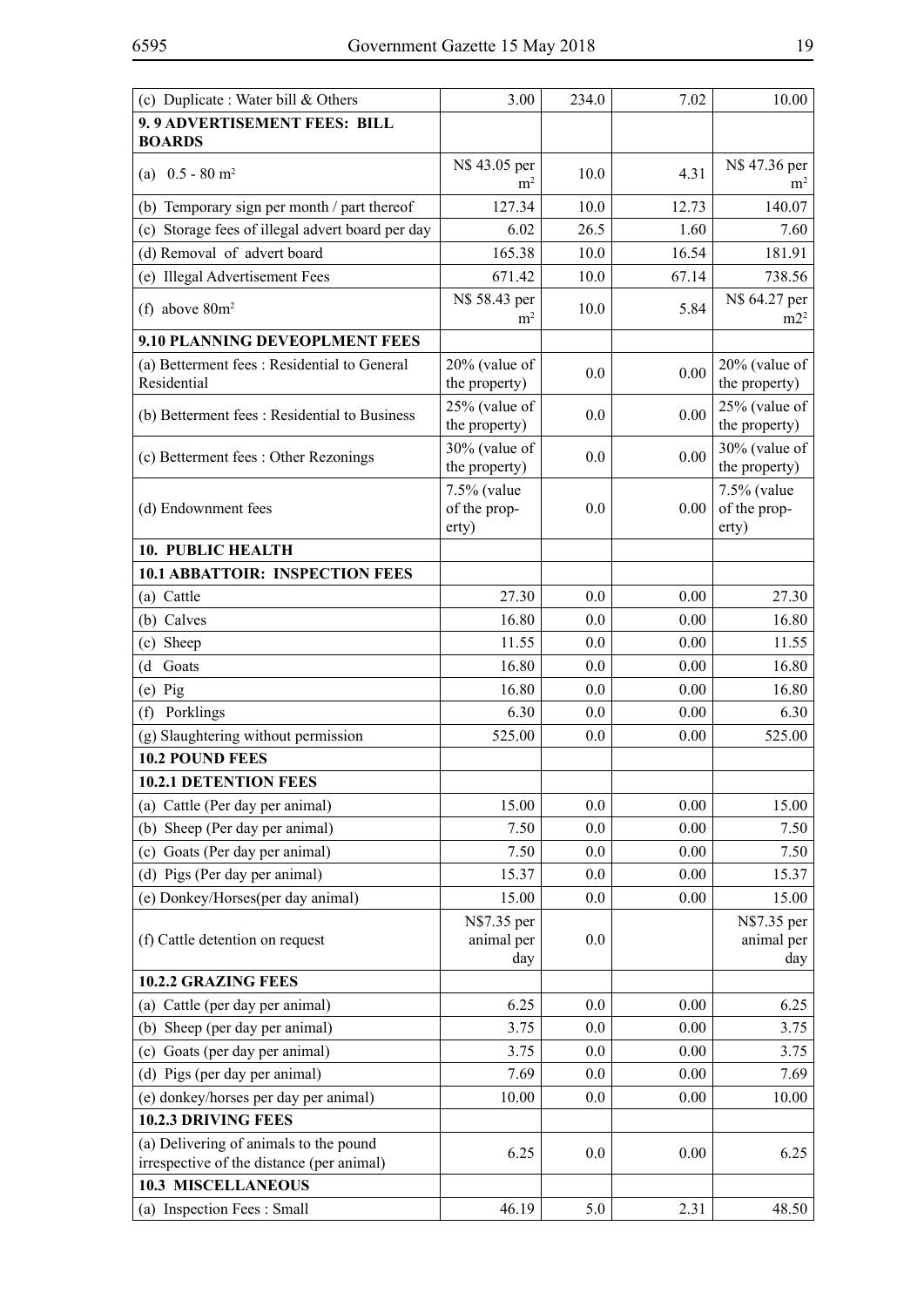| : Medium                                   | 75.36        | 5.0     | 3.77   | 79.13        |
|--------------------------------------------|--------------|---------|--------|--------------|
| : Large                                    | 127.63       | 5.0     | 6.38   | 134.01       |
| : Chain stores                             | 231.53       | 10.0    | 23.15  | 254.68       |
| : Open stands                              | 7.30         | 5.0     | 0.36   | 7.66         |
| : Closed stands                            | 16.54        | 5.0     | 0.83   | 17.36        |
| : Car wash                                 | 75.36        | 5.0     | 3.77   | 79.13        |
| : Lodges                                   | 75.36        | 5.0     | 3.77   | 79.13        |
| : Hotel                                    | 75.36        | 5.0     | 3.77   | 79.13        |
| : Bed and Breakfast and Guest Houses       | 75.36        | 5.0     | 3.77   | 79.13        |
| : Private Hospital                         | 220.55       | 10.0    | 22.06  | 242.61       |
| : Private Clinics                          | 121.55       | 10.0    | 12.16  | 133.71       |
| : Day care and kindergarden                | 75.36        | 5.0     | 3.77   | 79.13        |
| : Waste food permit                        | 200.00       | 0.0     | 0.00   | 200.00       |
| : pharmacy                                 | 0.00         | 0.0     | 0.00   | 300.00       |
| : Call out fee                             | 100 per call | 0.0     | 0.00   | 100 per call |
| (b) Registration fees: Small               | 178.27       | 0.0     | 0.00   | 178.27       |
| : Medium                                   | 235.58       | 0.0     | 0.00   | 235.58       |
| : Large                                    | 292.88       | 0.0     | 0.00   | 292.88       |
| : Chain stores                             | 382.02       | 10.0    | 38.20  | 420.22       |
| : Open stands                              | 235.58       | 0.0     | 0.00   | 235.58       |
| : Closed stands                            | 235.58       | 0.0     | 0.00   | 235.58       |
| : Car wash                                 | 235.58       | 0.0     | 0.00   | 235.58       |
| : Lodges                                   | 235.58       | 0.0     | 0.00   | 235.58       |
| : Hotel                                    | 382.02       | 10.0    | 38.20  | 420.22       |
| : Bed and Breakfast and Guest Houses       | 266.00       | 10.0    | 26.60  | 292.60       |
| : Private Hospital                         | 235.58       | 0.0     | 0.00   | 235.58       |
| : Private Clinics                          | 0.00         | 0.0     | 0.00   | 250.00       |
| : Day care and kindergarden                | 21.65        | 0.0     | 0.00   | 21.65        |
| : Waste food permit                        | 50.94        | $0.0\,$ | 0.00   | 50.94        |
| : pharmacy                                 | 300.00       | 0.0     | 0.00   | 300.00       |
| : Call out fee                             |              |         |        |              |
| <b>10.4 FITNESS CERTIFICATES</b>           |              |         |        |              |
| (a) Chain store                            | 1093.96      | 10.0    | 109.40 | 1203.35      |
| (b) Large Businesses                       | 972.41       | 5.0     | 48.62  | 1021.03      |
| Medium sized<br>(c)                        | 382.88       | 5.0     | 19.14  | 402.03       |
| (d) Small sized                            | 158.02       | 5.0     | 7.90   | 165.92       |
| Hawkers / Closed stands<br>(e)             | 97.24        | 5.0     | 4.86   | 102.10       |
| (f) Peddlars                               | 109.40       | 5.0     | 5.47   | 114.87       |
| (g) Registration Certificates : Open stand | 18.23        | 5.0     | 0.91   | 19.14        |
| (h) Changing fitness of Ownership          | 97.24        | 5.0     | 4.86   | 102.10       |
| (i) Changing of Business name              | 121.55       | 5.0     | 6.08   | 127.63       |
| (j) Car wash                               | 382.88       | 5.0     | 19.14  | 402.03       |
| (k) Lodges                                 | 382.88       | 5.0     | 19.14  | 402.03       |
| (l) Hotel                                  | 382.88       | 5.0     | 19.14  | 402.03       |
| (m) Bed and Breakfast and Guset Houses     | 382.88       | 5.0     | 19.14  | 402.03       |
| (n) Private Hospital                       | 1041.86      | 10.0    | 104.19 | 1146.05      |
| (o) Private Clinics                        | 926.10       | 10.0    | 92.61  | 1018.71      |
| (p) Duplicate fitness certificate          | 50.00        | 5.0     | 2.50   | 52.50        |
| (q) Day care and kindergarden              | 382.88       | 5.0     | 19.14  | 402.02       |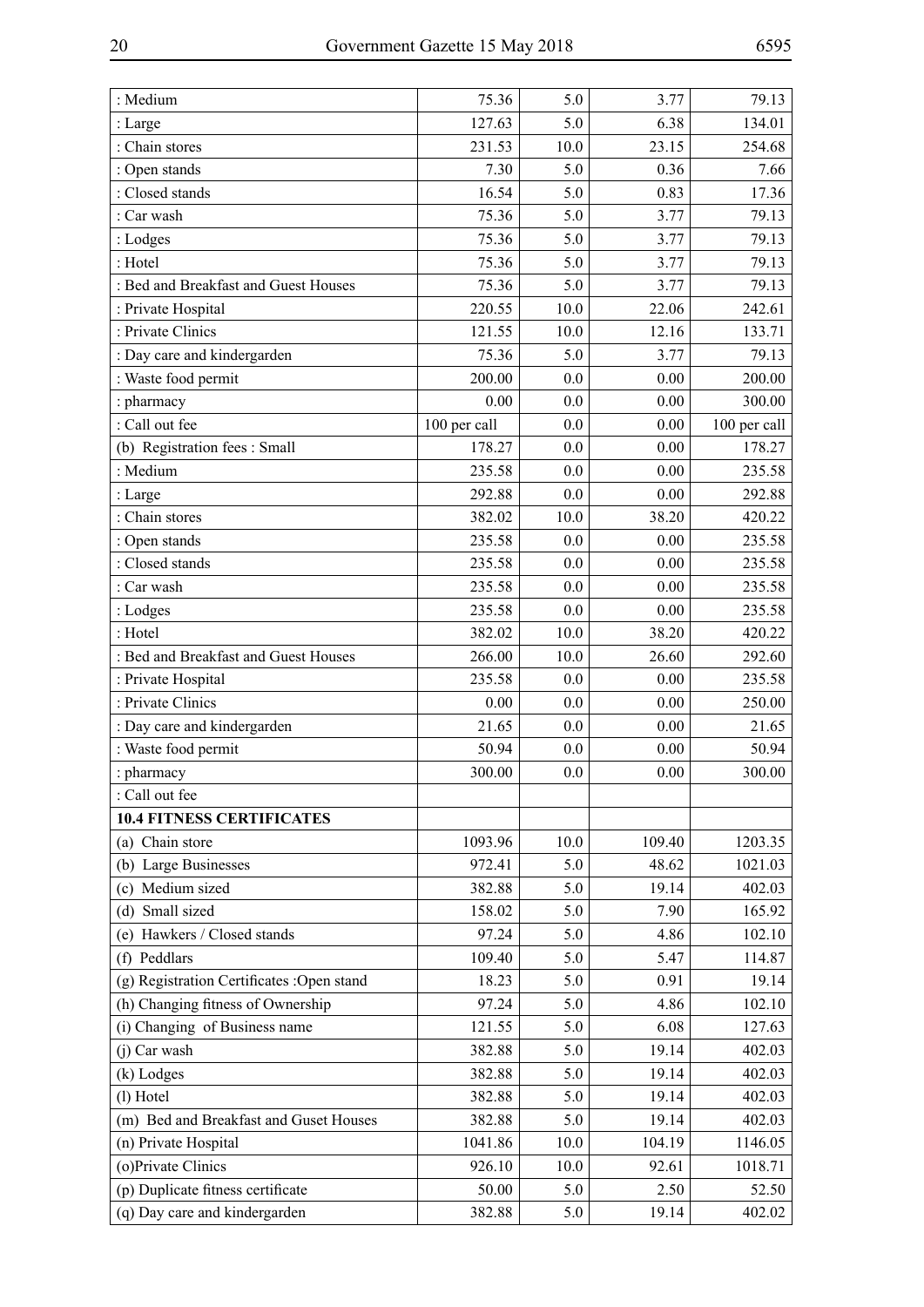| (r) Pharmacy                          | 0.00                         | 0.0 | 0.00  | 1100.00                     |
|---------------------------------------|------------------------------|-----|-------|-----------------------------|
| 11. RENTALS, RATES & TAXES            |                              |     |       |                             |
| <b>11.1 ASSESSMENT RATES</b>          |                              |     |       |                             |
|                                       | 0.4840 per                   |     |       | 0.4840 per                  |
| (a) Residential : Land                | N\$ of land                  | 0.0 | 0.000 | N\$ of land                 |
|                                       | value PA                     |     |       | value PA                    |
|                                       | 0.00600                      |     |       | 0.00600                     |
| : Improvements                        | per N\$ of                   | 0.0 | 0.000 | per N\$ of                  |
|                                       | improvement<br>value P.A     |     |       | improvement<br>value P.A    |
|                                       |                              |     |       | Not exceed-                 |
| (c) Unimproved land : 2 years or more | Not exceed-<br>ing two times | 0.0 | 0.000 | ing two times               |
|                                       | the land value               |     |       | the land value              |
|                                       | Not exceed-                  |     |       | Not exceed-                 |
| : 5 years or more                     | ing four times               | 0.0 | 0.000 | ing four times              |
|                                       | the land Value               |     |       | the land Value              |
|                                       | 0.05844 per                  |     |       | 0.05844 per                 |
| (d) Business $&$ Others : Land        | N\$. of land                 | 0.0 | 0.000 | N\$. of land                |
|                                       | value P.A                    |     |       | value P.A                   |
|                                       | 0.00704                      |     |       | 0.00704                     |
| : Improvements                        | per N\$ of                   | 0.0 | 0.000 | per N\$ of                  |
|                                       | improvement                  |     |       | improvement                 |
|                                       | value P.A                    |     |       | value P.A                   |
|                                       | 0.4842 per                   |     |       | 0.4842 per                  |
| (e) Home Base<br>: Land               | N\$ of land<br>value P.A     | 0.0 | 0.000 | N\$ of land<br>value P.A    |
|                                       |                              |     |       |                             |
|                                       | 0.00602<br>per N\$ of        |     |       | 0.00602<br>per N\$ of       |
| : Improvements                        | improvement                  | 0.0 | 0.000 | improvement                 |
|                                       | value P.A                    |     |       | value P.A                   |
|                                       | 0.07099 per                  |     |       | 0.07099 per                 |
| (f) Government Institutions : Land    | N\$ of land                  | 0.0 | 0.000 | N\$ of land                 |
|                                       | value P.A                    |     |       | value P.A                   |
|                                       | 0.00769                      |     |       | 0.00769                     |
| : Improvements                        | per N\$ of                   | 0.0 | 0.000 | per N\$ of                  |
|                                       | improvement                  |     |       | improvement                 |
|                                       | value P.A                    |     |       | value P.A                   |
|                                       | 0.4842 per<br>N\$ of land    | 0.0 | 0.000 | 0.4842 per<br>N\$ of land   |
| (g)General Residential : Land         | value P.A                    |     |       | value P.A                   |
|                                       | 0.00602                      |     |       | 0.00602                     |
|                                       | per N\$ of                   |     |       | per N\$ of                  |
| : Improvements                        | improvement                  | 0.0 | 0.000 | improvement                 |
|                                       | value P.A                    |     |       | value P.A                   |
|                                       | 0.09742 per                  |     |       | 0.09742 per                 |
| (h)Parastatals<br>: Land              | N\$ of land                  | 0.0 | 0.000 | N\$ of land                 |
|                                       | value P.A                    |     |       | value P.A                   |
|                                       | 0.01016                      |     |       | 0.01016                     |
| : Improvements                        | per N\$ of                   | 0.0 | 0.000 | per N\$ of                  |
|                                       | improvement<br>value P.A     |     |       | improvement<br>value P.A    |
| <b>12. PLANT HIRE</b>                 |                              |     |       |                             |
|                                       |                              |     |       |                             |
| (a) Truck                             | N\$1725.00<br>vat 15% incl.  | 0.0 | 0.00  | N\$1725.00<br>vat 15% incl. |
|                                       | Per Load                     |     |       | Per Load                    |
|                                       |                              |     |       |                             |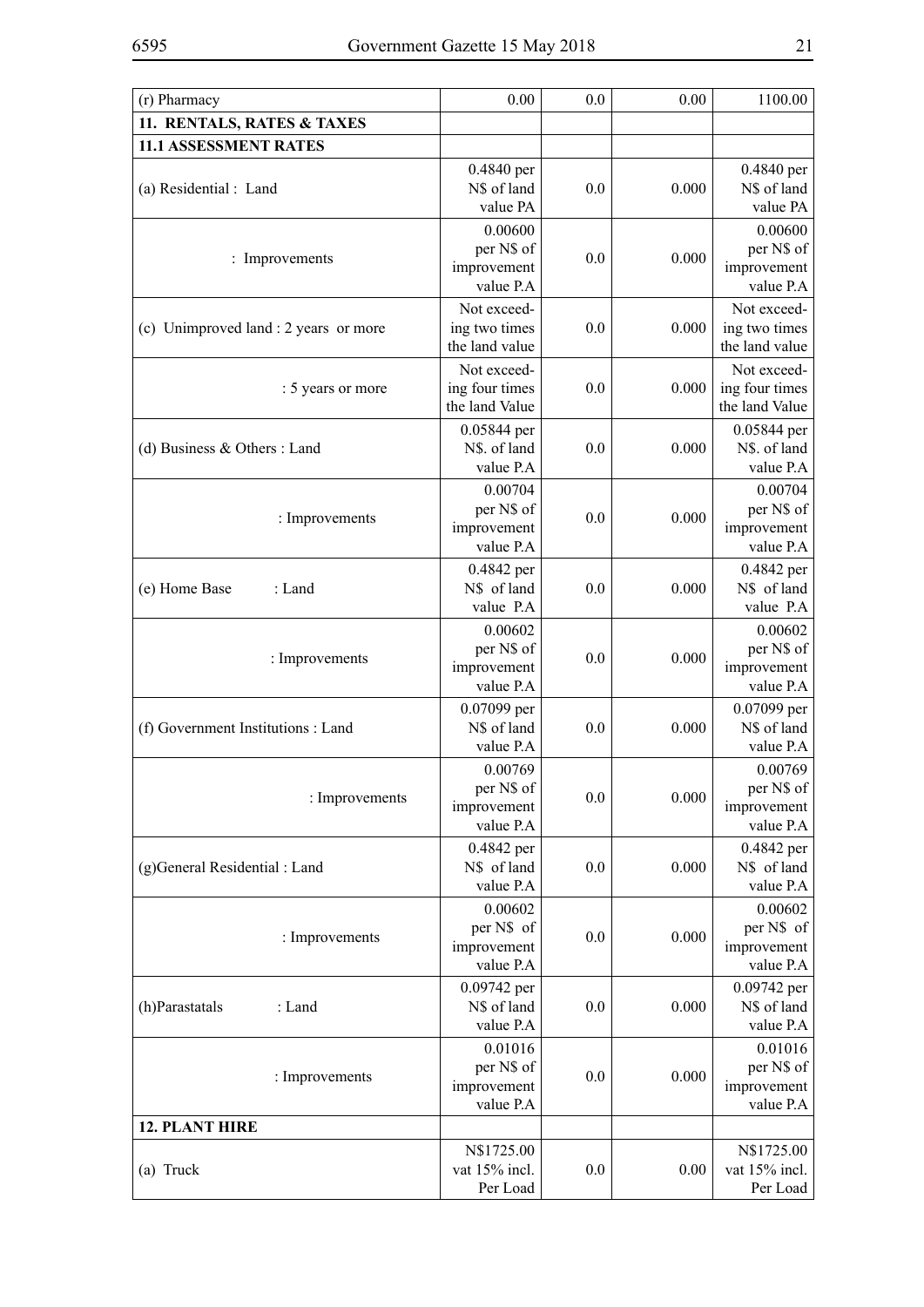| (b) Generator                        | N\$215 P/<br>Hour15%            | 0.0      | 0.00     | N\$215 P/<br>Hour15%          |
|--------------------------------------|---------------------------------|----------|----------|-------------------------------|
| (c) Speaker                          | incl.<br>N\$40 P/               | 0.0      | 0.00     | incl.<br>N\$40 P/             |
|                                      | Day15% incl.                    |          |          | Day15% incl.                  |
|                                      | N\$ 800.00                      |          |          | N\$ 800.00                    |
| Hydro-blast<br>(d)                   | $P/$ Hour 15%                   | 0.0      | 0.00     | $P/$ Hour 15%                 |
|                                      | incl.                           |          |          | incl.                         |
| (d) Hydro- blast (Traveling charges) | N\$3.50 per<br>km               | 0.0      | 0.00     | N\$3.50 per<br>km             |
|                                      | N\$40 P/                        |          |          | N\$40 P/                      |
| Wheel Measuring<br>(e)               | Hour15%                         | 0.0      | 0.00     | Hour15%                       |
|                                      | incl.                           |          |          | incl.                         |
|                                      | N\$100.00 P/                    |          |          | N\$110.00.00                  |
| (f) Lawn Mower                       | Hour15%                         | 10.0     | 10.00    | P/Hour15%                     |
|                                      | incl.                           |          |          | incl.                         |
|                                      | N\$1800 P/<br>Hour 15%          |          |          | N\$1800 P/<br>Hour 15%        |
| $(g)$ Grader                         | incl. $&$                       | 0.0      | 0.00     | incl. $&$                     |
|                                      | N\$7.50 per                     |          |          | N\$7.50 per                   |
|                                      | km                              |          |          | km                            |
|                                      | N\$1800.00                      |          |          | N\$1800.00                    |
|                                      | P/Hour15%                       |          |          | P/Hour15%                     |
| (h) Front end Loader                 | incl. $&$<br>N\$7.50 per        | 0.0      | 0.00     | incl. $&$<br>N\$7.50 per      |
|                                      | km                              |          |          | km                            |
|                                      | N\$280 P/                       |          |          | N\$280 P/                     |
| (i) Compactor                        | Hour15%                         | 0.0      | 0.00     | Hour15%                       |
|                                      | incl.                           |          |          | incl.                         |
|                                      | N\$150.00                       |          |          | N\$150.00                     |
| (j) Mobile portable toilet           | per toilet P/<br>$day15%$ incl. | 0.0      | 0.00     | per toilet P/<br>day15% incl. |
| <b>13. FACILITY RENTALS</b>          |                                 |          |          |                               |
|                                      |                                 |          |          |                               |
|                                      | N\$250 p/day/                   |          |          | N\$250 p/day/                 |
| (a) Board room                       | part thereof                    | 0.0      | $0.00\,$ | part thereof                  |
| (b) VCR & Monitor                    | 160.00                          | 0.0      | 0.00     | 160.00                        |
| (c) Overhead Projector               | 100.00                          | 0.0      | 0.00     | 100.00                        |
| (d) Flip chart                       | 80.00                           | 0.0      | 0.00     | 80.00                         |
| <b>14. FIRE BRIGADE</b>              |                                 |          |          |                               |
| (a) Domestic (Residential)           | 5.90                            | 10.0     | 0.59     | 6.49                          |
| (b) Informal Settlement              | 5.90                            | 10.0     | 0.59     | 6.49                          |
| (b) Luxury Suburb                    | 5.90                            | 10.0     | 0.59     | 6.49                          |
| (c) General Residential (Flats)      | 20.05                           | 10.0     | 2.01     | 22.06                         |
| (d) Chain Stores                     | 23.59                           | 10.0     | 2.36     | 25.95                         |
| (e) Shopping complex                 | 21.23                           | 10.0     | 2.12     | 23.36                         |
| (f) Business : Large                 | 17.70                           | 10.0     | 1.77     | 19.46                         |
| : Medium<br>(g)                      | 15.34                           | 10.0     | 1.53     | 16.87                         |
| (h)<br>: Small                       | 12.98                           | 10.0     | 1.30     | 14.27                         |
| (i) Government                       | 29.49                           | 10.0     | 2.95     | 32.44                         |
| (j) Parastatals                      | 29.49                           | 10.0     | 2.95     | 32.44                         |
| (k) Churches & Charity Institutions  | 5.90                            | $10.0\,$ | 0.59     | 6.49                          |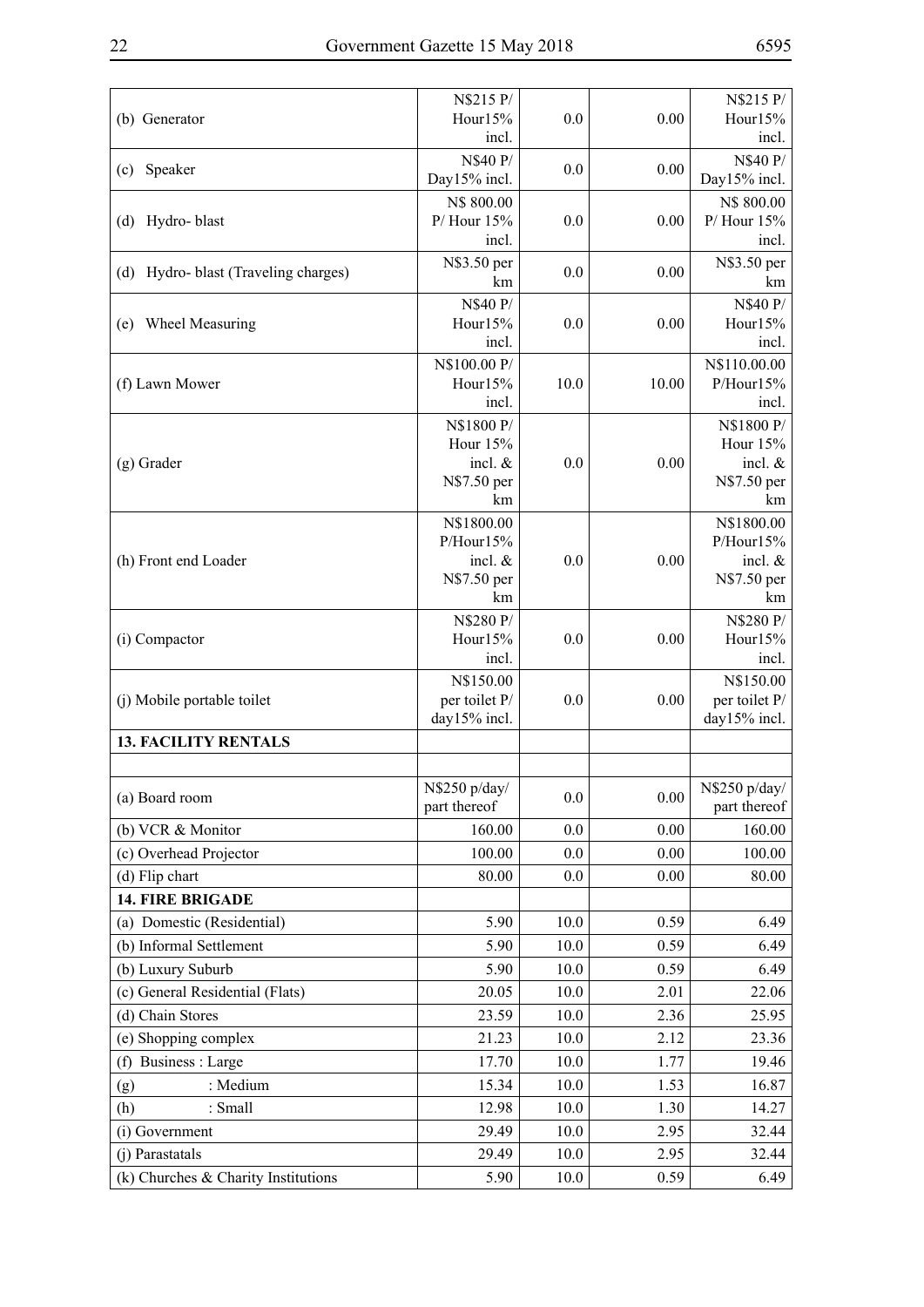| (j) Traveling charges (outside town boundaries)                                                      | N\$21.40 per<br>km | 10.0 | 1.40  | N\$22.08 per<br>km |
|------------------------------------------------------------------------------------------------------|--------------------|------|-------|--------------------|
| <b>15. LEASE AGREEMENT</b>                                                                           |                    |      |       |                    |
| Residential<br>(a)                                                                                   | 315.70             | 10.0 | 31.57 | 347.27             |
| <b>Business</b><br>(b)                                                                               | 382.66             | 10.0 | 38.27 | 420.92             |
| Home base Business<br>(c)                                                                            | 338.21             | 10.0 | 33.82 | 372.03             |
| (d)<br>Light Industries                                                                              | 396.00             | 10.0 | 39.60 | 435.60             |
| Heavy Industries<br>(e)                                                                              | 660.00             | 10.0 | 66.00 | 726.00             |
| <b>16. PTO RENTAL</b>                                                                                |                    |      |       |                    |
| <b>16.1 RESIDENTIAL SITES</b>                                                                        |                    |      |       |                    |
| (a) Up to $1000m^2$                                                                                  | 116.92             | 10.0 | 11.69 | 128.62             |
| (b) Above $1000m^2 - 2000m^2$                                                                        | 161.79             | 10.0 | 16.18 | 177.97             |
| (c) Above $2000m^2 - 3000m^2$                                                                        | 217.49             | 10.0 | 21.75 | 239.24             |
| (d) Above $3000m^2$ for every $1000m^2$ or an<br>additional rental of                                | 198.99             | 10.0 | 19.90 | 218.89             |
| <b>16.2 BUSINESS SITES</b>                                                                           |                    |      |       |                    |
| (a) Up to $1000m^2$                                                                                  | 318.67             | 10.0 | 31.87 | 350.54             |
| (b) Above $1000m2 - 2000m^2$                                                                         | 438.72             | 10.0 | 43.87 | 482.59             |
| (c) For every $100m^2$ or part thereof above<br>$2000m2$ an additional rental of                     | 109.63             | 10.0 | 10.96 | 120.59             |
| <b>17. NON GOVERNMENTAL</b><br>ORGANIZATION AND SPORT CLUBS                                          |                    |      |       |                    |
| <b>17.1 RESIDENTIAL SITES</b>                                                                        |                    |      |       |                    |
| (a) Up to $1000m^2$                                                                                  | 94.98              | 10.0 | 9.50  | 104.47             |
| (b) Above $1000m^2 - 2000m^2$                                                                        | 131.71             | 10.0 | 13.17 | 144.88             |
| (c) Above $2000m^2 - 3000m^2$                                                                        | 193.97             | 10.0 | 19.40 | 213.36             |
| (d) Above $3000m^2$ for every $1000m^2$ an ad-<br>ditional rental of                                 |                    |      |       |                    |
| <b>17.2 BUSINESS SITES</b>                                                                           |                    |      |       |                    |
| (a) Up to $1000m^2$                                                                                  | 67.00              | 10.0 | 6.70  | 73.70              |
| (b) Above $1000m^2 - 2000m^2$                                                                        | 90.67              | 10.0 | 9.07  | 99.73              |
| (c) For every 1000m <sup>2</sup> or part thereof above<br>2000m <sup>2</sup> an additional rental of | 0.00               | 10.0 | 0.00  | 0.00               |
| <b>17.3 CHURCH SITES</b>                                                                             |                    |      |       |                    |
| (a) Up to $1000m^2$                                                                                  | 68.59              | 10.0 | 6.86  | 75.45              |
| (b) Above $1000m^2 - 2000m^2$                                                                        | 92.83              | 10.0 | 9.28  | 102.11             |
| (c) For every 1000m <sup>2</sup> or part thereof above<br>2000m <sup>2</sup> an additional rental of | 26.54              | 10.0 | 2.65  | 29.19              |
| <b>18. INFORMAL SETTLEMENT</b>                                                                       |                    |      |       |                    |
| 18.1. RESIDENTIAL                                                                                    |                    |      |       |                    |
| (a) Buildings not exceeding 10m <sup>2</sup>                                                         | 39.47              | 5.0  | 1.97  | 41.44              |
| (b) Buildings exceeding 10m <sup>2</sup> but not exceed-<br>ing 40m <sup>2</sup>                     | 43.99              | 5.0  | 2.20  | 46.19              |
| (c) Buildings exceeding 40m <sup>2</sup> but not exceed-<br>ing $60 \text{ m}^2$                     | 48.95              | 5.0  | 2.45  | 51.40              |
| (d) Buildings exceeding 60m <sup>2</sup> but not exceed-<br>ing $100 \text{ m}^2$                    | 53.31              | 5.0  | 2.67  | 55.97              |
| (e) Buildings exceeding 100m <sup>2</sup> but not exceed-<br>ing $120 \text{ m}^2$                   | 58.04              | 5.0  | 2.90  | 60.95              |
| (f) Buildings exceeding 120m <sup>2</sup> but not exceed-<br>ing $160m^2$                            | 63.12              | 5.0  | 3.16  | 66.27              |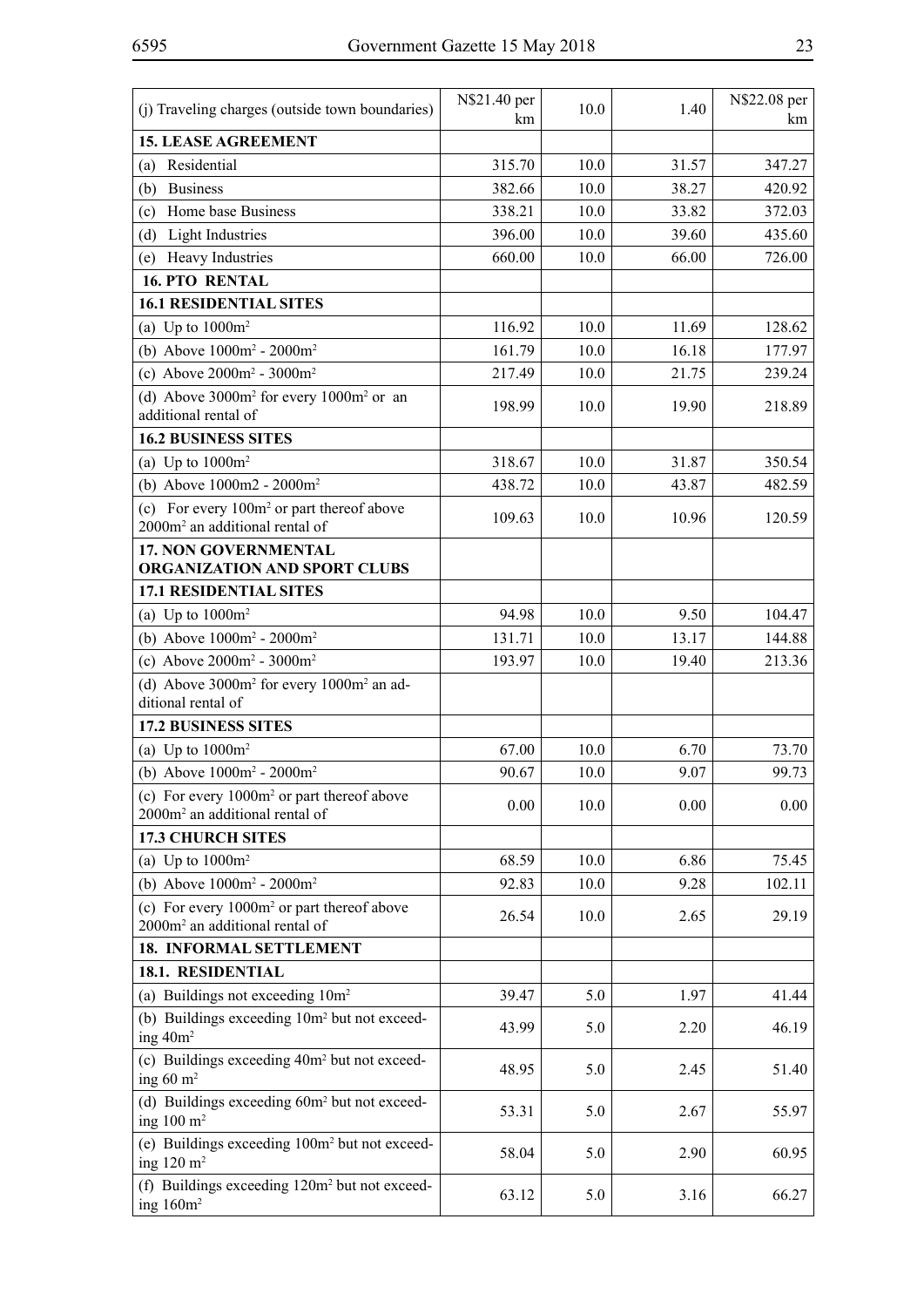| ۰,<br>۰.<br>۰.<br>۰,<br>× |
|---------------------------|
|---------------------------|

| 72.00  |     |       |        |
|--------|-----|-------|--------|
|        | 5.0 | 3.60  | 75.60  |
| 77.50  | 5.0 | 3.88  | 81.38  |
| 81.31  | 5.0 | 4.07  | 85.38  |
| 86.00  | 5.0 | 4.30  | 90.29  |
| 95.26  | 5.0 | 4.76  | 100.02 |
| 99.54  | 5.0 | 4.98  | 104.52 |
|        |     |       |        |
| 60.53  | 5.0 | 3.03  | 63.56  |
| 74.70  | 5.0 | 3.73  | 78.43  |
| 88.59  | 5.0 | 4.43  | 93.02  |
| 103.36 | 5.0 | 5.17  | 108.53 |
| 116.15 | 5.0 | 5.81  | 121.96 |
| 130.21 | 5.0 | 6.51  | 136.72 |
| 144.10 | 5.0 | 7.21  | 151.31 |
| 158.15 | 5.0 | 7.91  | 166.06 |
| 172.16 | 5.0 | 8.61  | 180.77 |
| 186.15 | 5.0 | 9.31  | 195.46 |
| 200.15 | 5.0 | 10.01 | 210.16 |
| 214.22 | 5.0 | 10.71 | 224.93 |
| 228.11 | 5.0 | 11.41 | 239.52 |
| 410.13 | 5.0 | 20.51 | 430.64 |
|        |     |       |        |
| 50.11  | 5.0 | 2.51  | 52.61  |
| 59.43  | 5.0 | 2.97  | 62.40  |
| 68.91  | 5.0 | 3.45  | 72.36  |
| 78.45  | 5.0 | 3.92  | 82.37  |
| 88.04  | 5.0 | 4.40  | 92.44  |
| 97.58  | 5.0 | 4.88  | 102.46 |
|        |     |       |        |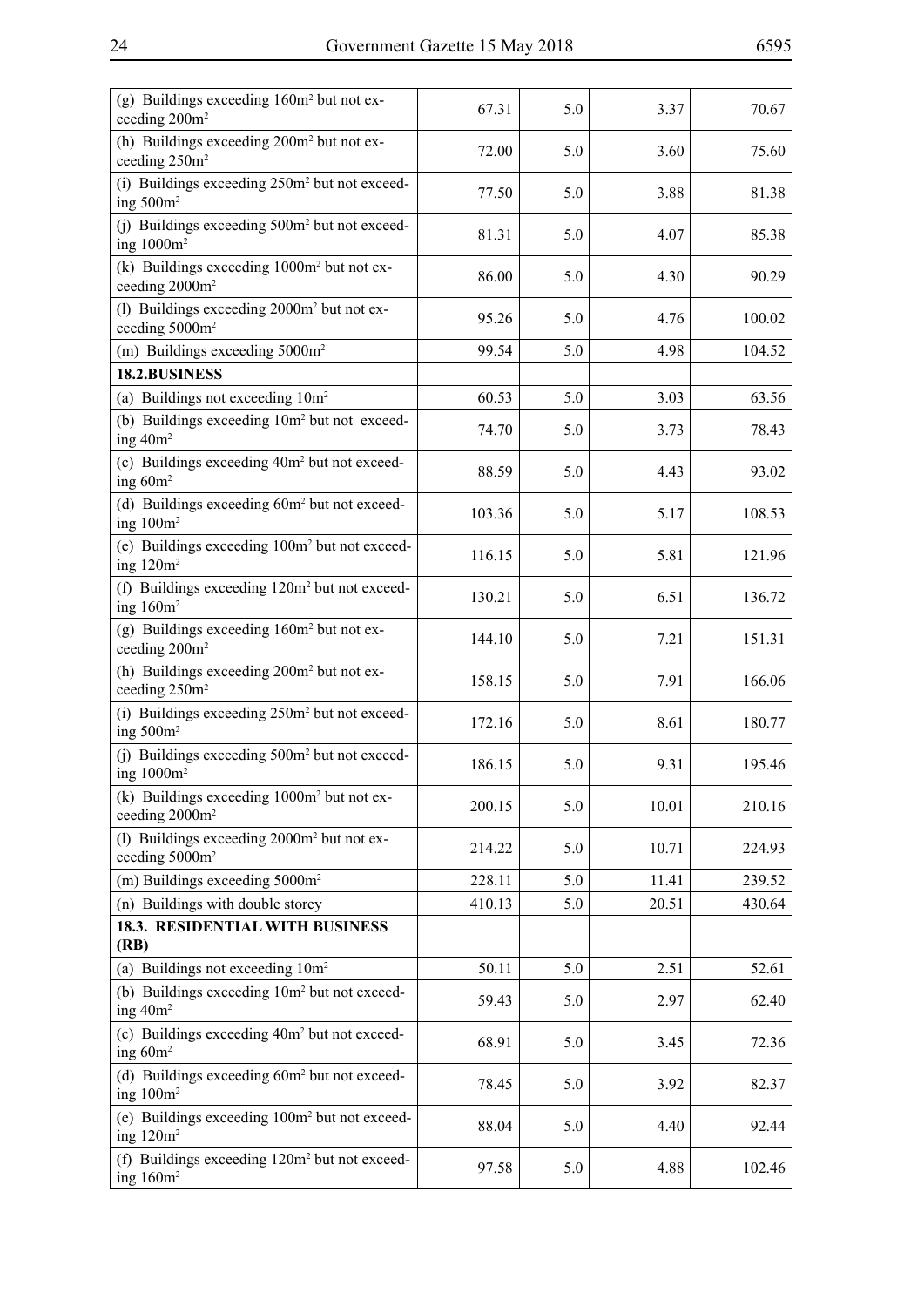| (h) Buildings exceeding 200m <sup>2</sup> but not ex-<br>5.0<br>116.54<br>5.83<br>122.37<br>ceeding 250m <sup>2</sup><br>(i) Buildings exceeding 250m <sup>2</sup> but not exceed-<br>5.0<br>126.06<br>6.30<br>132.37<br>ing $500m^2$<br>(j) Buildings exceeding 500m <sup>2</sup> but not exceed-<br>6.78<br>135.56<br>5.0<br>142.33<br>ing $1000m^2$<br>(k) Buildings exceeding 1000m <sup>2</sup> but not ex-<br>5.0<br>145.04<br>7.25<br>152.29<br>ceeding 2000m <sup>2</sup><br>(l) Buildings exceeding 2000m <sup>2</sup> but not ex-<br>154.47<br>5.0<br>162.19<br>7.72<br>ceeding 5000m <sup>2</sup><br>8.20<br>(m) Buildings exceeding 5000m <sup>2</sup><br>164.00<br>5.0<br>172.20<br><b>18.4 UNDEVELOPED SITE INFORMAL</b><br><b>SETTLEMENTS</b><br>33.00<br>60.0<br>20.00<br>53.00<br>(a) Undevelop site per month irrespective of $m2$<br><b>18.5 HOME BASED GARAGE</b><br>275.00<br>27.5<br>75.00<br>(a) Home based garage<br>350.00<br>19. FORMAL AND INFORMAL TRADING<br><b>19.1 OUTAPI OPEN MARKET</b><br>63.09<br>63.09<br>0.0<br>0.00<br>(a) Open stands |
|------------------------------------------------------------------------------------------------------------------------------------------------------------------------------------------------------------------------------------------------------------------------------------------------------------------------------------------------------------------------------------------------------------------------------------------------------------------------------------------------------------------------------------------------------------------------------------------------------------------------------------------------------------------------------------------------------------------------------------------------------------------------------------------------------------------------------------------------------------------------------------------------------------------------------------------------------------------------------------------------------------------------------------------------------------------------------|
|                                                                                                                                                                                                                                                                                                                                                                                                                                                                                                                                                                                                                                                                                                                                                                                                                                                                                                                                                                                                                                                                              |
|                                                                                                                                                                                                                                                                                                                                                                                                                                                                                                                                                                                                                                                                                                                                                                                                                                                                                                                                                                                                                                                                              |
|                                                                                                                                                                                                                                                                                                                                                                                                                                                                                                                                                                                                                                                                                                                                                                                                                                                                                                                                                                                                                                                                              |
|                                                                                                                                                                                                                                                                                                                                                                                                                                                                                                                                                                                                                                                                                                                                                                                                                                                                                                                                                                                                                                                                              |
|                                                                                                                                                                                                                                                                                                                                                                                                                                                                                                                                                                                                                                                                                                                                                                                                                                                                                                                                                                                                                                                                              |
|                                                                                                                                                                                                                                                                                                                                                                                                                                                                                                                                                                                                                                                                                                                                                                                                                                                                                                                                                                                                                                                                              |
|                                                                                                                                                                                                                                                                                                                                                                                                                                                                                                                                                                                                                                                                                                                                                                                                                                                                                                                                                                                                                                                                              |
|                                                                                                                                                                                                                                                                                                                                                                                                                                                                                                                                                                                                                                                                                                                                                                                                                                                                                                                                                                                                                                                                              |
|                                                                                                                                                                                                                                                                                                                                                                                                                                                                                                                                                                                                                                                                                                                                                                                                                                                                                                                                                                                                                                                                              |
|                                                                                                                                                                                                                                                                                                                                                                                                                                                                                                                                                                                                                                                                                                                                                                                                                                                                                                                                                                                                                                                                              |
|                                                                                                                                                                                                                                                                                                                                                                                                                                                                                                                                                                                                                                                                                                                                                                                                                                                                                                                                                                                                                                                                              |
|                                                                                                                                                                                                                                                                                                                                                                                                                                                                                                                                                                                                                                                                                                                                                                                                                                                                                                                                                                                                                                                                              |
|                                                                                                                                                                                                                                                                                                                                                                                                                                                                                                                                                                                                                                                                                                                                                                                                                                                                                                                                                                                                                                                                              |
| (b) Closed stands<br>454.22<br>0.0<br>0.00<br>454.22                                                                                                                                                                                                                                                                                                                                                                                                                                                                                                                                                                                                                                                                                                                                                                                                                                                                                                                                                                                                                         |
| (c) Daily Slaughter Cattle<br>126.17<br>0.0<br>0.00<br>126.17                                                                                                                                                                                                                                                                                                                                                                                                                                                                                                                                                                                                                                                                                                                                                                                                                                                                                                                                                                                                                |
| (d) Daily Slaughter goat & pig<br>25.21<br>0.0<br>0.00<br>25.21                                                                                                                                                                                                                                                                                                                                                                                                                                                                                                                                                                                                                                                                                                                                                                                                                                                                                                                                                                                                              |
| (e) Daily seller (they don't have stand in open<br>59.0<br>20.00<br>12.61<br>7.39<br>market)                                                                                                                                                                                                                                                                                                                                                                                                                                                                                                                                                                                                                                                                                                                                                                                                                                                                                                                                                                                 |
| (f) Slaughter of cattle in Open Market<br>454.22<br>0.0<br>0.00<br>454.22                                                                                                                                                                                                                                                                                                                                                                                                                                                                                                                                                                                                                                                                                                                                                                                                                                                                                                                                                                                                    |
| (g) Braai area<br>37.82<br>0.0<br>0.00<br>37.82                                                                                                                                                                                                                                                                                                                                                                                                                                                                                                                                                                                                                                                                                                                                                                                                                                                                                                                                                                                                                              |
| (h) Hair Studio (per chair)<br>441.61<br>0.0<br>0.00<br>441.61                                                                                                                                                                                                                                                                                                                                                                                                                                                                                                                                                                                                                                                                                                                                                                                                                                                                                                                                                                                                               |
| (i) Fire Wood<br>63.09<br>0.00<br>63.09<br>0.0                                                                                                                                                                                                                                                                                                                                                                                                                                                                                                                                                                                                                                                                                                                                                                                                                                                                                                                                                                                                                               |
| (j) Tailors (with electricity) Block<br>126.17<br>110.00<br>236.17<br>87.0                                                                                                                                                                                                                                                                                                                                                                                                                                                                                                                                                                                                                                                                                                                                                                                                                                                                                                                                                                                                   |
| (k) Open stands (tailors without electricity)<br>0.00<br>$0.0\,$<br>0.00<br>126.17                                                                                                                                                                                                                                                                                                                                                                                                                                                                                                                                                                                                                                                                                                                                                                                                                                                                                                                                                                                           |
| (l) Penalty (trading outside openmarket)<br>0.00<br>0.0<br>0.00<br>500.00                                                                                                                                                                                                                                                                                                                                                                                                                                                                                                                                                                                                                                                                                                                                                                                                                                                                                                                                                                                                    |
| (m) Deposit (amount equal to monthly rental)                                                                                                                                                                                                                                                                                                                                                                                                                                                                                                                                                                                                                                                                                                                                                                                                                                                                                                                                                                                                                                 |
| 19.2 ONHIMBU OPEN MARKET                                                                                                                                                                                                                                                                                                                                                                                                                                                                                                                                                                                                                                                                                                                                                                                                                                                                                                                                                                                                                                                     |
| (a) Open Stands<br>30.28<br>15.8<br>4.77<br>35.05                                                                                                                                                                                                                                                                                                                                                                                                                                                                                                                                                                                                                                                                                                                                                                                                                                                                                                                                                                                                                            |
| Closed Stands<br>374.28<br>0.0<br>0.00<br>374.28<br>(b)                                                                                                                                                                                                                                                                                                                                                                                                                                                                                                                                                                                                                                                                                                                                                                                                                                                                                                                                                                                                                      |
| Barber shop & Salon<br>0.00<br>375.06<br>0.0<br>375.06<br>(c)                                                                                                                                                                                                                                                                                                                                                                                                                                                                                                                                                                                                                                                                                                                                                                                                                                                                                                                                                                                                                |
| Clothing Stands (Medium)<br>0.0<br>0.00<br>378.53<br>378.53<br>(d)                                                                                                                                                                                                                                                                                                                                                                                                                                                                                                                                                                                                                                                                                                                                                                                                                                                                                                                                                                                                           |
| Clothing Stands (Big)<br>750.12<br>0.00<br>750.12<br>0.0<br>(e)<br>Braai Stands                                                                                                                                                                                                                                                                                                                                                                                                                                                                                                                                                                                                                                                                                                                                                                                                                                                                                                                                                                                              |
| 37.81<br>0.0<br>0.00<br>37.81<br>(f)<br>0.00                                                                                                                                                                                                                                                                                                                                                                                                                                                                                                                                                                                                                                                                                                                                                                                                                                                                                                                                                                                                                                 |
| Slaugher of Cattle in Open Market<br>353.85<br>353.85<br>0.0<br>(g)<br>Daily Slauhter Cattle<br>38.94<br>0.00<br>38.94<br>0.0                                                                                                                                                                                                                                                                                                                                                                                                                                                                                                                                                                                                                                                                                                                                                                                                                                                                                                                                                |
| (h)<br>Daily Slaughter Goat & Pig<br>13.85<br>13.85<br>0.0<br>0.00<br>(i)                                                                                                                                                                                                                                                                                                                                                                                                                                                                                                                                                                                                                                                                                                                                                                                                                                                                                                                                                                                                    |
| Daily Seller<br>109.0<br>15.00<br>7.18<br>7.83                                                                                                                                                                                                                                                                                                                                                                                                                                                                                                                                                                                                                                                                                                                                                                                                                                                                                                                                                                                                                               |
| (i)<br>Public Open Space (Onhimbu)<br>21.44<br>21.44<br>0.0<br>0.00<br>(k)                                                                                                                                                                                                                                                                                                                                                                                                                                                                                                                                                                                                                                                                                                                                                                                                                                                                                                                                                                                                   |
| (l) Fire Wood<br>37.81<br>0.00<br>37.81<br>0.0                                                                                                                                                                                                                                                                                                                                                                                                                                                                                                                                                                                                                                                                                                                                                                                                                                                                                                                                                                                                                               |
| (m) Additional stand (second hand clothing)<br>20.00<br>0.0<br>0.00<br>20.00                                                                                                                                                                                                                                                                                                                                                                                                                                                                                                                                                                                                                                                                                                                                                                                                                                                                                                                                                                                                 |
| (n) Half closed stand<br>378.53<br>0.0<br>0.00<br>378.53                                                                                                                                                                                                                                                                                                                                                                                                                                                                                                                                                                                                                                                                                                                                                                                                                                                                                                                                                                                                                     |
| (o) Penalty (trading outside openmarket)<br>500.00<br>0.00<br>0.0<br>0.00                                                                                                                                                                                                                                                                                                                                                                                                                                                                                                                                                                                                                                                                                                                                                                                                                                                                                                                                                                                                    |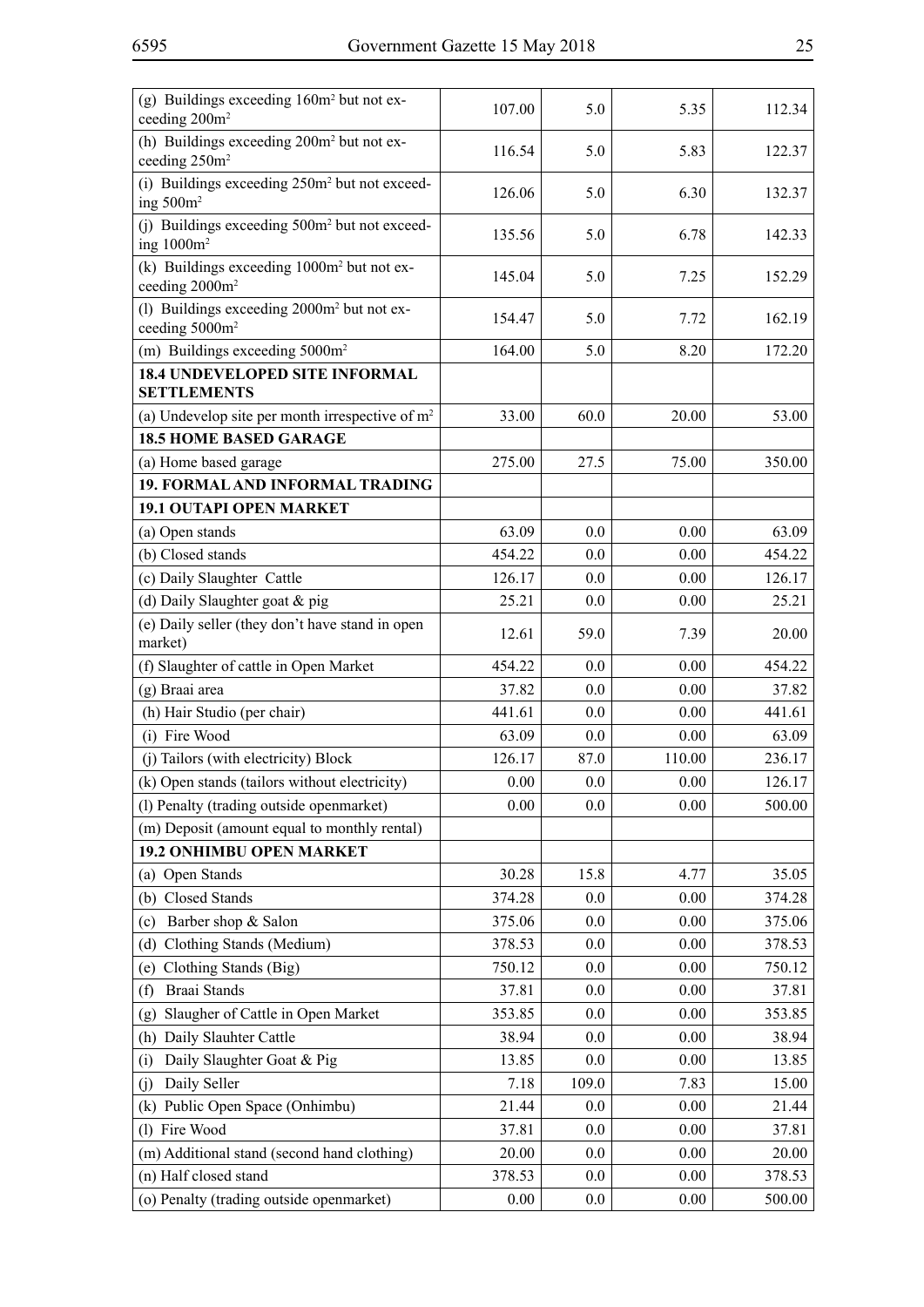| (p) Deposit (amount equal to monthly rental)               |                               |     |          |                               |
|------------------------------------------------------------|-------------------------------|-----|----------|-------------------------------|
| <b>19.3 INFORMAL MARKET</b>                                |                               |     |          |                               |
| (a) Fruit and Vegetable                                    | 38.41                         | 0.0 | 0.00     | 38.41                         |
| (b) Meat (Beef) Per Slaughter                              | 122.52                        | 0.0 | 0.00     | 122.52                        |
| (c) Meat (Goat) per slaughter                              | 50.00                         | 0.0 | 0.00     | 50.00                         |
| (d) Multi purpose                                          | 26.39                         | 0.0 | 0.00     | 26.39                         |
| (e) Fat cakes, breads                                      | 14.37                         | 0.0 | 0.00     | 14.37                         |
| Fish, chicken<br>(f)                                       | 14.37                         | 0.0 | 0.00     | 14.37                         |
| Oshikundu & Other brew<br>(g)                              | 14.37                         | 0.0 | 0.00     | 14.37                         |
| (h) Secondhand Clothes                                     | 50.42                         | 0.0 | 0.00     | 50.42                         |
| Others<br>(i)                                              | 26.39                         | 0.0 | 0.00     | 26.39                         |
| (j) Cosmetics & Health products                            | 32.40                         | 0.0 | 0.00     | 32.40                         |
| (k) Owalende                                               | 26.39                         | 0.0 | 0.00     | 26.39                         |
| (l) Eembe                                                  | 14.37                         | 0.0 | 0.00     | 14.37                         |
| (m) Legal street vendors                                   | 353.43                        | 0.0 | 0.00     | 353.43                        |
| (n) Illegal street vendors (Penalty)                       | 185.55                        | 0.0 | 0.00     | 185.55                        |
| <b>19.3 ANAMULENGE OPEN MARKETS</b>                        |                               |     |          |                               |
| (a) Open stands                                            | 63.09                         | 0.0 | 0.00     | 63.09                         |
| (b) Closed stands                                          | 453.06                        | 0.0 | 0.00     | 453.06                        |
| (c) Daily Slaughter Cattle                                 | 126.17                        | 0.0 | 0.00     | 126.17                        |
| (d) Daily Slaughter goat & Pig                             | 24.74                         | 0.0 | 0.00     | 24.74                         |
| (e) Daily seller (they don't have stand in open<br>market) | 12.60                         | 0.0 | 0.00     | 12.60                         |
| (f) Slaughter of cattle in Open Market                     | 454.22                        | 0.0 | 0.00     | 454.22                        |
| (g) Braai area                                             | 37.08                         | 0.0 | 0.00     | 37.08                         |
| (h) Hair Studio (per chair)                                | 441.61                        | 0.0 | 0.00     | 441.61                        |
| Fire Wood<br>(i)                                           | 63.09                         | 0.0 | 0.00     | 63.09                         |
| (j) Tailors (with electricity) Block                       | 123.70                        | 0.0 | 0.00     | 123.70                        |
| (k) Deposit (amount equal to monthly rental)               |                               |     |          |                               |
| <b>19.4 OLEFA OPEN MARKETS</b>                             |                               |     |          |                               |
| (a) Open stands                                            | 53.01                         | 0.0 | 0.00     | 53.01                         |
| (b) Slaughter (goats)                                      | 0.00                          | 0.0 | 0.00     | 200.00                        |
| (c) Deposit (amount equal to monthly rental)               |                               |     |          |                               |
| <b>19.5 PRIVATE OPEN MARKETS</b>                           |                               |     |          |                               |
| (a) Private market                                         | 589.05                        | 1.9 | 11.19    | 600.20                        |
| 20. RENTAL OF OUTAPI OPEN SPACES                           |                               |     |          |                               |
|                                                            |                               |     |          |                               |
| (a) Church activities                                      | N\$150.00<br>Per day          | 0.0 | 0.00     | N\$150.00<br>Per day          |
| (b) Public meetings / Rallies                              | N\$200.00.00<br>Per day       | 0.0 | 0.00     | N\$200.00.00<br>Per day       |
| c) Braai                                                   | N\$250.00<br>Per day          | 0.0 | 0.00     | N\$250.00<br>Per day          |
| (d) Promotions : Profit making organisations               | N\$300.00                     | 0.0 | 0.00     | N\$300.00                     |
|                                                            | per day                       |     |          | per day                       |
| : Non-profit making organisations                          | N\$157.50<br>per day          | 0.0 | 0.00     | N\$157.50<br>per day          |
| (e) Driving Facility                                       | N\$31.50 per<br>person p/hour | 0.0 | $0.00\,$ | N\$31.50 per<br>person p/hour |